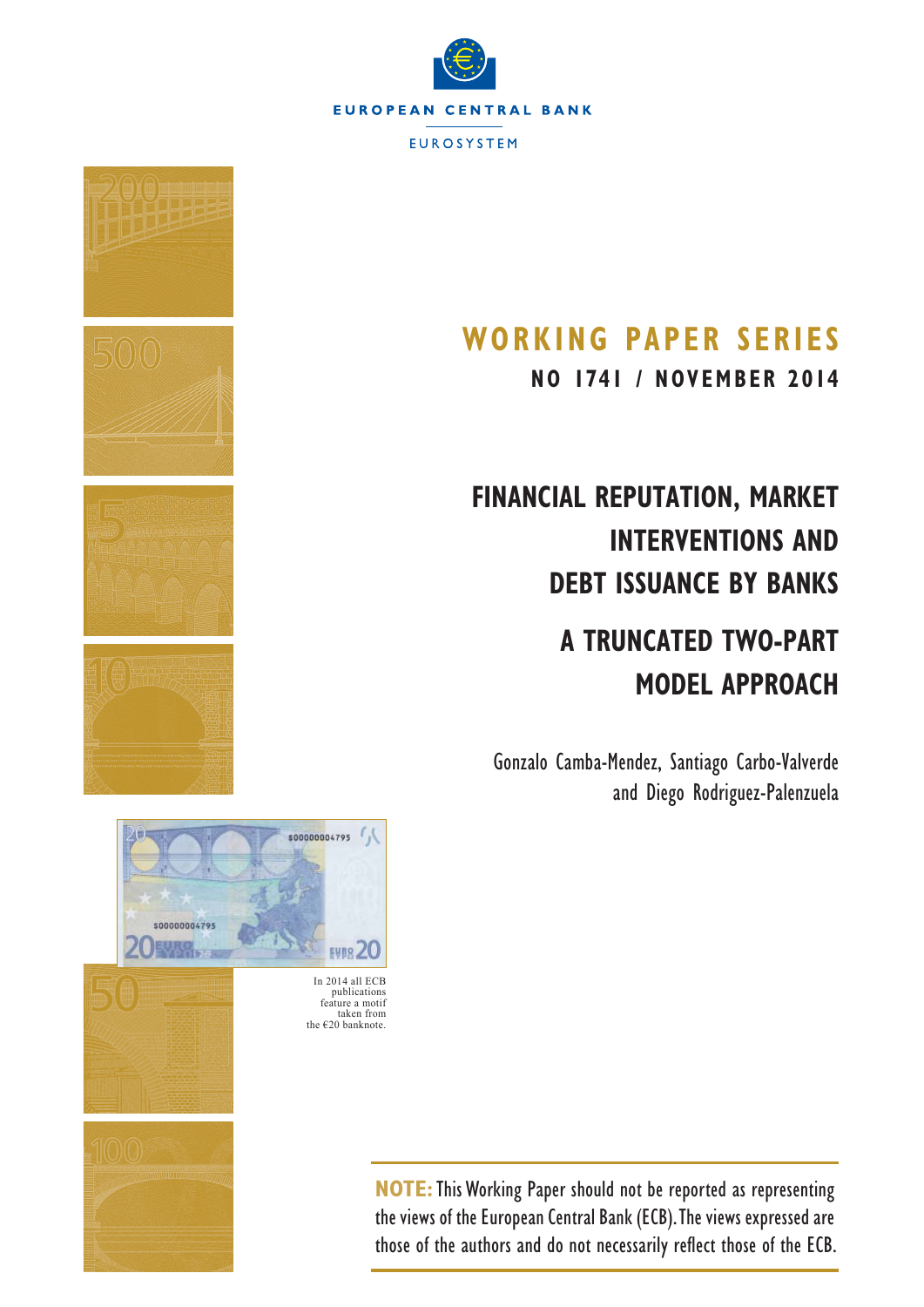#### **Acknowledgements**

 We would like to gratefully acknowledge comments by Tobias Adrian, Diana Bonm, Fabio Fornari, Hannah Hempell, and Steven Ongena. Remaining errors remain the responsibility of the authors.

#### **Gonzalo Camba-Mendez (corresponding author)**

European Central Bank; e-mail: gonzalo.camba-mendez@ecb.europa.eu,

#### **Santiago Carbo-Valverde**

Bangor Business School; e-mail: email:s.carbo-valverde@bangor.ac.uk

#### **Diego Rodriguez-Palenzuela**

European Central Bank; e-mail: diego.rodriguez-palenzuela@ecb.europa.eu

#### **© European Central Bank, 2014**

| <b>Address</b>        | Kaiserstrasse 29, 60311 Frankfurt am Main, Germany  |
|-----------------------|-----------------------------------------------------|
| <b>Postal address</b> | Postfach 16 03 19, 60066 Frankfurt am Main, Germany |
| <b>Telephone</b>      | $+496913440$                                        |
| Internet              | http://www.ecb.europa.eu                            |

All rights reserved. Any reproduction, publication and reprint in the form of a different publication, whether printed or produced electronically, in whole or in part, is permitted only with the explicit written authorisation of the ECB or the authors. This paper can be downloaded without charge from http://www.ecb.europa.eu or from the Social Science Research Network electronic library at http://ssrn.com/abstract\_id=2518434. Information on all of the papers published in the ECB Working Paper Series can be found on the ECB's website, http://www.ecb.europa.eu/pub/scientific/wps/date/html/index.en.html

| <b>ISSN</b>            | 1725-2806 (online)           |
|------------------------|------------------------------|
| <b>ISBN</b>            | 978-92-899-1149-8            |
| DOI                    | 10.2866/34303                |
| <b>EU Catalogue No</b> | $OB-AR-14-115-EN-N$ (online) |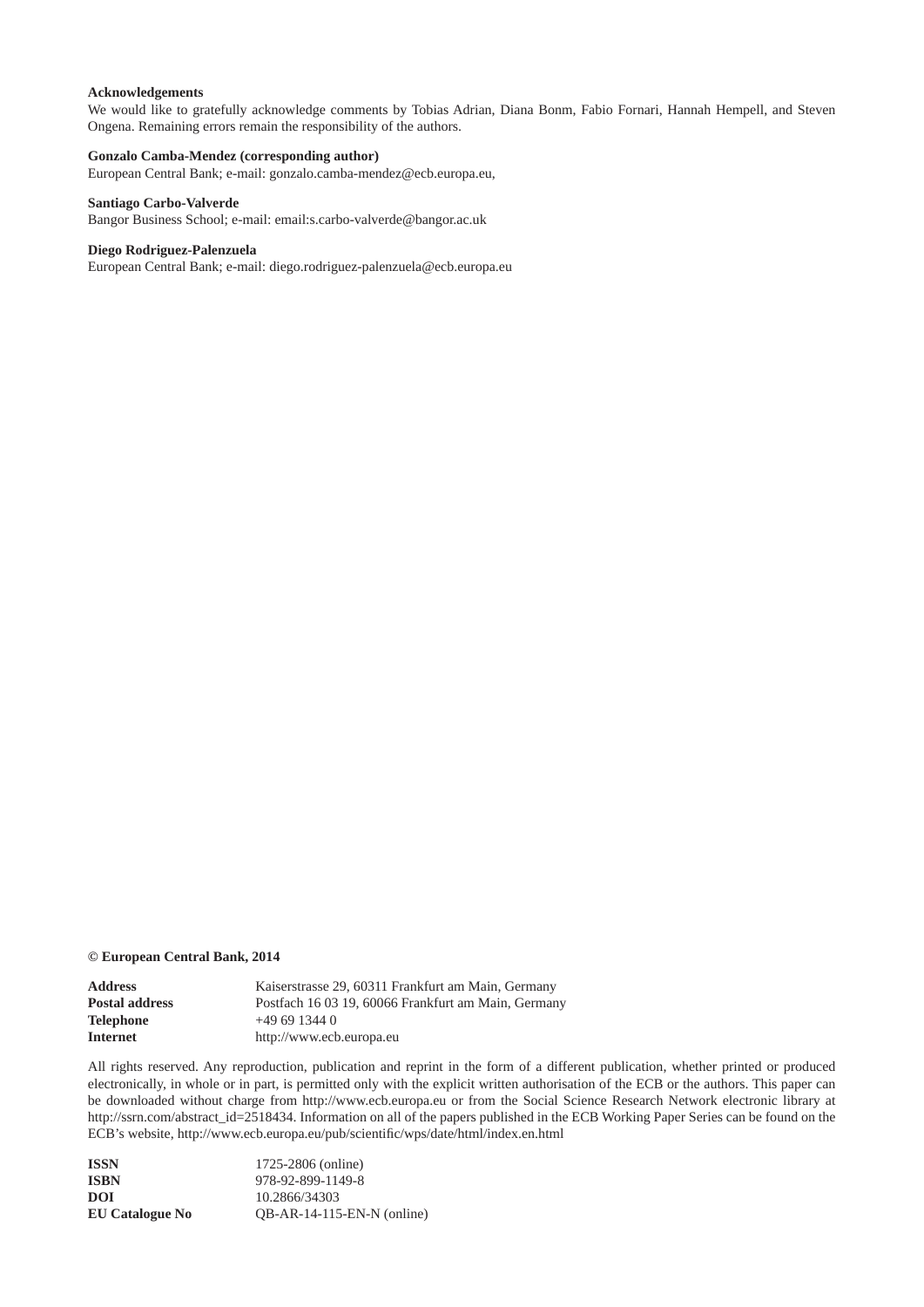#### Abstract

In this paper we study the impact that financial reputation and official market interventions have on the timing and amount of debt issuance decisions by banks. To do so, we propose an extension of the two-part modelling framework of Cragg (1971, eq. 7 and 9) to accommodate random effects. We use quarterly information on 70 major listed European banks from 2003Q1 to 2012Q1. Focusing on a wide range of financial reputation indicators, we show that credit ratings are a significant and positive determinant of the timing of uncollateralised debt issuance decisions. Empirical results do no suggest that ratings have a significant impact on the amount of debt placed by banks. Other financial reputation indicators analysed are found to be of secondorder relevance on debt issuance decisions. Our results also suggest that central bank liquidity programs may have had a large impact on both the timing and the amount of collateralised debt issuance during the recent financial crisis, but had a negligible impact on uncollateralised debt issuance decisions.

#### JEL classification: G21, G01, G15

Keywords: Bank debt issuance, collateral, crisis, monetary policy.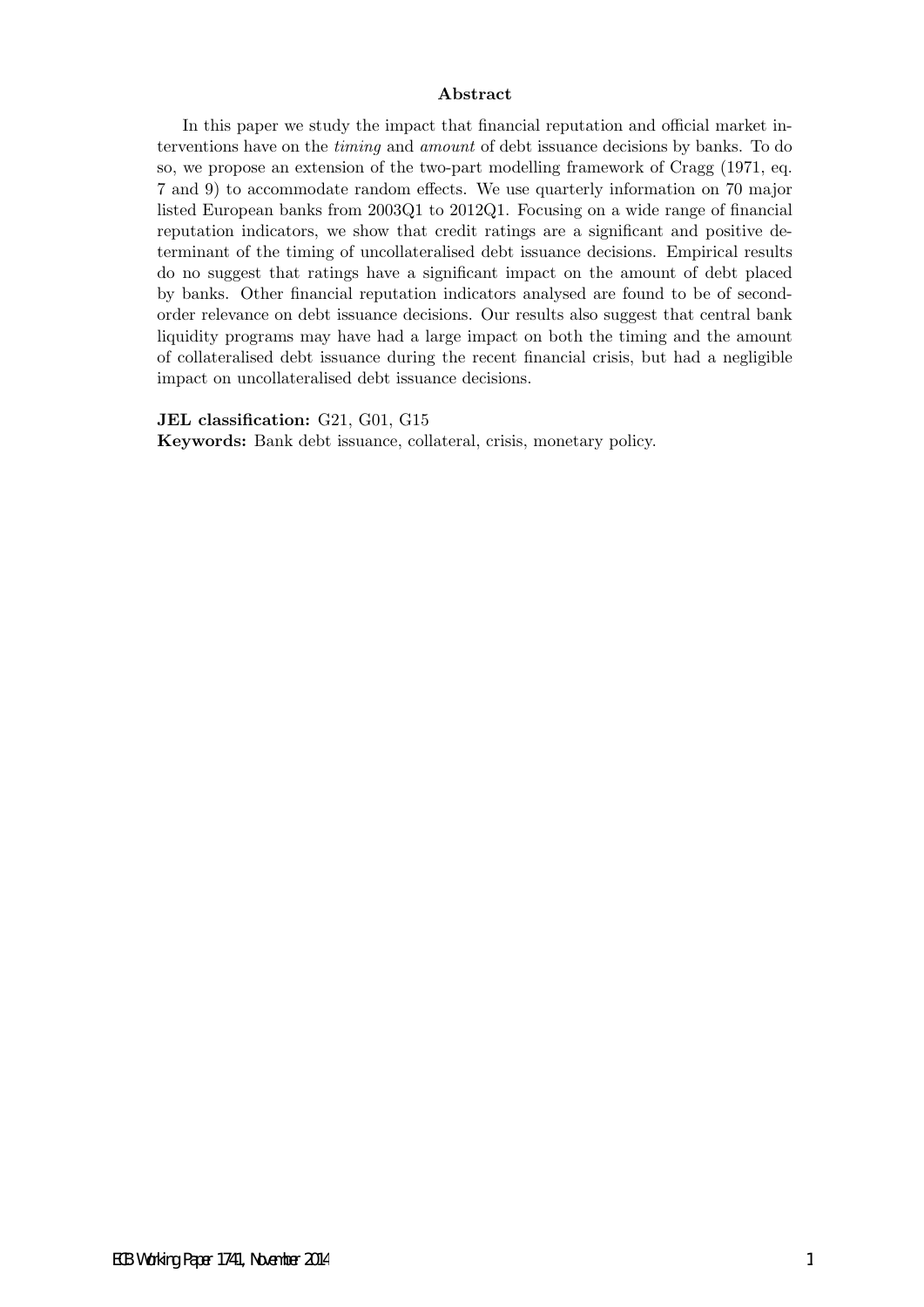# Executive summary of the article 'Access to Funding by European Banks and the Financial Crisis'

Over the last forty years financial institutions have progressively found different ways of issuing debt as a source of funding that complement deposits. As the range of debt instruments have enlarged, the financial structure of banks has become more complex and the variety of implications of the funding choices have increased accordingly. Traditional insured debt holdings (deposits) have been progressively accompanied by a substantial expansion of secured and unsecured securitization instruments. Hence, traditional theories that mainly dealt with deposits as the main type of liquidity source which protects relatively uninformed agents have required a major revision.

The most common theoretical framework to analyze the way banks issue debt has been one in which banks face some constraints in deposit supply and access wholesale debt markets to get funding. In this context, debt issuance has been related to key strategic issues for banks such as liquidity generation, risk management, and solvency. Importantly, the rationale for banks to issue debt may also vary depending on whether the economy is facing an upturn or a recession. Related to this fact, bank debt issuance has become a fundamental policy challenge during the financial crisis as the pricing of the securities and the access of banks to the debt markets have been largely conditioned by macroeconomic instability and have been also affected by the related tensions in sovereign debt, in particular in Europe. Hence, there seems to be a wide set of factors affecting bank debt issuance and, importantly, some of them are likely to be interrelated such as liquidity, risk, solvency, business cycle and monetary policy.

Lack of detailed data has not permitted to undertake a comprehensive empirical analysis of the determinants of the bank debt issuance considering such a large set of factors. In this paper, we undertake an analysis of the determinants of bank debt issuance using a unique database that provides detailed quarterly information on 70 major listed European banks from 2003Q1 to 2012Q1. We also identify aggregated issuance volumes by collateralized or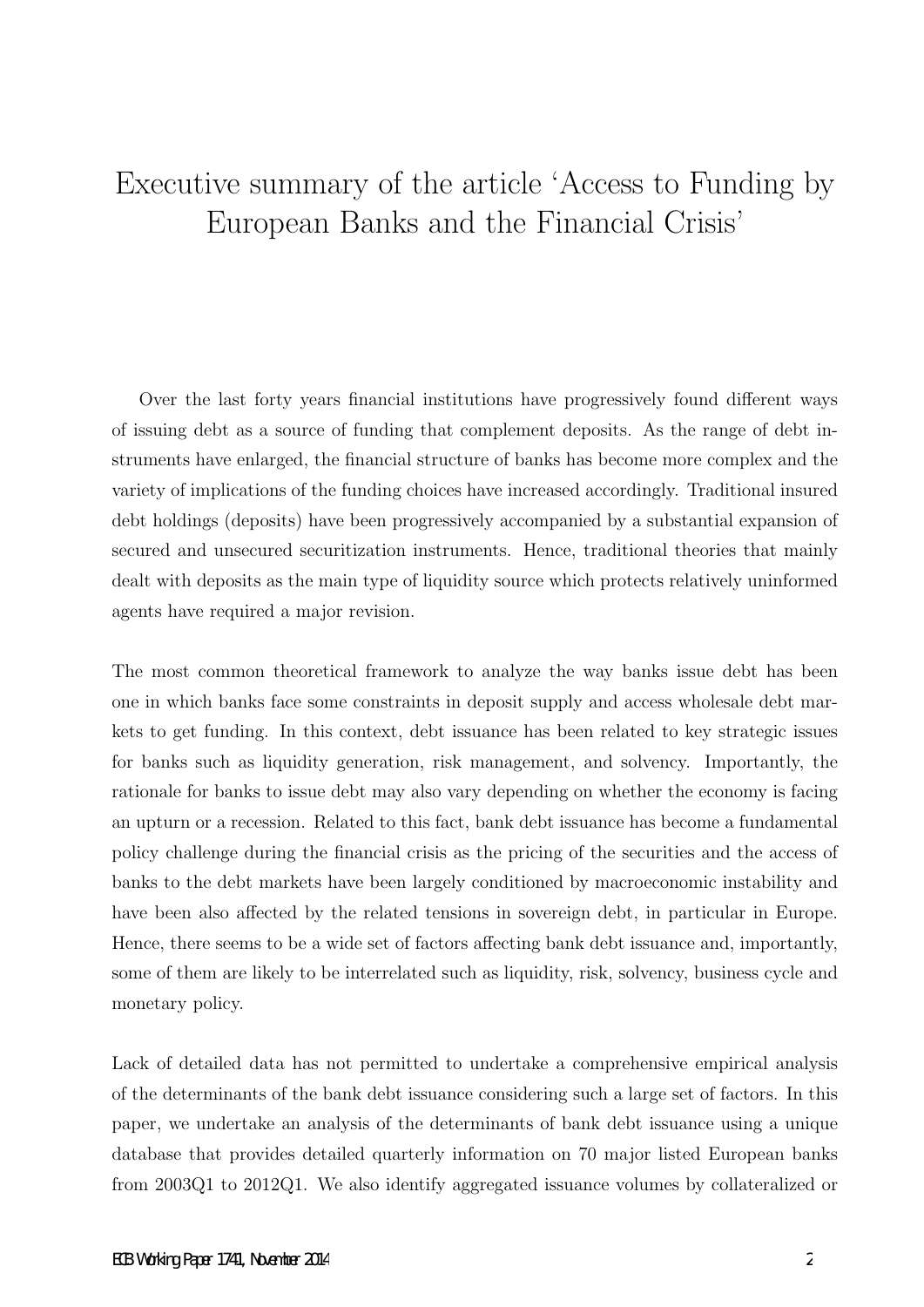uncollateralized type thus allowing to assess bank's tendency to substitute across items in the liability side.

The empirical approach in this paper consists of estimating a 'two-part model' which allows to study separately the decision to issue debt o not, and the decision on the actual volume of issuance, was the decision of financing through market based debt to be taken. In our setting, a two-part model is more satisfactory than the use of sample selection models such as the Tobit model and the Heckman selection model. These sample selection models are designed to deal with the presence of zeros on the dependent variable. However, the zeros in sample selection models reflect 'missing observations' or unobserved data, which is clearly not the case with debt issuance data. When zeros reflect data, two-part models are easier to interpret and should be the preferred choice.

Our results show, as expected, that there is substituibility between deposits and securitized funding both for collateralized and uncollateralized debt. They also appear to suggest that the pattern of substituibility may have changed after the financial crisis, when a higher degree of rigidity for managing and substituting among funding sources is recorded. Additionally, financial soundness indicators are not as relevant for bank debt issuance as expected, although the level of bank solvency is found to be a significant driver of debt issuance and only for large issuance volumes. Financial reputation (market value and ratings) indicators are invariably found to be significant determinants of the issuance of uncollateralized debt but they are only statistically relevant for large volumes of collateralized debt. This highlights the relevance of signalling quality in uncollateralized transactions by making use of ratings or market performance records. Our results also suggest that market volatility in the years prior to the crisis had a negative, large and significant effect on the issuance of collateralized debt.

Overall, the results in our paper reveal that the determinants of bank debt funding vary depending on the economic environment, bank reputation issues, and issuance characteristics. At the same time, the impact of these factors is shown to be very different depending on whether the debt is collateralized or uncollateralized. The collapse of monetary markets with the financial crisis as well as bank solvency and macroeconomic negative outcomes have made debt issuance much more difficult for banks. In this sense our results also show that official (central bank) liquidity as well as government guarantees have become an important driver of banks' access to liquidity during the financial turmoil.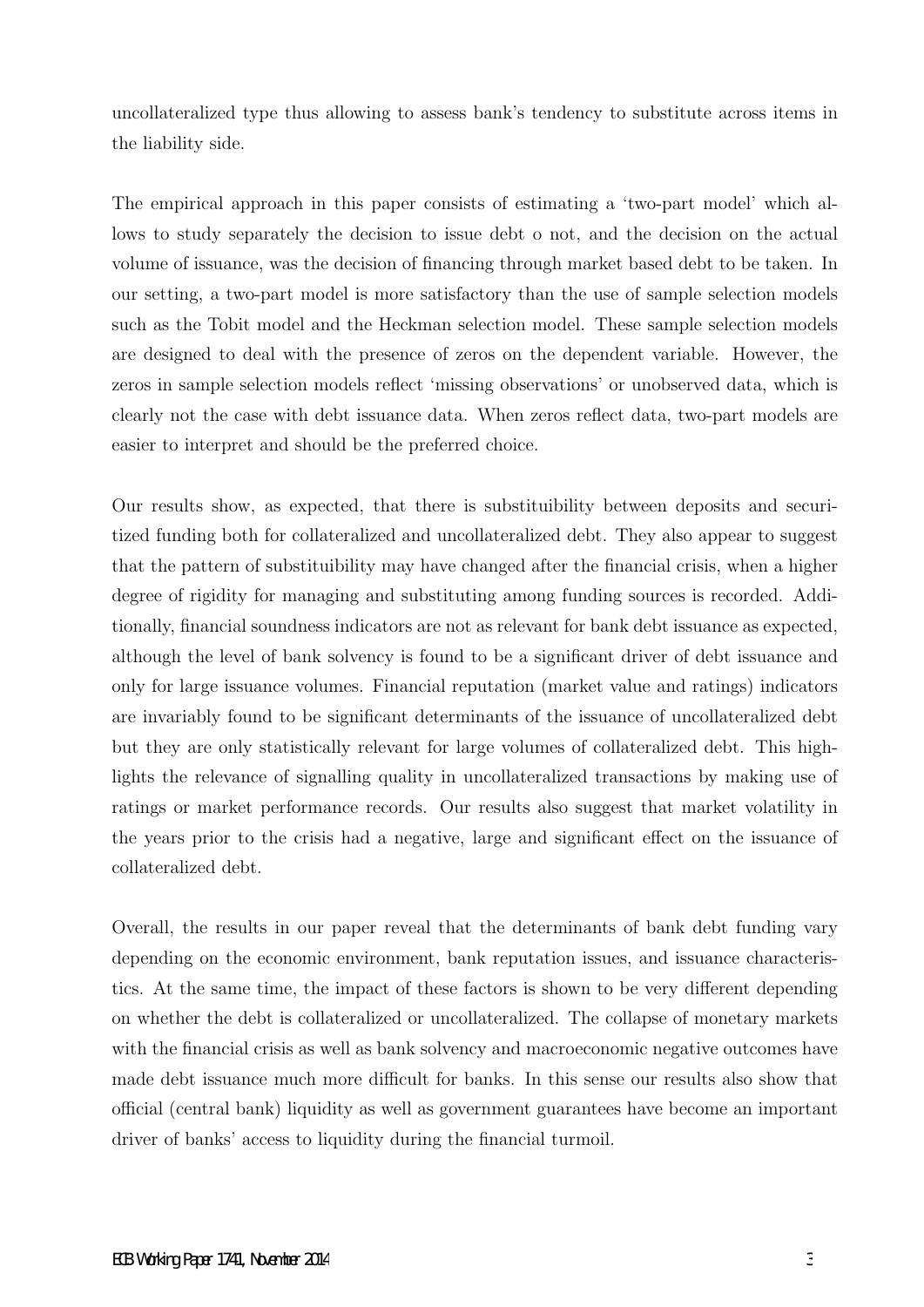# 1 Introduction

For the last forty years, financial institutions have found different ways of issuing marketable debt as an alternative source of funding to deposits. Debt issuance has been used both as a tool to manage liquidity risks associated with unexpected deposit withdrawals, and as a source of funding to overcome local deposit supply constraints and exploit valuable investment opportunities, Goodfriend and King (1988). In an ever more competitive economic environment, the bank's ability to issue debt has become critical.

In the years that preceded the recent financial crisis, ample liquidity in capital markets, and an explosion of structured financial products, boosted the demand for bank's debt. As a result, banks increased their leverage significantly, lending and investing in longer term and less liquid assets, while refinancing short term debt on a long term basis, see Acharya, Philippon, Richardson, and Roubini (2009). As the financial crisis unfolded, many banks encountered serious difficulties to roll over their debt. In retrospect, it appears that both financial regulators and investors misjudged the risk embedded in certain debt instruments. In this context, the aim of this paper is to study the impact of financial reputation indicators (including ratings) on bank debt issuance by European banks. This issue is highly relevant as the correspondence between financial reputation and leverage indicators is essential to monitor financial stability. We will also study the impact of market interventions (by governments and the central bank) to alleviate funding tensions encountered by banks during the financial crisis.

A number of recent research papers have also studied the relevance of financial reputation to determine bank access to debt markets. For example, Sufi (2009) studied bank loan ratings to evaluate whether third-party rating agencies affect firm financial and investment policy in the United States. He found that bank loan ratings lead to an increase in the use of debt by firms that obtain a rating. Similarly, Huang and Ratnovski (2011) theoretically analysed what they referred to as the "dark side" of bank wholesale funding, namely, the insufficient monitoring of the reputation of the bank by short-term investors, who increasingly rely instead on costless but noisy public information, e.g. the market value of the bank. They suggested that this dark side may result in inefficient liquidations, and create significant risks for "modern" banks that hold assets with readily available, but noisy, public signals on their prices.

Most of the recent research on debt issuance by firms study the dynamics of the ratio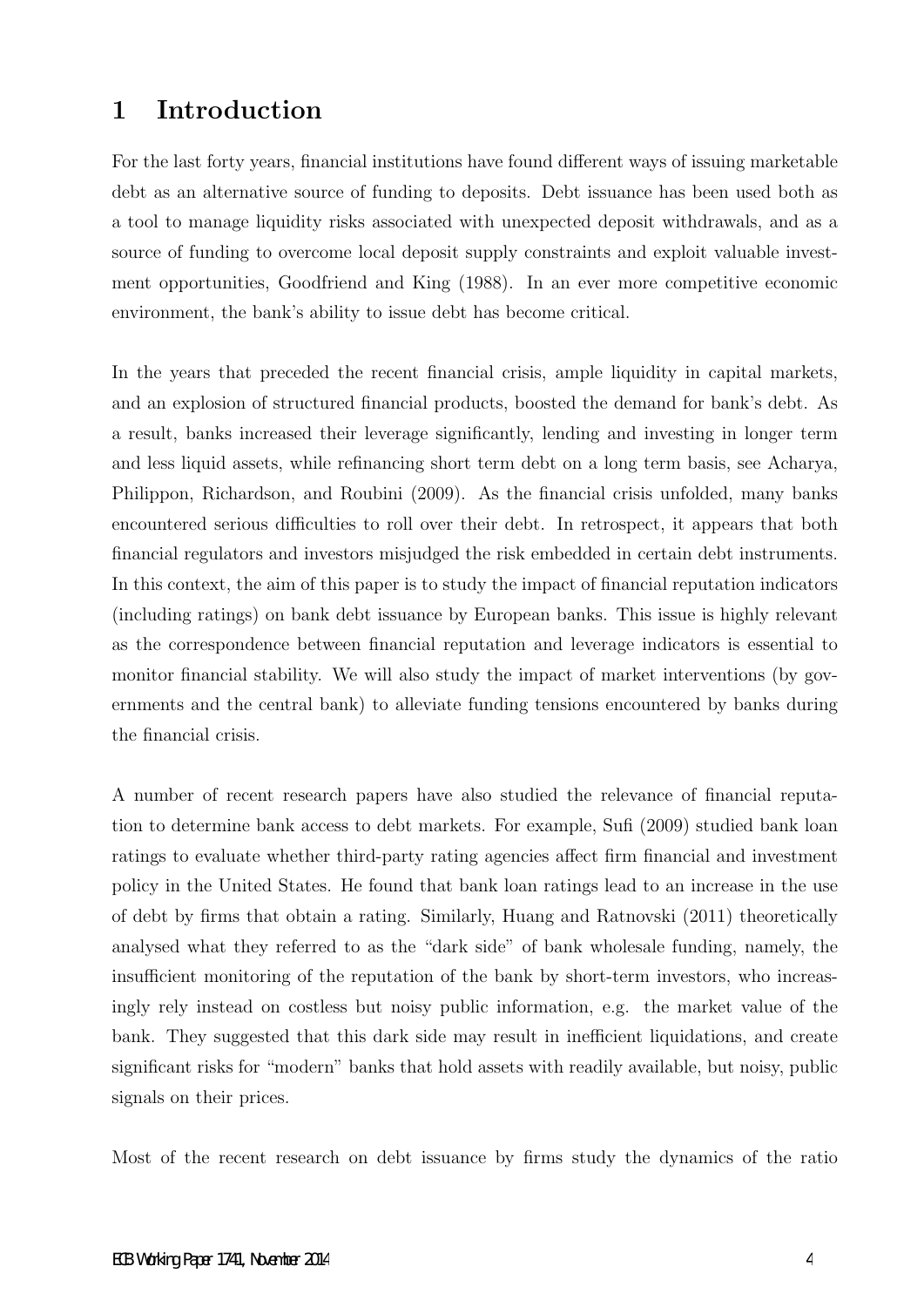between the stock of debt and the total assets. In contrast to these papers, we model the dynamics of the ratio between 'newly issued' debt (if any) and the total assets. This allows us to study two separate decisions made by issuers: the timing of their issuance and the amount of the issuance. Modelling newly issued debt presents, however, a number of technical challenges. One of these challenges is that debt issuance cannot be negative, and often takes the value of zero. In Statistics, a random variable that displays such characteristics is defined as a semi-continuous random variable, i.e. a random variable that combines a continuous distribution for part of its domain with point masses at a finite number of points (in our case at point zero). Methods to deal with semi-continuous dependent variables in regression analysis were first introduced by Cragg (1971). These are the so called two-part models, and have been commonly used in studies of the demand for medical care, see e.g. Duan, Manning, Morris, and Newhouse (1983). Part-one in these modelling framework is a statistical model for the decision of whether or not to issue debt (timing of issuance) while part-two is a statistical model for the decision of how much to issue (amount of issuance). These two statistical models may not be independent.

Heckman (1974) provided a regression strategy to estimate two-part models (or sample selection models as referred to in that work) that avoided the costly estimation by maximum likelihood methods. His modelling framework was aligned with that in Cragg (1971, eq. 7 and 8). Extensions of the methods in Cragg (1971, eq. 7 and 8) to deal with the problems of panel data were first discussed in Ridder (1990) and Nijman and Verbeek (1992). Both papers employed maximum likelihood methods to estimate two-part models while, Nijman and Verbeek (1992) additionally suggested generalized least-squares estimates which were computationally less demanding. More recently, Olsen and Schafer (2001) suggested computationally efficient methods to approximate the likelihood function that would enable the estimation of two-part models with multiple random effects. In the same vein, the simpler estimation strategy introduced by Heckman (1974) was extended to deal with the complexities of panel data by Wooldridge (1995), Kyriazidou (1997) and Rochina-Barrachina (1999).

A problem commonly encountered when dealing with semi-continuous panel data is that the probability density function underlying the non-zero data, that is in our case the amount of issuance, is commonly assumed to be symmetric and Gaussian. Applied researchers usually rely on the adoption of a monotone increasing transformation (e.g. taking logs) to render the data approximately Gaussian. However, very often this transformation is not fully satisfactory. It was this, that prompted Cragg (1971) to propose a truncated normal distribution in the modelling framework presented in his equations 7 and 9. The truncated normal distribu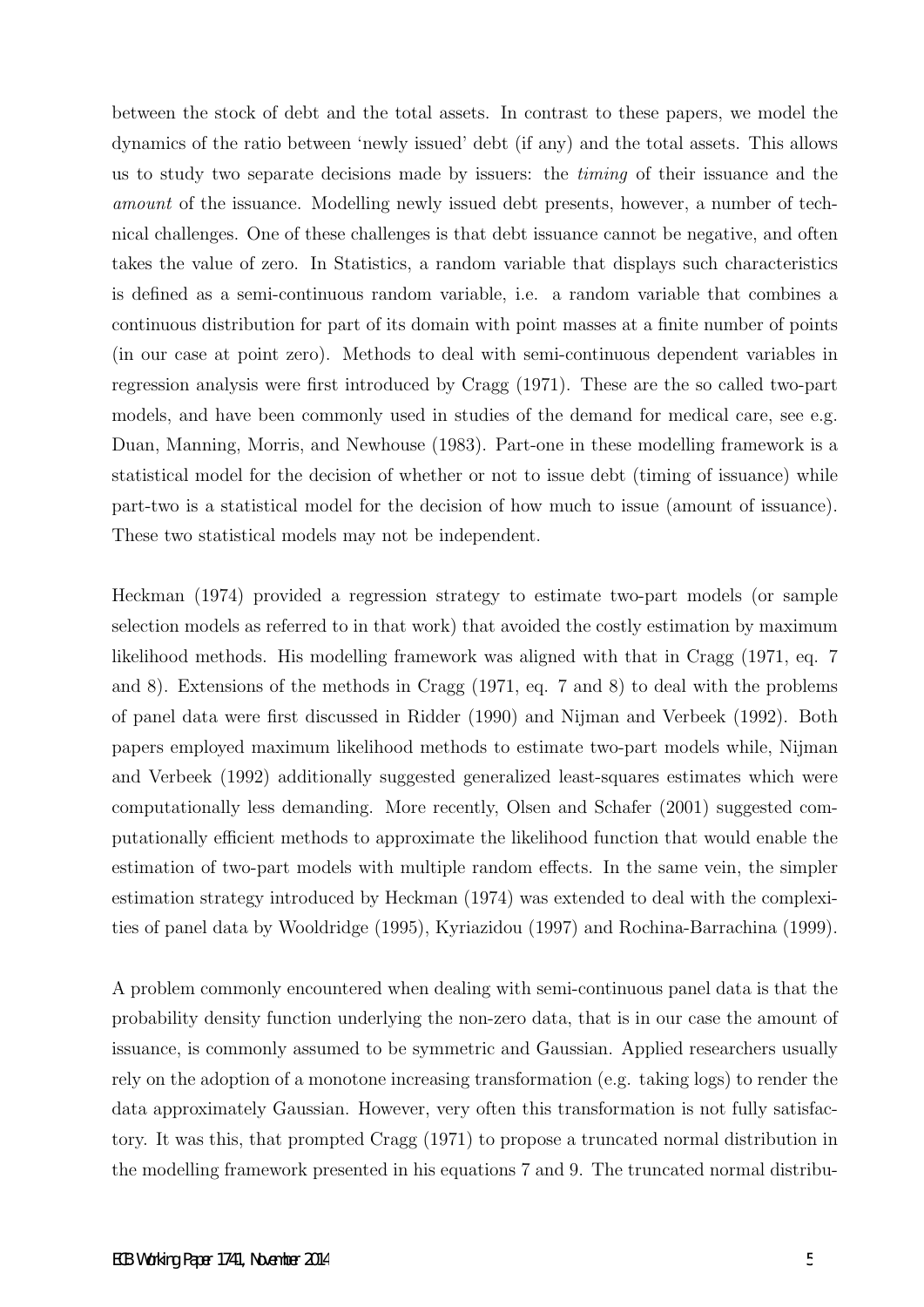tion assumptions appear a sensible and natural extension of the standard Gaussian two-part model, given that the domain of the dependent variable is commonly bounded at zero. One of the contributions of this paper is to extend the two-part modelling framework of Cragg (1971, eq. 7 and 9) to accommodate random effects.

For empirical purposes, we use a unique database that provides detailed quarterly information on 70 major listed European banks from 2003Q1 to 2012Q1. Our identification strategy benefits from the use of a wide range of indicators. Furthermore, we analyse the potential impact of these determinants on issuance of collateralised vs. uncollateralised debt, which considerably enriches the analysis. We focus on large banks as they concentrate a big deal of the debt issuance and because large banks have been identified as those relating more on wholesale and unstable funding and engaging to a larger extent in market-based activities (Laeven, Ratnovski, and Tong (2014)).

The paper has the following structure. Section 2 describes the relationships found in previous studies between financial reputation, market interventions and debt issuance. Our truncated two-part model with random effects is described in section 3. Section 4 provides details of our database. The empirical results are presented in section 5. Finally, section 6 concludes.

# 2 Financial reputation, market interventions and bank debt issuance

The bank's ability to issue debt is directly related with investor's perception of its financial strength. Measuring the financial strength of a firm is, however, not an easy task for investors. Investors are unlikely to solely trust the balance sheet statements published by a bank when forming their judgement. They will also rely on their own analysis, as well as on the recommendations of rating agencies, analysts' forecasts, and the market valuation of listed banks. Most often the information about the bank is only partial.

Credit ratings have been probably the most commonly adopted indicators of financial reputation, in particular given the role assigned to ratings during the financial crisis. Several contributions have reported a positive causal effect of ratings on the use of debt by firms. The empirical study of Sufi (2009) did not focus on the credit rating of the firm, but rather on the rating awarded to a syndicated loan granted to the firm. He found that the introduction of a syndicated loan rating increased the use of debt by the firm. Interestingly, he also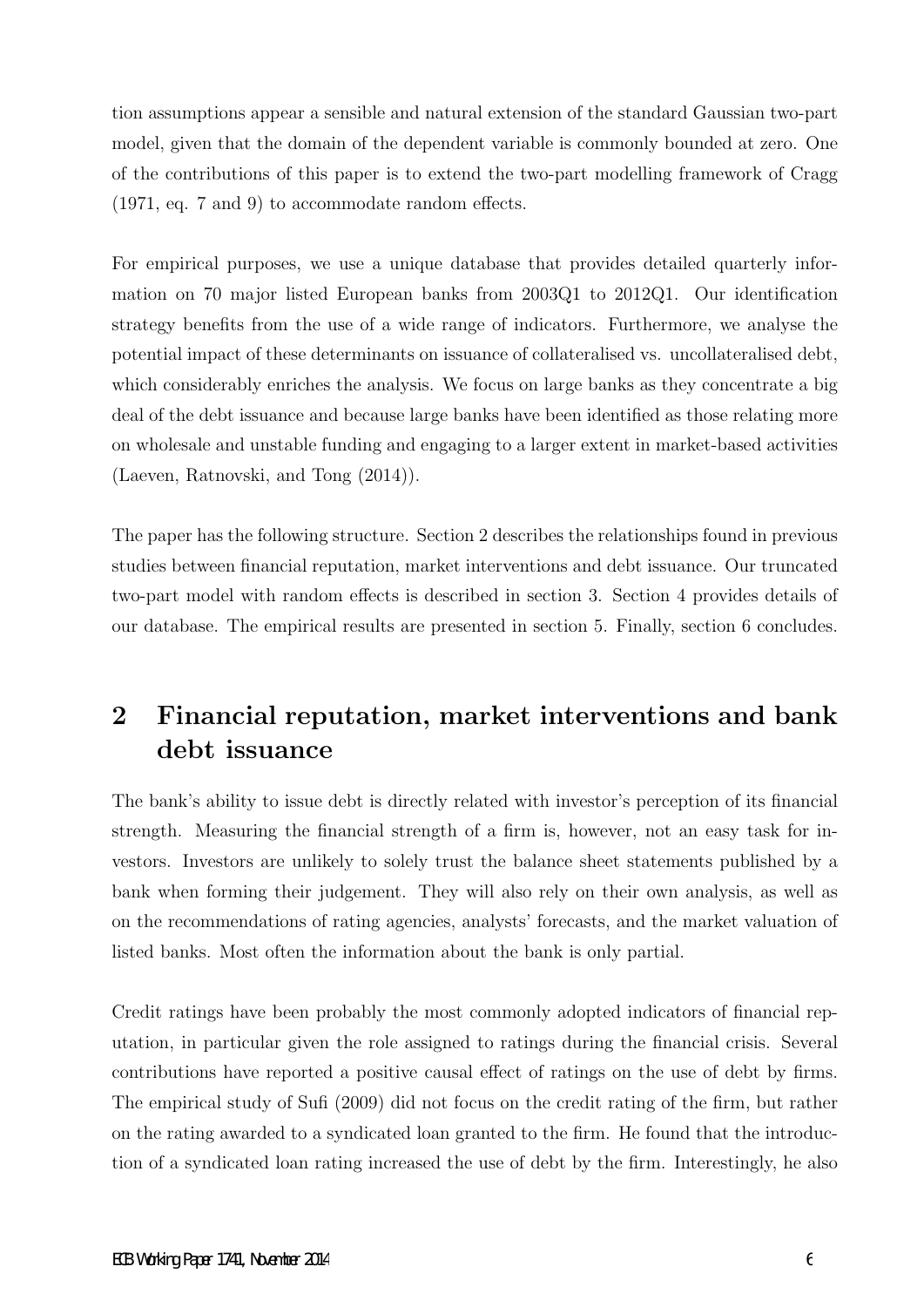reported that, among the firms for which there was no syndicated loan rating, the impact of the introduction of such a rating on debt usage was higher for those awarded a 'junk' loan rating. As for Tang (2009) it also focus on non-financial firms and study the effect of rating upgrades (following a methodological improvement by Moody's) on debt and other dimensions of firm's financing and investment. The findings suggested that firms enjoying rating upgrades issue more debt, have more capital investments, less cash accumulation, and faster asset growth than downgraded firms. The empirical findings of Huang and Ratnovski (2011), equally suggest that ratings are a relevant signal of financial reputation, although they show that ratings and other indicators (such as bank share prices) are noisy signals that lower the incentives of the providers of wholesale funds to monitor banks. Consistent with this idea Hau, Langfield, and Marques-Ibanez (2013) suggest that compared to other corporations, banks pose a particular challenge for external rating agencies as they are inherently opaque and exposed to a multiplicity of risks. This would eventually compromise the relevance of the bank rating as an indicator of financial reputation. Similarly, Pagano and Volpin (2012) observe that debt issuers have an incentive to negotiate with credit rating agencies a low level of transparency, that is, relatively coarse and uninformative ratings.

As for specific measures of reputation, Fecht, Nyborg, and Rocholl (2011) show that bank characteristics, such as profitability of market value, are also imperfect indicators of the financial strength of a firm and their quality is even more compromised during times of financial distress than ratings. Narayanan, Rangan, and Rangan (2007) suggest that in the absence of bond market reputation, as it is sometimes the case during financial crises, privatedebt-market reputation enables commercial banks to win underwriting mandates from their loan clients and allows them to credibly commit to investors against opportunistically using lending information. Financial leverage also qualifies as a potential indicator of financial strength, and one which has been giving ample attention in newly introduced regulation for the supervision of financial institutions. In a world characterised by asymmetric information, changes in the firm's debt-to-equity ratio should have an impact on the firm's borrowing costs, and on the ability of that firm to issue debt. However, the relationship between equity capital, liquidity creation and debt issuance is relatively complex and the predictions of the theoretical models are mixed. In principle, the role of bank equity capital is relevant from the point of view of the banks' liability structure. Diamond and Rajan (2000) suggest equity capital can act as a buffer to protect depositors in times of distress. However, holding excessive equity capital can reduce liquidity creation and the flow of credit. Some studies suggest that higher capital improves banks' ability to absorb risk. In particular, larger capital ratios allow banks to create more liquidity (Bhattacharya and Thakor, 1993; Repullo, 2004, e.g.).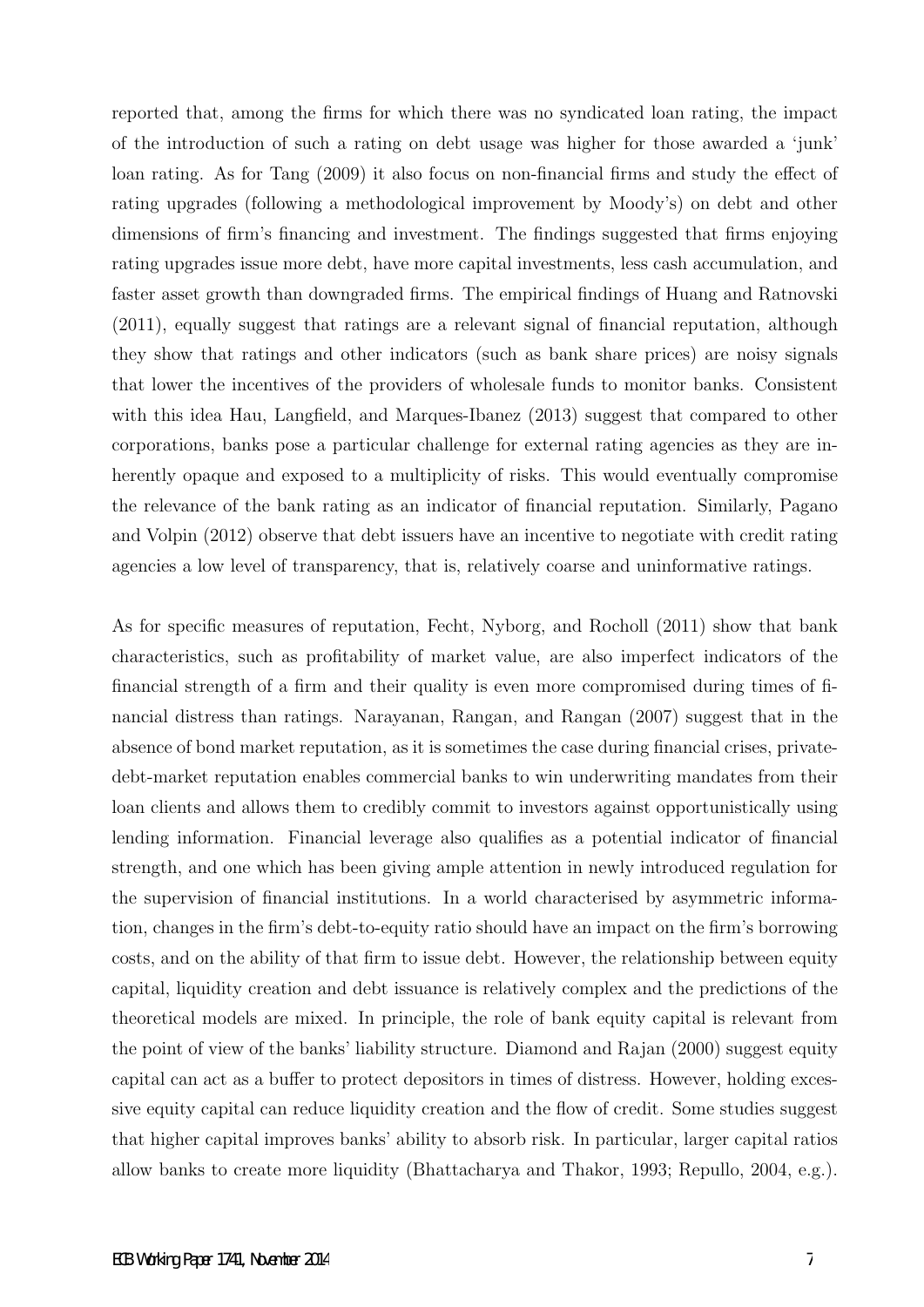However, some other studies suggest that well-capitalised banks create less liquidity. In particular, (Diamond and Rajan, 2000, 2001) argue that highly leveraged banks are more fragile and are those in needs of more liquidity while well-capitalized banks will need to generate less liquidity. Additionally, anticipating a potential re-sale, liquid buyers expect high returns, reducing their incentive to lend, Diamond and Rajan (2012). Millon-Cornett, McNutt, Strahan, and Tehranian (2011) provide evidence on this negative relationship between capital and liquidity creation. They show that when liquidity dried up during the financial crisis (they cover the period 2007-2009) banks that relied more heavily on core deposit and equity capital financing continued to lend relative to other banks. Banks that held more illiquid assets on their balance sheets, in contrast, increased asset liquidity and reduced lending.

The relevance of ratings and related financial reputation indicators may also depend on the type of debt that the banks decide to issue. In particular, the degree of collateralisation (which is for example typical of covered bonds) may ease access to funding for weaker banks. van Rixtel and Gasperini (2013) provided an overview of bank funding trends in the euro area following the recent global financial crisis and the euro area sovereign debt crisis, and showed, inter alia, that secured instruments became much more prevalent than previously, and that rising debt retention by euro area banks accompanied greater dependence on liquidity provided by the ECB. Recent research, (Purnanandam, 2011; Carbo-Valverde, Rosen, and Rodriguez-Fernandez, 2011), has also shown that the choice between issuing collateralised as opposed to uncollateralised debt may be driven by balance sheet management strategies and the resolution of agency problems.

During the recent financial crisis, investor's perception on the financial strength of banks turned very negative. At the peak of tensions, trading flows in several segments of the financial market were brought to an almost complete halt, and as a result numerous banks experienced acute liquidity problems. This triggered as a response, market interventions to restore banks access to financing. In this paper we will also investigate the impact that market interventions had on easing access to funding. Many of these measures were introduced in the aftermath of the collapse of Lehman Brothers. The collapse of Lehman brought with it the end of investor's acceptance or reliance on the 'too big to fail principle', by which large banks would always count with the assistance of the public authorities in cases of need. European governments response to those events was to reassure markets by intensifying direct measures of support for the banking system. These measures were primarily in the form of guarantee schemes for bank deposits and bonds and direct injections of funds in exchange for equity. In October 2008 the ECB also indicated that the regular weekly so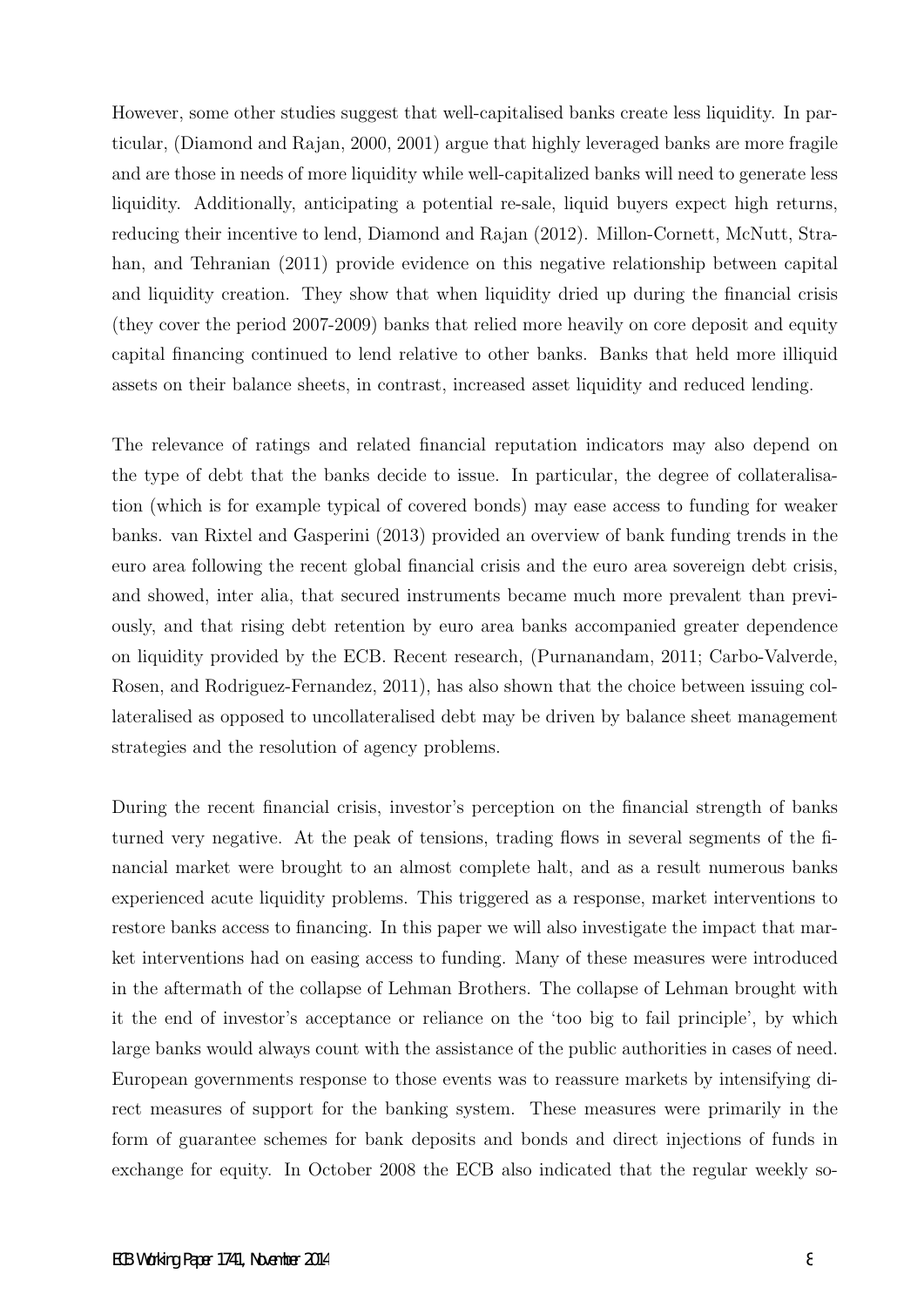called 'main refinancing operations' would be carried out with a fixed-rate tender procedure with full allotment, thus providing as much liquidity as the banks requested. These early market interventions proved, however, insufficient to address the ongoing process of financial fragmentation that was taking place in European financial markets. In the spring of 2009, the covered bond market, which contrary to other segments of the corporate debt markets had proved fairly resilient, started to show signs of malfunctioning. With the aim of easing funding conditions for euro area banks, and improving market liquidity in euro area bond markets,the ECB announced on May 2009 the Covered Bond Purchase Programme. Under this programme, and over a one year span, outright purchases of 60 billion euro covered bonds were executed. This programme was reactivated in November 2011 with purchases that amounted to 40 billion euro.

# 3 A truncated two-part model with random effects

Throughout the paper the following notation will be adopted.  $I(\cdot)$  will serve to denote an indicator function which takes the value 1 when its argument is larger than zero and will take the value zero otherwise.  $f(x, y|z)$  will be used to denote the joint density function of random variables x and y conditioned on z.  $\phi(\cdot)$  will be used to denote the density function of a standard normally distributed random variable;  $\Phi(\cdot)$  will denote the cumulative distribution function of a standard normal random variable. With a slight abuse of notation we will further use  $\Phi_2(\cdot, \cdot; \rho)$  to denote the cumulative distribution function of a bivariate normal random vector with zero mean, standard deviation equal to 1 and correlation equal to  $\rho$ .

#### 3.1 The likelihood

We use the index i to denote observations from a certain bank and the index  $t$  to denote time observations. There are two main random variables in this setting, one associated with the decision or part one,  $h_{it}$ , i.e. banks' decision on whether to issue debt or not, and another associated with the *action* or part two,  $y_{it}$ , i.e. the volume of debt finally issued by the bank. The distributional assumptions of these random variables are dependent on two vectors of covariates,  $x_{it}$  and  $z_{it}$ , and on two random effects,  $\nu_i$  and  $\mu_i$ . In particular, it is assumed that  $h_{it}$  and  $y_{it}$  follow a bivariate left-truncated normal distributions, i.e.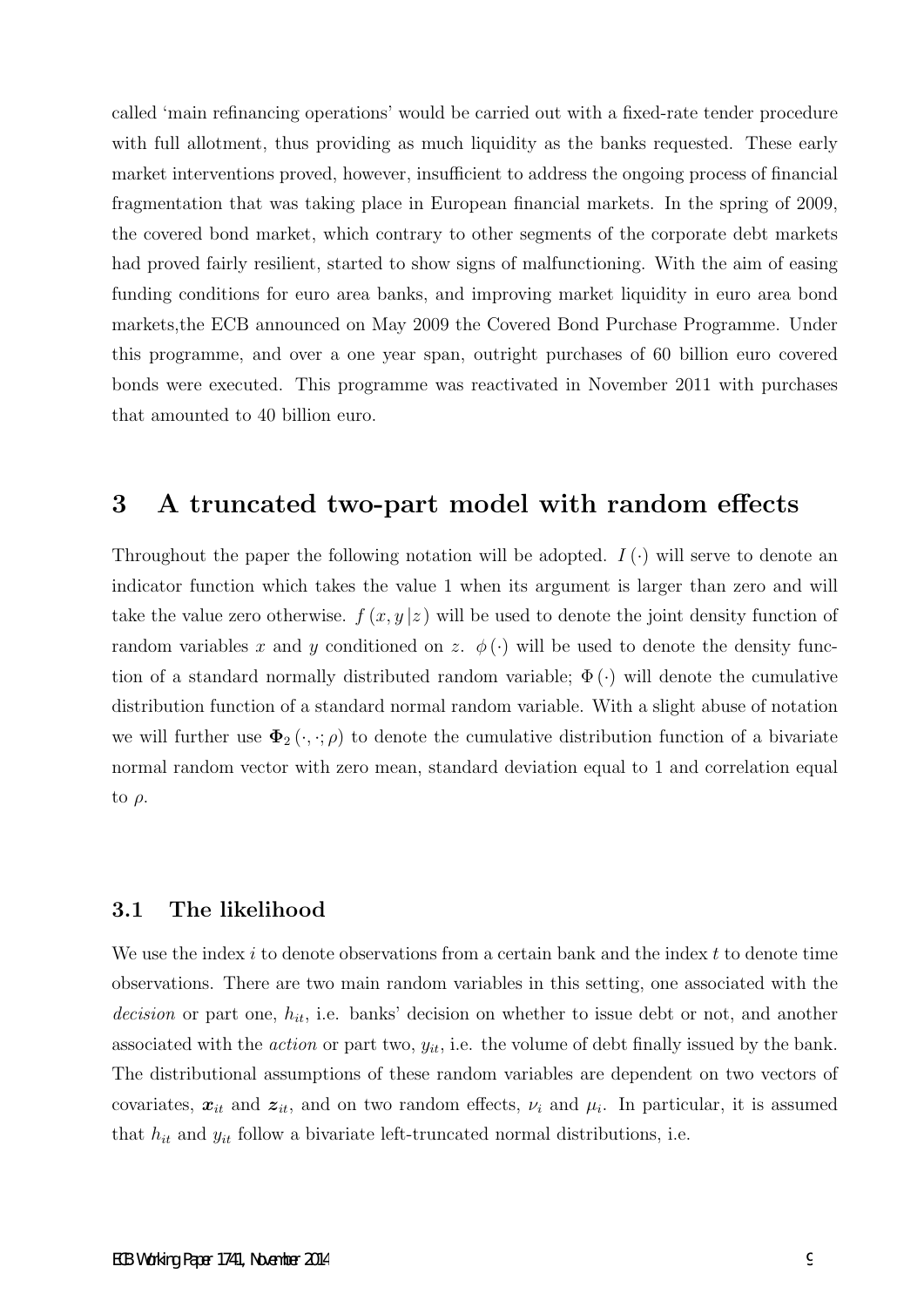$$
\begin{bmatrix} h_{it} \\ y_{it} \end{bmatrix} \sim TNID \left( \begin{bmatrix} \bar{h}_{it} \\ \bar{y}_{it} \end{bmatrix}, \Sigma = \begin{bmatrix} 1 & \rho \sigma \\ \rho \sigma & \sigma^2 \end{bmatrix}, \begin{bmatrix} -\infty \\ c \end{bmatrix} \right)
$$
 (1)

where  $\bar{h}_{it} = z'_{it}\gamma + \nu_i$  and  $\bar{y}_{it} = x'_{it}\beta + \mu_i$ , and  $\gamma$  and  $\beta$  are parameter vectors of corresponding length with their regressors. The truncation parameter c is only binding for  $y_{it}$ ,  $h_{it}$  is not truncated. In the empirical analysis presented in this paper, the truncation parameter  $c$  is equal to zero. Details on the density function of this bivariate truncated normal distribution are left for the appendix. It is worth noting that when  $c = -\infty$ , then  $y_{it}$  and  $h_{it}$  are normally distributed with means  $\bar{y}_{it}$  and  $\bar{h}_{it}$  respectively, and covariance matrix  $\Sigma$ . Under that setting the model would collapse to a 'standard' two-part model.<sup>1</sup> Under our Probit setting, the parameters associated with the first-part are only identified up to scale, and therefore the variance of  $h_{it}$  needs to be normalised to 1. It is further assumed that the random effects are normally distributed and possibly correlated, i.e.  $(\nu_i, \mu_i) \sim N(\mathbf{0}, \mathbf{\Omega})$ .

There are two important additional restrictions, the ones which characterised two-part models, which complete the modelling framework:

- 1.  $h_{it}$  is not observed, only  $I(h_{it})$  is observed.
- 2.  $y_{it}$  is only observable or revealed when  $I(h_{it}) = 1$ .

It follows from the above that we either observe the pair  $[y_{it}, 1]$  when  $I(h_{it}) = 1$ , or the 'incomplete' pair  $[\cdot, 0]$  when  $I(h_{it}) = 0$ . This means, as commented in Wooldridge (2002, pp. 566), that the full maximum likelihood function cannot be computed, only the 'partial' maximum likelihood can be defined. For every observation,  $it$ , the 'partial' likelihood conditional on the random effects is given by:

$$
p_{it} = \begin{cases} f(I(h_{it}) = 0 | \nu_i, \mu_i) & \text{when } y_{it} = 0 \\ f(y_{it} | I(h_{it}) = 1, \nu_i, \mu_i) f(I(h_{it}) = 1 | \nu_i, \mu_i) & \text{when } y_{it} \neq 0 \end{cases}
$$

Using results reported in the Appendix, it follows that:

$$
p_{it} = \begin{cases} \Phi\left(\frac{\bar{y}_{it}-c}{\sigma}\right)^{-1} \Phi_{2}\left(-\bar{h}_{it}, \frac{\bar{y}_{it}-c}{\sigma}; -\rho\right) & \text{when } y_{it} = 0\\ \Phi\left(\frac{\bar{y}_{it}-c}{\sigma}\right)^{-1} \frac{1}{\sigma} \phi\left(\frac{y_{it}-\bar{y}_{it}}{\sigma}\right) \Phi\left(\frac{\bar{h}_{it} + \rho \sigma^{-1}(y_{it}-\bar{y}_{it})}{\sqrt{1-\rho^{2}}}\right) & \text{when } y_{it} \neq 0 \end{cases}
$$

<sup>&</sup>lt;sup>1</sup>Note that sometimes in the econometric literature, researchers use the term two-part model to refer to a slightly more constrained version of the 'standard' two part model. In particular,  $\rho$  would be set to zero. When  $\rho$  is not set to zero, as in what we call our 'standard' two-part model, econometricians tend to use the term sample-selection model. We do not make such distinction in this paper, and follow the naming convention which is more commonly adopted by applied statisticians working across different fields.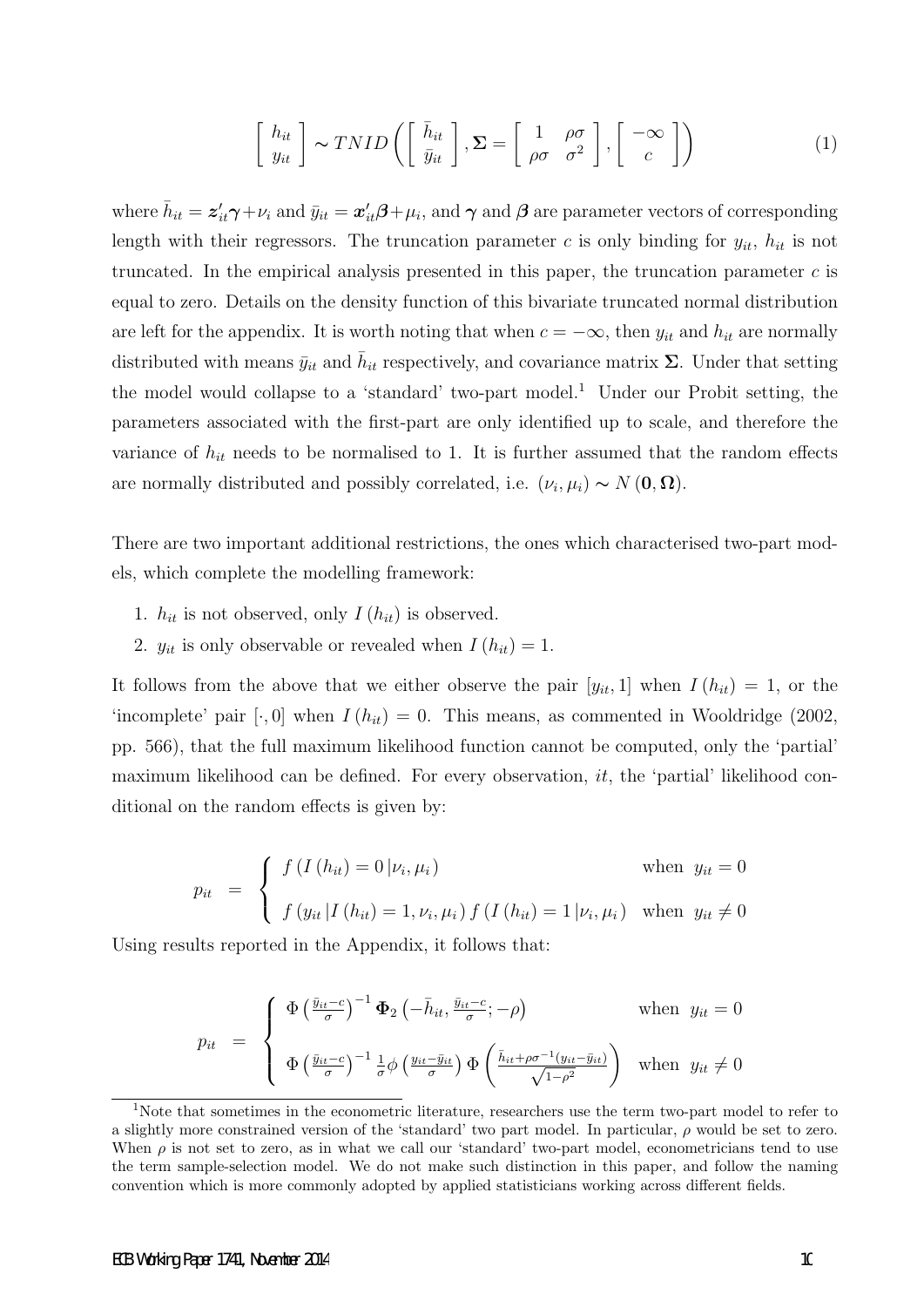The partial likelihood function is finally defined as:

$$
L = \prod_{i=1}^{N} \int_{\nu} \int_{\mu} \prod_{t=1}^{T} p_{it} f(\nu_i, \mu_i) d\nu_i d\mu_i
$$
 (2)

Unfortunately, the integrals in (2) are not analytically tractable and need to be computed by means of quadrature methods.

#### 3.2 Conditional expectations and marginal effects

It follows from results presented in the appendix, that the expected probability of issuing debt at time t by bank  $i$ , and the expected volume of issuance at time  $t$ , when bank  $i$  has agreed to issue, are given respectively by:

$$
E(I(h_{it}) = 1) = \Phi\left(\frac{\bar{y}_{it} - c}{\sigma}\right)^{-1} \Phi_{2}\left(\bar{h}_{it}, \frac{\bar{y}_{it} - c}{\sigma}, \rho\right)
$$
  

$$
E(y_{it} | I(h_{it}) = 1) = y_{it} + \Phi_{2}\left(\bar{h}_{it}, \frac{\bar{y}_{it} - c}{\sigma}; \rho\right)^{-1} \sigma\left\{\rho\phi\left(\bar{h}_{it}\right) \Phi\left(\frac{\sigma^{-1}\left(\bar{y}_{it} - c\right) - \rho\bar{h}_{it}}{\sqrt{1 - \rho^{2}}}\right) + \phi\left(\frac{\bar{y}_{it} - c}{\sigma}\right) \Phi\left(\frac{\bar{y}_{it} - c}{\sqrt{1 - \rho^{2}}}\right)\right\}
$$

These expressions allow to compute 'marginal effects',  $ME_{it}$ , and 'average treatment effects',  $ATE_{it}$  in the standard fashion as:

$$
ME_{it} = \int_{\nu} \int_{\mu} \frac{\partial E\left(\cdot \mid \mathbf{z}_{it}, \mathbf{x}_{it}, \mu_{i}, \nu_{i}\right)}{\partial x_{it}^{j}} f\left(\mu_{i}, \nu_{i}\right) d\mu_{i} d\nu_{i}
$$
  
ATE<sub>it</sub> = 
$$
\int_{\nu} \int_{\mu} \left[E\left(\cdot \mid \mathbf{z}_{it}, \mathbf{x}_{it}^{b}, \mu_{i}, \nu_{i}\right) - E\left(\cdot \mid \mathbf{z}_{it}, \mathbf{x}_{it}^{a}, \mu_{i}, \nu_{i}\right)\right] f\left(\mu_{i}, \nu_{i}\right) d\mu_{i} d\nu_{i}
$$

where the expectation is to be filled with the formulas for the conditional expectations given above.  $x_{it}^b$  and  $x_{it}^a$  are defined in accordance with the 'treatment'. For example, for a qualitative dummy variable taking the value of either zero or one,  $\mathbf{x}_{it}^{b} = 1$  and  $\mathbf{x}_{it}^{a} = 0$ . Analytical expressions for the partial derivatives as functions of cumulative normal distributions can also be worked out.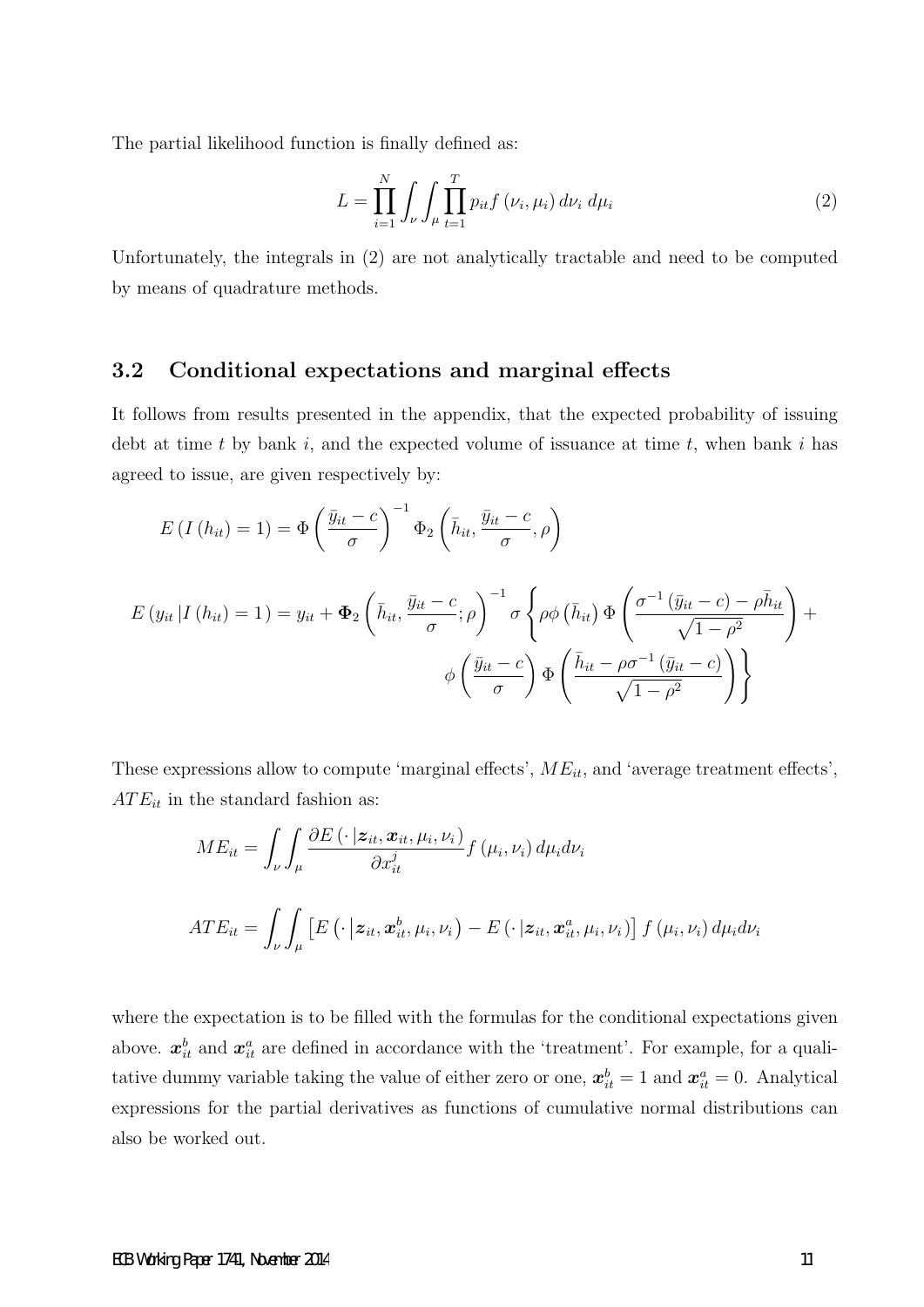### 3.3 Some simplifying modelling assumptions

Of course were some of the assumptions relaxed the expression of the maximum likelihood function would be less cumbersome. In particular, when either there is no truncation, i.e.  $c = -\infty$ , or when the noise terms are not correlated, i.e.  $\rho = 0$ , then the computational difficulties of the truncation model are significantly reduced. Three cases are of particular interest.

No truncation. When there is no truncation, the analytical expressions for  $p_{it}$  are simpler. This follows from noting that when  $c = -\infty$ ,

$$
\Phi\left(\frac{\bar{y}_{it} - c}{\sigma}\right) = 1 \text{ and } \Phi_2\left(\bar{h}_{it}, \frac{\bar{y}_{it} - c}{\sigma}; \rho\right) = \Phi\left(\bar{h}_{it}\right)
$$

However, as for our less restricted version of the model, the integrals in (2) remain analytically intractable and need to be computed by means of quadrature methods.

No truncation and  $\rho = 0$ . Once more, the analytical expressions of  $p_{it}$  less cumbersome. This follows from noting that when  $\rho = 0$  then  $\Phi_2(s, t; \rho) = \Phi(s) \Phi(t)$ . Furthermore, by adopting a split of the joint density of the random effects (as the product of the conditional and the marginal distributions, see (B-6) in the appendix), the likelihood in (2) can be written as:

$$
L = \prod_{i=1}^{N} \int_{\nu_{i}} S(\nu_{i}) \left\{ \prod_{t=1}^{T} \Phi(-\bar{h}_{it})^{1-I_{it}} \Phi(\bar{h}_{it})^{I_{it}} \right\} f(\nu_{i}) d\nu_{i}
$$

and where:

$$
S(\nu_i) = \int_{\mu_i} \prod_{t=1}^T \left[ \frac{1}{\sigma} \phi \left( \frac{y_{it} - \bar{y}_{it}}{\sigma} \right) f(\mu_i | \nu_i) \right]^{I_{it}} d\mu_i
$$

where, and with a slight abuse of notation, we have defined an indicator function  $I_{it}$  which takes the value of 0 if  $y_{it} = 0$  and takes the value of 1 otherwise. Interestingly, the integral in  $S(\nu_i)$  is tractable. Its solution is shown in the appendix in equation ().

No truncation,  $\rho = 0$  and  $\Omega$  is a diagonal matrix. When the noise terms are not correlated, and the random effects are not correlated, then the likelihood can be split in two parts as follows:

$$
L = L_1(\gamma) L_2(\beta, \sigma_{\varepsilon})
$$
\n<sup>(3)</sup>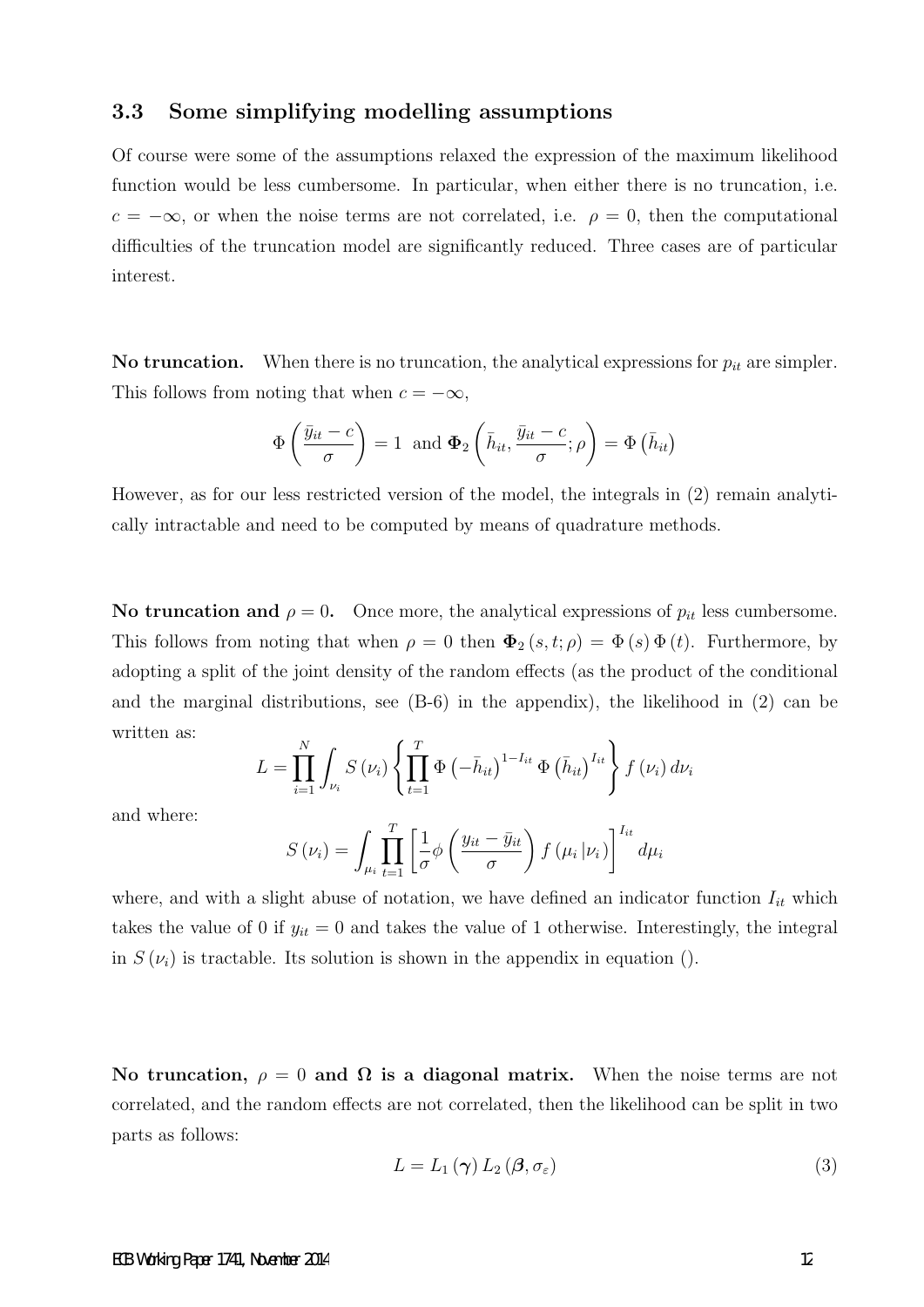where dependence on the parameters has been formally stated, with:

$$
L_1(\gamma) = \prod_{i=1}^N \int_{\nu_i} \left\{ \prod_{t=1}^{T_i} \left[ \Phi\left(-\bar{h}_{it}\right) \right]^{(1-I_{it})} \left[ \Phi\left(\bar{h}_{it}\right) \right]^{I_{it}} \right\} \frac{1}{\sigma_{\nu}} \phi\left(\frac{\nu_i}{\sigma_{\nu}}\right) d\nu_i
$$
  

$$
L_2(\beta, \sigma) = \prod_{i=1}^N \int_{\mu_i} \left\{ \prod_{t=1}^{T_i} \left[ \frac{1}{\sigma} \phi\left(\frac{y_{it} - \bar{y}_{it}}{\sigma}\right) \right]^{I_{it}} \right\} \frac{1}{\sigma_{\mu}} \phi\left(\frac{\mu_i}{\sigma_{\mu}}\right) d\mu_i
$$

where once more we use the indicator function  $I_{it}$  that takes the value of 0 if  $y_{it} = 0$  and takes the value of 1 otherwise; we use  $T_i$  to define the number of available observations of a cluster i. It thus follows that parameter estimation can be implemented in a simple two step approach. In effect,  $L_1$  is the likelihood of a Probit model with random effects, and thus estimation of  $\gamma$  can be accomplished by means of standard software. Estimation of  $\beta$ and  $\sigma_{\varepsilon}$ , can be equally computed with standard sofware as it is nothing but a linear panel model with random effects estimated over those observations which are not zero.

### 4 The data, endogeneity and treatment of outliers

Our sample contains data from 70 major listed European bank holdings for which quarterly balance sheet data over the 2003Q1-2012Q1 period are available. Focus on major listed bank holdings ignores a large segment of the banking industry in Europe. However, use of timely and reliable balance sheet data would be compromised otherwise. Quarterly data also allow to better identify financing tensions associated with certain market and economic conditions. Focus on holdings, rather than individual subsidiaries is also justified by the fact that there would be difficulties in attributing to a certain subsidiary firm the debt issued by the holding, as it is common for European banks to use special purpose entities to issue debt. Additionally, bank holding companies with subsidiaries often operate under their own internal capital markets and using consolidated statements addresses this issue. Besides, these large banks are listed institutions and this allows us to compare credit ratings to other indicators of financial reputation such as the value of shares, and share price volatility. A full list with the names of the banking holdings is provided in Table 1.

### 4.1 Collateralised and uncollateralised debt issuance

Issuance volumes data are taken from Dealogic DCM.<sup>2</sup> We have aggregated issuance volumes by collateralised or uncollateralised type. Collateralised issuance relates to covered bonds,

<sup>&</sup>lt;sup>2</sup>Issuance volumes are retrieved using the issuer parent identifier of the Dealogic DCM database. But for a few exceptions, the chosen banking groups have remained relatively stable in composition during the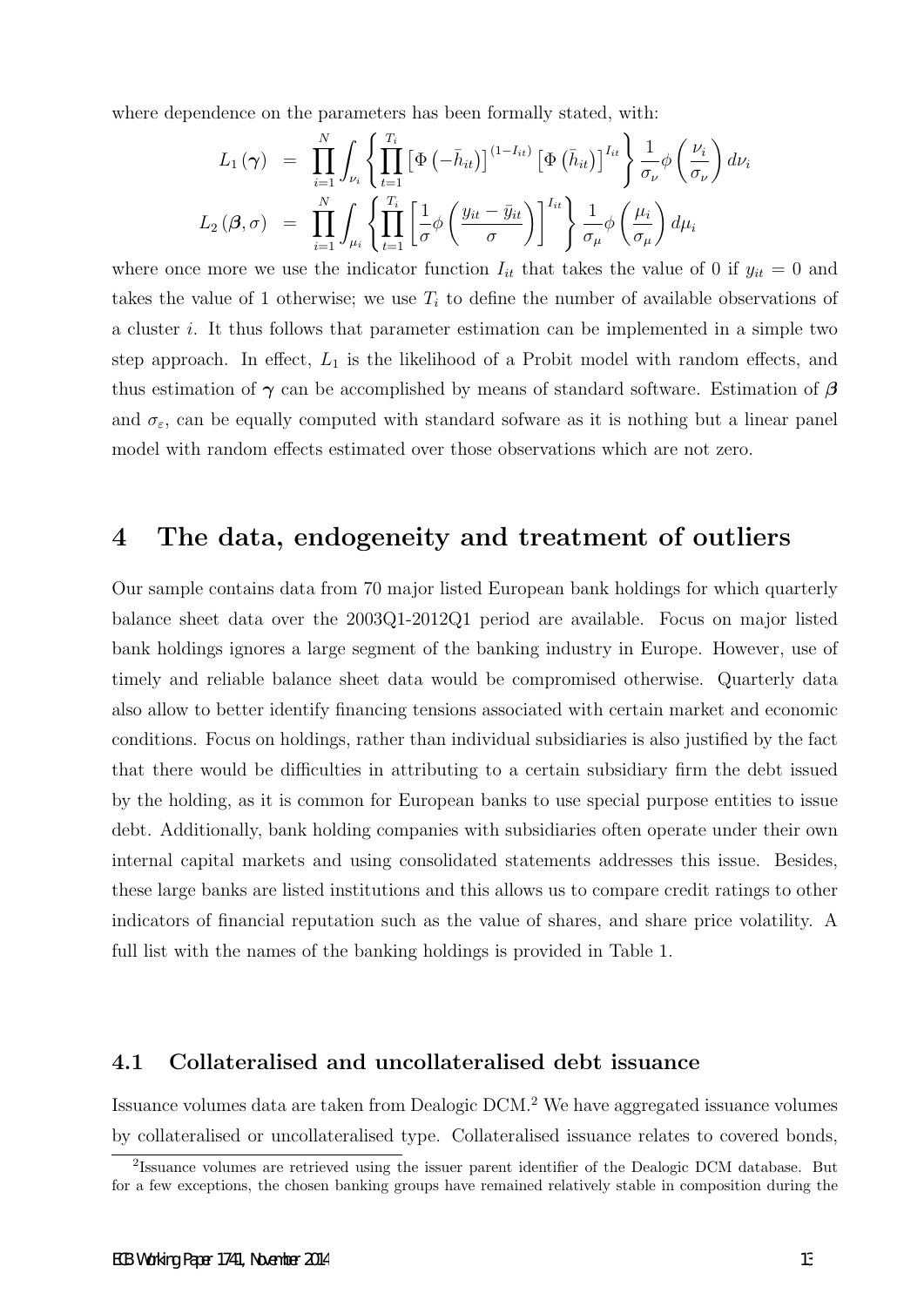mortgage-backed securities and asset-backed securities. Uncollateralised issuance relates to short and medium term notes, corporate bonds and preferred shares. Volumes have been divided by total assets in the regression analysis presented below, and are thus in units comparable across banks.

Figure 1 displays the distribution of the ratios of collateralised and uncollateralised debt issuance to bank's total assets. Issuance ratios, reached on occasions very large values, sometimes in excess of 5%, although such issuance volumes were very rare, and were primarily associated with issuance activity under government guarantee schemes, and were as part of the financial assistance programmes launched by the European governments during the financial crisis. As mentioned in the introduction, a large proportion of the observations are zero, and for those observations which take a positive value, the distribution of the data appears heavily skewed.<sup>3</sup>

### 4.2 Financial reputation indicators

The financial reputation of the bank is proxied by five main indicators: the core tier 1 capital ratio, tier 1 ratio; return on equity, ROE; changes in the market valuation of the bank in the stock exchange, market value; the volatility of the share price of the bank in the stock exchange, volatility; and the credit rating of the bank from major rating agencies. For the balance sheet data, i.e. tier 1 ratio and ROE, use has been made of the consolidated balance sheet records of the Worldscope database. Financial market data, i.e. market value and *volatility*, are taken from Thomsom Reuters Datastream.<sup>4</sup> The inclusion of the capital ratio aims to capture the fact that less leveraged banks might be in a better position to tap financial markets than those with excessive leverage and thus perceived by potential lenders as more risky.

Credit ratings have been collected from Fitch, Moody's and Standard and Poor's. Use has been made of the worse of the three ratings when more than one rating was available. We have grouped the rating types into three main grades: *Prime rating, Good rating* and Non-investment rating. A Good rating grade is assigned for ratings classified between  $BBB^-$ 

sample. Therefore, issuance volumes for the parent identifier should provide a reliable picture of issuance by the banking group. However, there were some notable exception to the composition rule over the sample that had to be addressed on an individual basis.

<sup>3</sup>Statistical tests conducted, although not reported in this paper, on the positive values of the ratios of collateralised and uncollateralised issuance, reject the null hypothesis of normality. The data remains heavily skewed and with non-normal kurtosis when subject to a logarithm transformation.

<sup>4</sup>Volatility is computed as the quarterly standard deviation of the daily changes in the share price.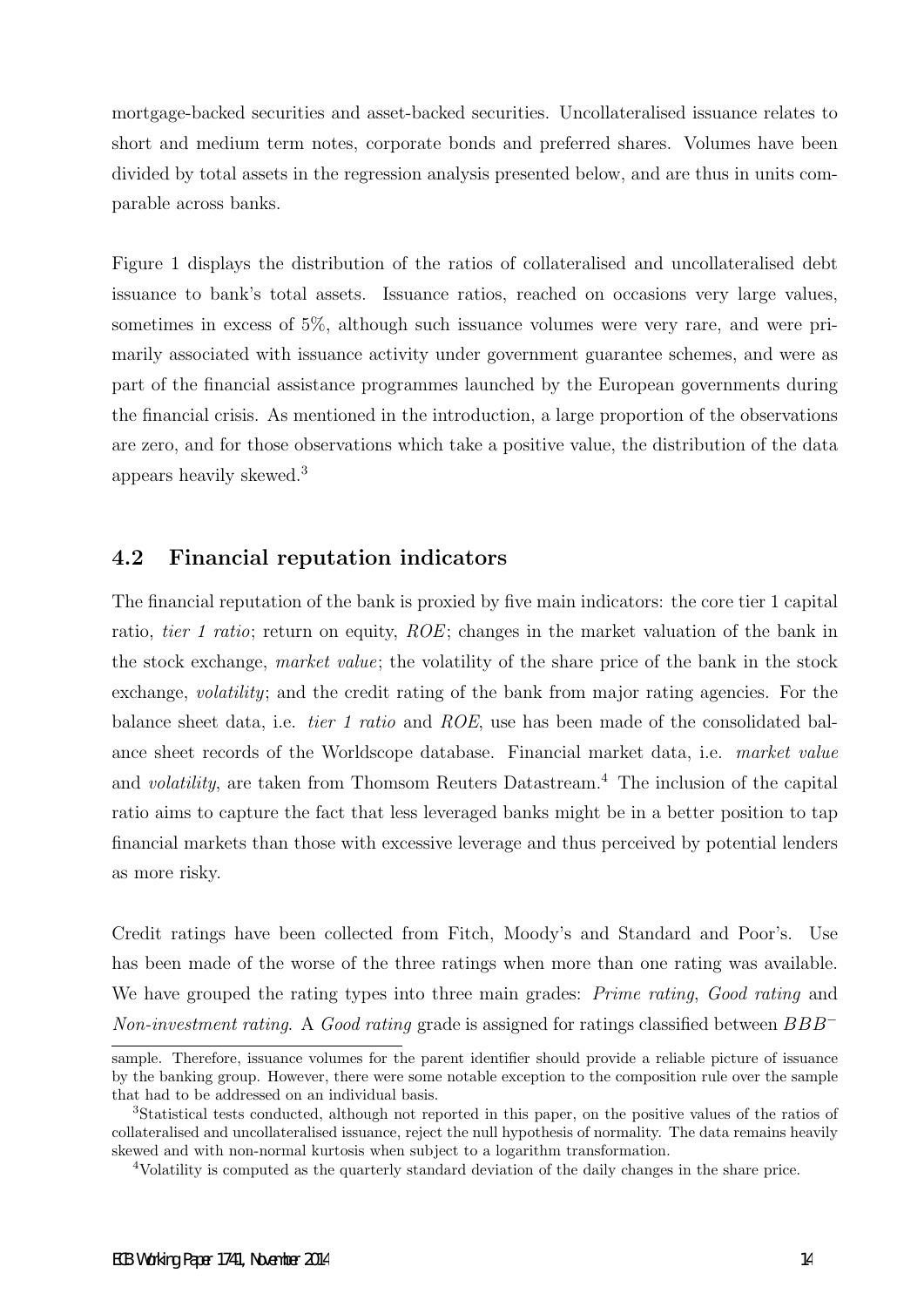and A<sup>−</sup> in the Fitch and Standard and Poor's ratings, or in between Baa3 and A3 in the Moody's ratings. Those above will be classified as *Prime rating* and those below as *Non*investment Rating.

### 4.3 Market intervention indicators

During the recent financial crisis, central banks and governments implemented a number of measures in support of the banking sector. On the one hand, central banks were ready to provide liquidity assistance to banks which faced difficulties raising funds. It seems thus sensible to include some proxies for the impact of those policy actions. In particular, we will include the ratio of the total assets of the central bank to nominal GDP, TACB, as a proxy for liquidity assistance.<sup>5</sup> For euro area countries, we further include two additional key dummy variables, one to account for the period over which fixed rate full allotment in regular liquidity providing open market operations was granted to banks, FRFA, and another to proxy for the period over which the 'covered bond purchase programme', which resulted in purchases of covered bonds by the ECB with the intention of alleviating tensions in covered bond markets, was active, CBPP.<sup>6</sup> On the other hand, governments were often ready to assist banks by acting as guarantors of their debt. Government support is thus reflected in our analysis with an indicator variable showing if debt has been issued with a government guarantee, Govguar.

### 4.4 Other control variables

Other control variables will be employed in our empirical analysis. The first two are associated with bank characteristics which may be relevant to explain issuance: deposit ratio and loan ratio. Our aim when including these variables is to distinguish issuance patterns across different types of banks or 'bank business models'. For example, banks that have easier access to deposits may pursue less aggressive debt issuance policies, tapping financial markets less frequently.<sup>7</sup>

<sup>&</sup>lt;sup>5</sup>For euro area countries, the ratio of total assets of the central bank to nominal GDP is computed for the euro area as a whole using ECB data; for the other EU countries, total assets are taken from published series by the central bank, while nominal GDP is taken from the IFS database.

<sup>6</sup>The fixed rate full allotment policy of the ECB has been in place since October 2008. The 'Covered Bond Purchases Programme' was active from June 2009 to June 2010 in its first phase, and reactivated from early November 2011 onwards, with bond purchases amounting to 60 billion euro and 40 billion euro in its first and second phases respectively. The dummies used to proxy for these policies take the value of 1 when active and a value of zero when not active. Ratios and growth rates are measured in percentage terms.

<sup>7</sup>For certain banks, and over certain periods, bi-monthly reported records have been transformed into quarterly records by splitting the flow data in half over the quarters. Additionally, gaps in the reporting of some quarters for some banks have been filled by linear interpolation. The data has also been checked and clean for reporting errors.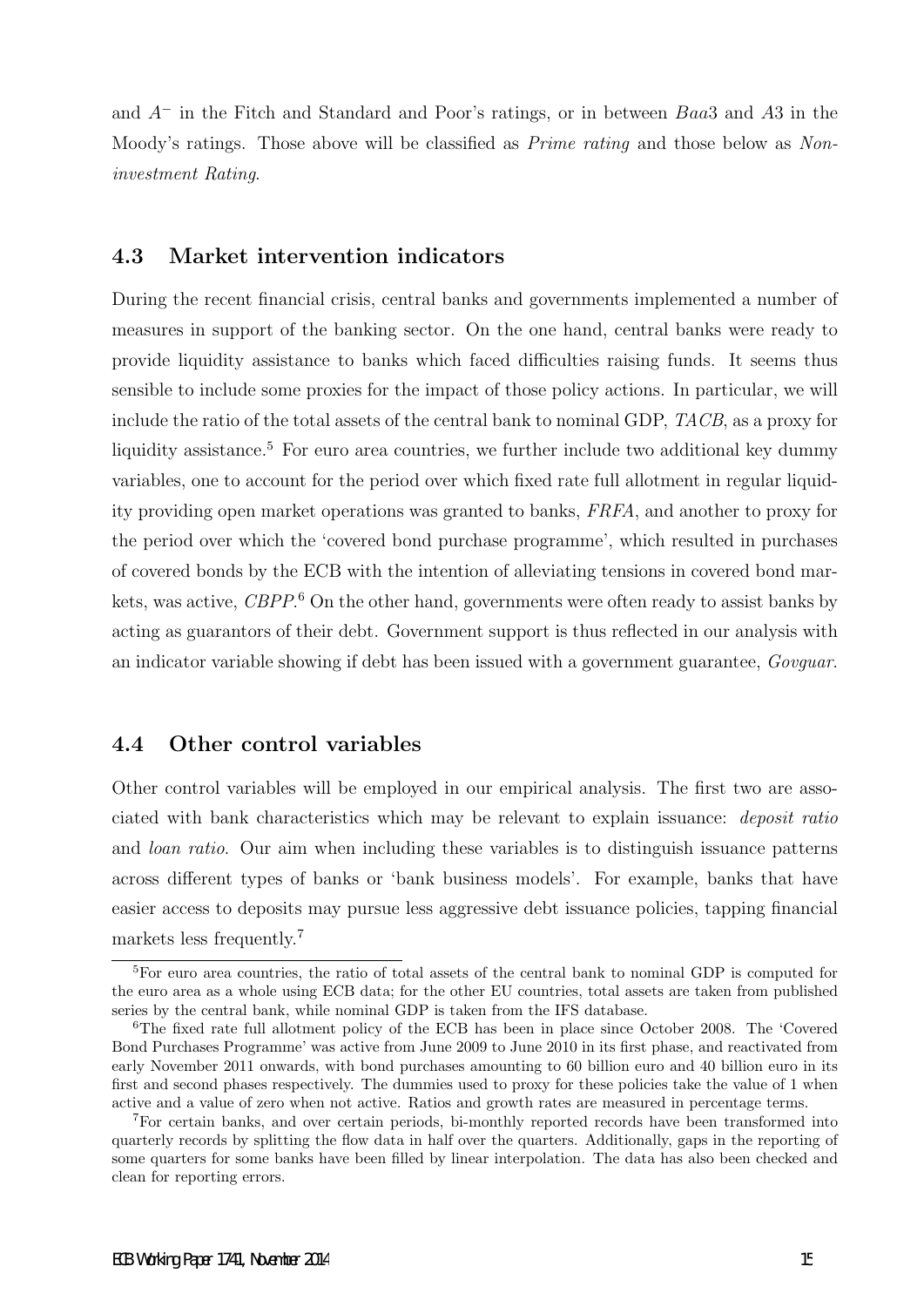Another set of controls relate to the economic and financial environment as proxied by a series of macroeconomic indicators: GDP growth, GDP and inflation, CPI. We also consider the stance of monetary policy as proxied by the standard short term interbank rate, r and the long term government bond yield, yield is also a key reference rate for banks when raising funds.<sup>8</sup> Of course, this variable will also reflect the impact of the tensions in euro area sovereign debt markets during the financial crisis. The interpretation of the coefficients associated with the short-term interest rate (r) and the sovereign yield is not straightforward, and is a priori ambigous. These rates represent benchmarks for pricing the bond, that is, the higher these rates are, the lower the price of the bond issued by the bank and thus the higher its demand and the lower its supply. Therefore, from the perspective of the bank, the higher these rates, the less inclined they are to issue, while from the perspective of the investors, more ample demand for these bonds there will be, and the easier for the bank to place the debt.

### 4.5 Endogeneity and outliers

Some of the explanatory variables may be considered endogenous, as they may impact on the issuance ratio while possibly also being directly affected by that ratio. In particular, debt issuance expands the balance sheet of the bank and thus can affect the deposit, loan and/or capital ratios, which are all defined with respect to total assets. Debt issuance mechanically reduces the capital to assets ratio, but may reduce or increase the deposit to loans ratio. How precisely the latter is impacted by debt issuance decisions will depend on the use of the money raised (i.e. whether it is used to fund further loans or alternative investments), and on the ability of the bank to capture through deposits some of the money employed, either as loans or as alternative investments. To address the endogeneity problem, we replace the deposit ratio, loan ratio and tier 1 capital with mean lag values over the previous four quarters. For the deposit and loan ratio, this avoids the correlation problem for the contemporaneous ratio, and by using the average it may better define a variable which serves to identify a certain 'characteristic of the bank'. By using the average of past lags also for the capital ratio, we implicitly assumed that markets focus on a certain 'track record', and thus build their good reputation in terms of leverage over a certain period of time.

<sup>8</sup>GDP and CPI growth rates, and government bond yields are taken from the International Financial Statistics Dataset of the IMF. For the short term interbank rate, the 3-month Euribor rate is used for euro area countries, while the 3-month interest rate from the OECD Main Economic Indicators database is used for the United Kingdom, Denmark and Sweden respectively.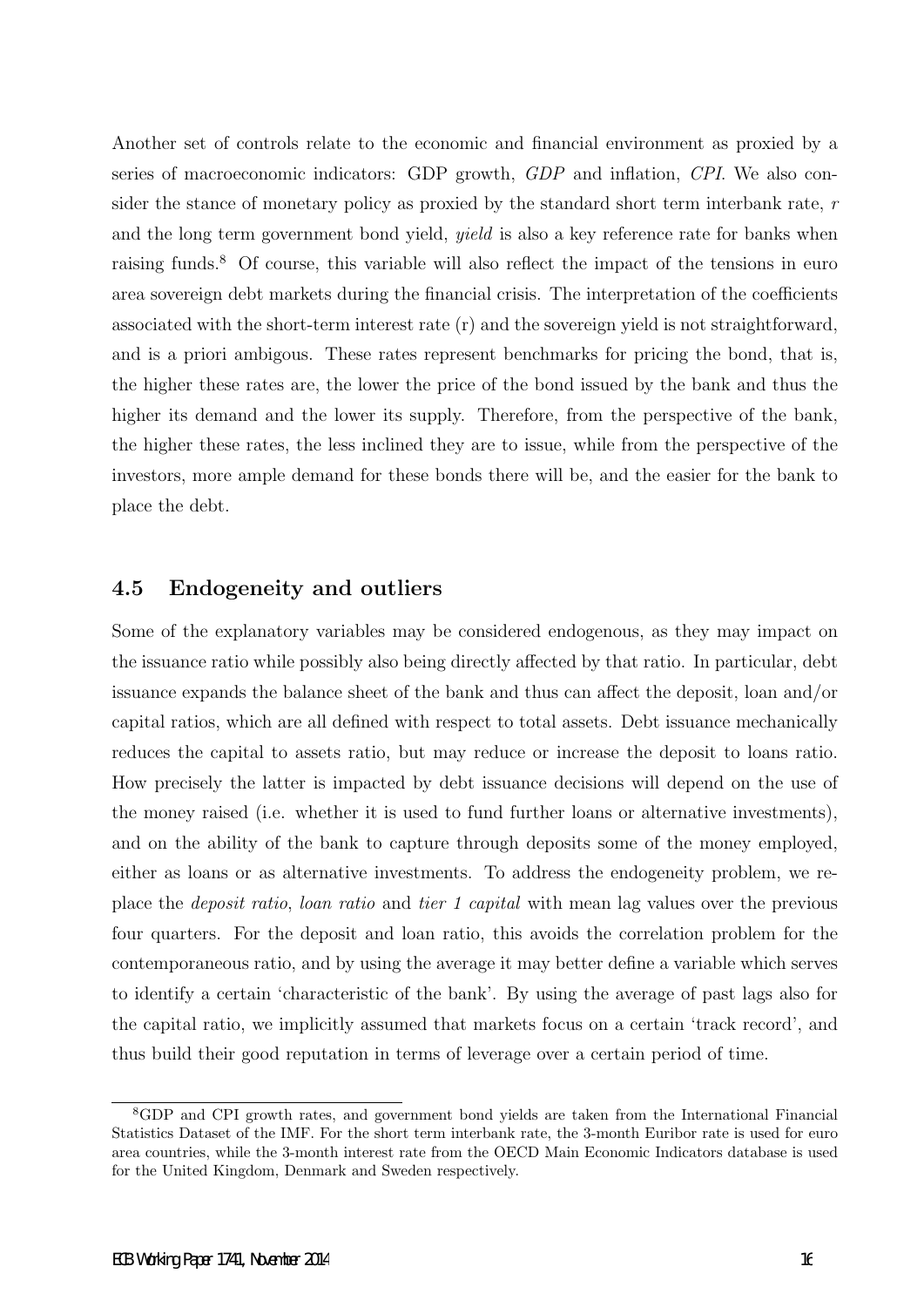Some descriptive statistics for the data are shown in Table 2. Once the data were adjusted for reporting errors, there still remained some abnormal values for some of the indicators. Financial market data are, not surprisingly, that displaying most sample heterogeneity, with changes in stock prices, or changes in return on equity displaying large extreme values at both ends of the distribution, see Table 2. There are also some instances of abnormally large amounts of debt issuance. These were in some cases associated with large funding gaps in the balance sheet of certain banks which triggered government plans for the recapitalisation of the banks. We have chosen to remove these abnormally high values from the sample to potentially avoid distorting the estimation results. In particular, observations for which the value of the regressor exceeded in more than 4 standard deviations the sample are excluded. Additionally, observations where the volume of issuance is larger than 5% of the balance sheet are equally removed. This resulted in the loss of 40 observations in a sample of around 1500 observations.

# 5 Estimation Results

The sample under study spreads across two very different periods: 2003Q1-2007Q2 and 2007Q3-2012Q1. It is thus sensible to treat them separately in our analysis in order to account for structural changes.<sup>9</sup> The period 2003Q1 to 2007Q2 matches the expansion phase of the business cycle for most European economies in our sample. It is also characterised by a period of strong lending activity by banks, when according to some studies, see Marques-Ibanez and Gambacorta (2011) and Carbo-Valverde, Marques-Ibanez, and Rodriguez-Fernandez (2011), credit standards in bank lending to households and non-financial corporations were overly relaxed, and buoyant securitisation activity lead banks to have easy access to funding in markets. The period 2007Q3 to 2012Q1 matches not only the contraction phase of the business cycle, but in effect the largest contraction of real activity since the Second World War. During this second period, which will be referred to as the financial crisis period, access to funding was more restrictive and lending standards by banks were significantly tightened. The provision of liquidity by central banks became also a more prominent source of funding relative to privately generated liquidity.

<sup>&</sup>lt;sup>9</sup>Indeed the null hypothesis of no change in regime is clearly rejected when using a random effects Probit model. Furthermore, the comparison of results for the estimated coefficients across the two samples reported in the tables below confirm that the main determinants of debt issuance decisions, and thus leveraging by banks, have changed since 2008.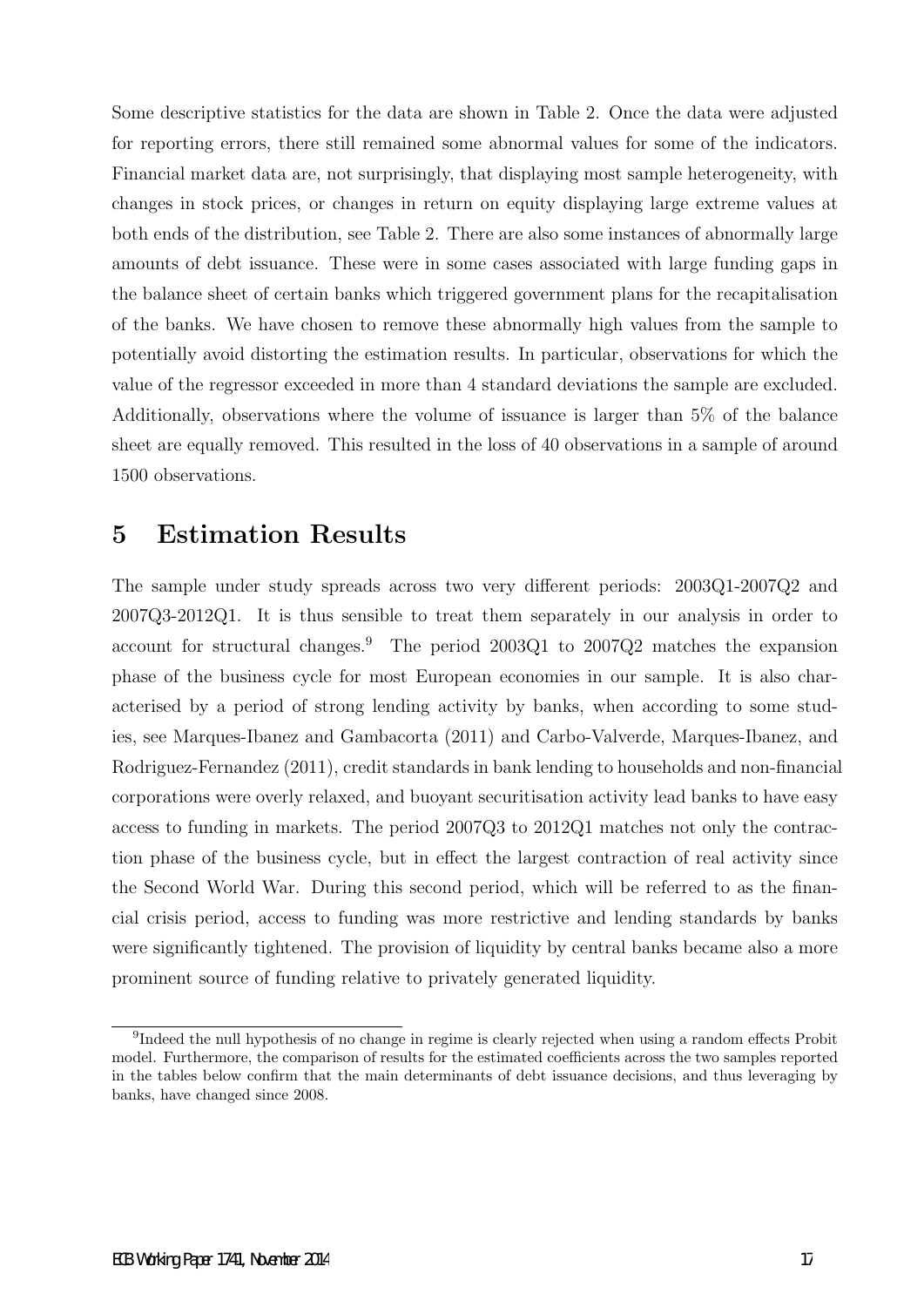### 5.1 Part-one estimation results

The empirical findings point to some similarities but also to a differentiated role of regressors associated with financial reputation in determining issuance of collateralised and uncollateralised debt. We find that financial reputation, when proxied by the prime rating regressor, is a significant determinant of both collateralised and uncollateralised debt issuance, but only after the financial crisis emerged.<sup>10</sup> As expected, the impact of the rating on the probability of issuing is larger for uncollateralised debt (1.51) than for collateralised debt (0.73) and both coefficients are significant at the 5 percent level. Somehow unexpectedly, the 'tier 1 ratio' and 'ROE' turn out to be immaterial in guiding the timing of debt issuance decisions. This is not, however, totally unexpected for the case of collateralised debt, as the ability to issue debt may depend more strongly on the quality of the collateral than on the quality of the bank finances themselves. The signs associated with changes in 'market value' and the 'volatility' of the share price appear slightly counterintuitive. These regressors are not significant prior to the financial crisis. However, during the financial crisis periods, the reported coefficients suggest that banks which suffered a heavier penalty in stock market valuation, and experienced higher volatility in their stock valuation had a higher propensity to tap debt markets.

Regarding variables associated with market interventions, central bank liquidity assistance, as proxied by the total assets of the central bank to nominal GDP (TACB), appears to have a negative effect on the propensity to issue both collateralised and uncollateralised debt. This suggests that central bank liquidity may have been a substitute for debt issuance by banks. This result is, however, only statistically significant for the pre-crisis period. The variable FRFA had only a positive and significant effect on the issuance of collateralised securities. This suggests that the full allotment policy introduced by the ECB possibly favoured secured issues vs. uncollateralised ones. This evidence is further supported by the estimated coefficients of the variable CBPP, showing the impact of the covered bond purchase programme of the ECB. CBPP is found to be an important determinant of the propensity to issue collateralised debt, and had no effect on uncollateralised debt issuance. In this respect it appears that the CBPP contributed to avoid the collapse of debt issuance in covered bonds during the financial crisis.

As for the regressors associated with bank characteristics, estimation results in table 3 show that the ratio of loans to total assets is found to have a negative and significant effect on

<sup>&</sup>lt;sup>10</sup>Only three instances of issuance of collateralised debt by banks with a rating worse than '*Prime*' were recorded during the pre-crisis period. This means that the impact of the rating on collateralised debt issuance for the pre-crisis period is not identifiable.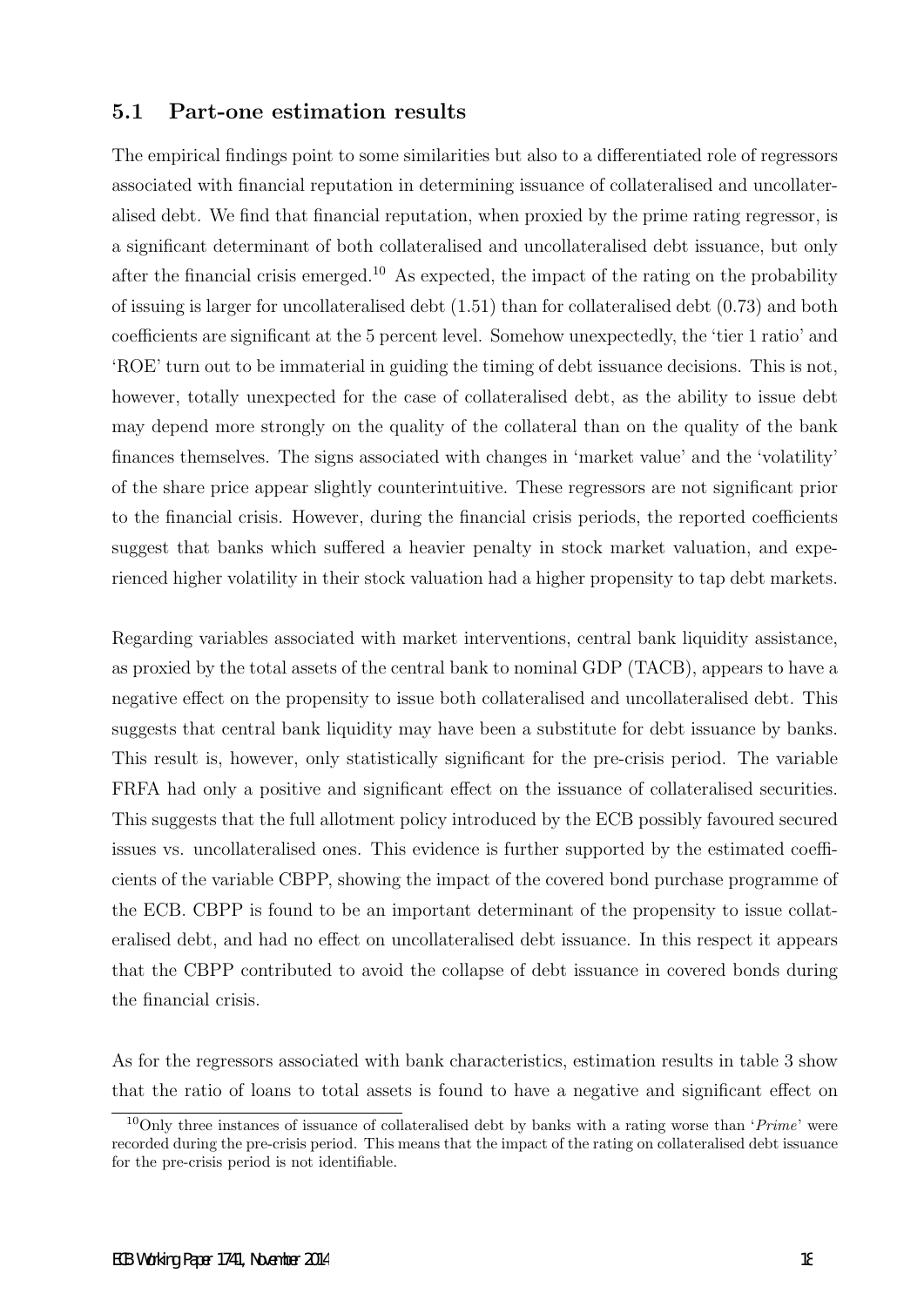the propensity to issue collateralised debt in the pre-crisis period, and it also has a negative impact on uncollateralised debt but only in the crisis period. This result may most likely reflect the higher tendency of less 'traditional' banks, e.g. those more involved in investment banking activities, to raise funds in financial markets. The results also suggest that a higher proportion of deposits on the balance sheet significantly reduces the dependence of the bank on uncollateralised debt issuance both at the pre-crisis and during the crisis periods, with the coefficient being larger in the pre-crisis years (-0.38 vs. -0.22). This clearly points to the substitutability between deposits and securitised funding.

For indicators associated with the macroeconomic environment, it is not easy to summarize the results. It is tentative to suggest that an environment of economic growth and rising inflation increases the propensity to issue although this evidence is only statistically significant for collateralised debt.

### 5.2 Part-two estimation results

Table 3 also analyses the determinants of the amount of issuance of both collateralised and uncollateralised debt, i.e. part-two of our two-part model. Regarding the regressors associated with financial reputation, during the financial crisis period, those banks with a prime rating, which were shown to have a higher propensity to issue in the previous section, appear to issue smaller amounts of debt when they do so. However this result is not statistically significant. The signs of the coefficients associated with 'market value' and 'volatility', in contrast with the part-one results, are now shown in the table with the expected sign. That is, the magnitude of issuance is larger when market valuation increases and when the volatility of the stock price is low. The 'tier 1 ratio' and 'ROE' turn out to be immaterial in guiding decisions on the amount of issuance both for collateralised and uncollateralised debt and prior and during the financial crisis. Overall, and given the lower value and lack of significance of the majority of these coefficients, we are incline to conclude that financial reputation does not appear to have an impact on decisions associated with the 'amount' of the issuance place on a given quarter.

As for regressors associated with market interventions, 'TACB' only appears to have a positive and significant effect on the volumes issued of uncollateralised debt prior to the financial crisis. Searching for the rationale of a positive coefficient for this variable is, however, not fully intuitive. Results for the dummy on the provision of unlimited liquidity in auctions by the ECB (FRFA) show a positive and significant relationship on collateralised issued vol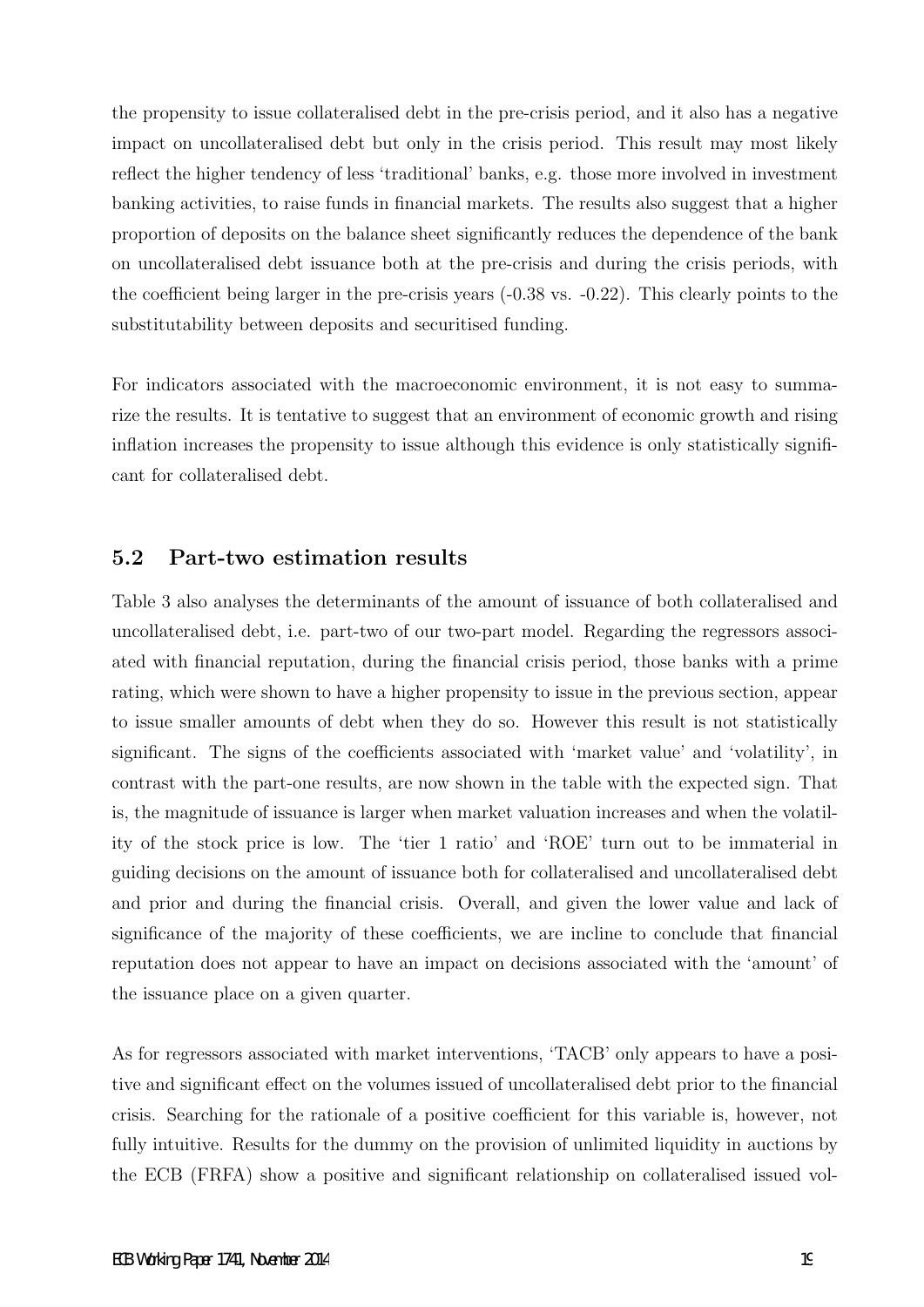umes for the financial crisis period where this dummy is defined. In this respect it should be recalled that financial institutions need to pledge valid collateral in exchange for liquidity at the ECB, and covered bonds and mortgage bank securities represent a large share in the collateral pool used by banks. This could have rendered holdings of collateralised debt (issued by other banks) more attractive, triggering a rebalancing of assets in banks' balance sheet towards collateralised debt and thus ultimately boosting demand for collateralised debt. Furthermore, covered bonds issued by banks may be retained in their balance sheet and, given their safe and high rating class status, still be pledged as eligible collateral with the ECB. The covered bond purchase programme of the ECB does not appear to have had a significant impact on the magnitude of the volumes issued in both collateralised and uncollateralised debt.

As for the impact of the regressors associated with bank characteristics, on volumes, a key result relates to the changes associated with increases in deposits, as it provides information on liability management patterns of banks. Over the pre-crisis period, higher deposits are associated with smaller issued volumes of collateralised debt, pointing at the substitutability of collateralised debt for deposits. This result is, however, not visible for uncollateralised debt, thus pointing prima facie to a lesser degree of substitutability between uncollateralised debt and deposits. This pattern of substitutability between collateralised debt and deposits appears to change significantly during the crisis period (second sub-sample). The negative coefficient in the regression turns positive suggesting a higher degree of 'rigidity' for managing and substituting among funding sources, which is a natural result during a crisis period, characterised by higher adverse selection, liquidity constraints, increased difficulties to tap markets and higher competition for deposits.

For indicators associated with the macroeconomic environment, once more, and somehow surprisingly, little evidence pointing to a positive link between a favourable economic environment and larger volumes of issuance is found. An interesting result is the strong empirical pattern linking consumer price inflation and collateralised debt in the pre-crisis period. One may interpret this high significance as capturing an endogeneity bias in the context of a credit-driven real state bubble in some European countries, imparting both strong nominal developments and excessive secured debt issuance, as in the case of the 'cedulas' (covered bonds) in Spain.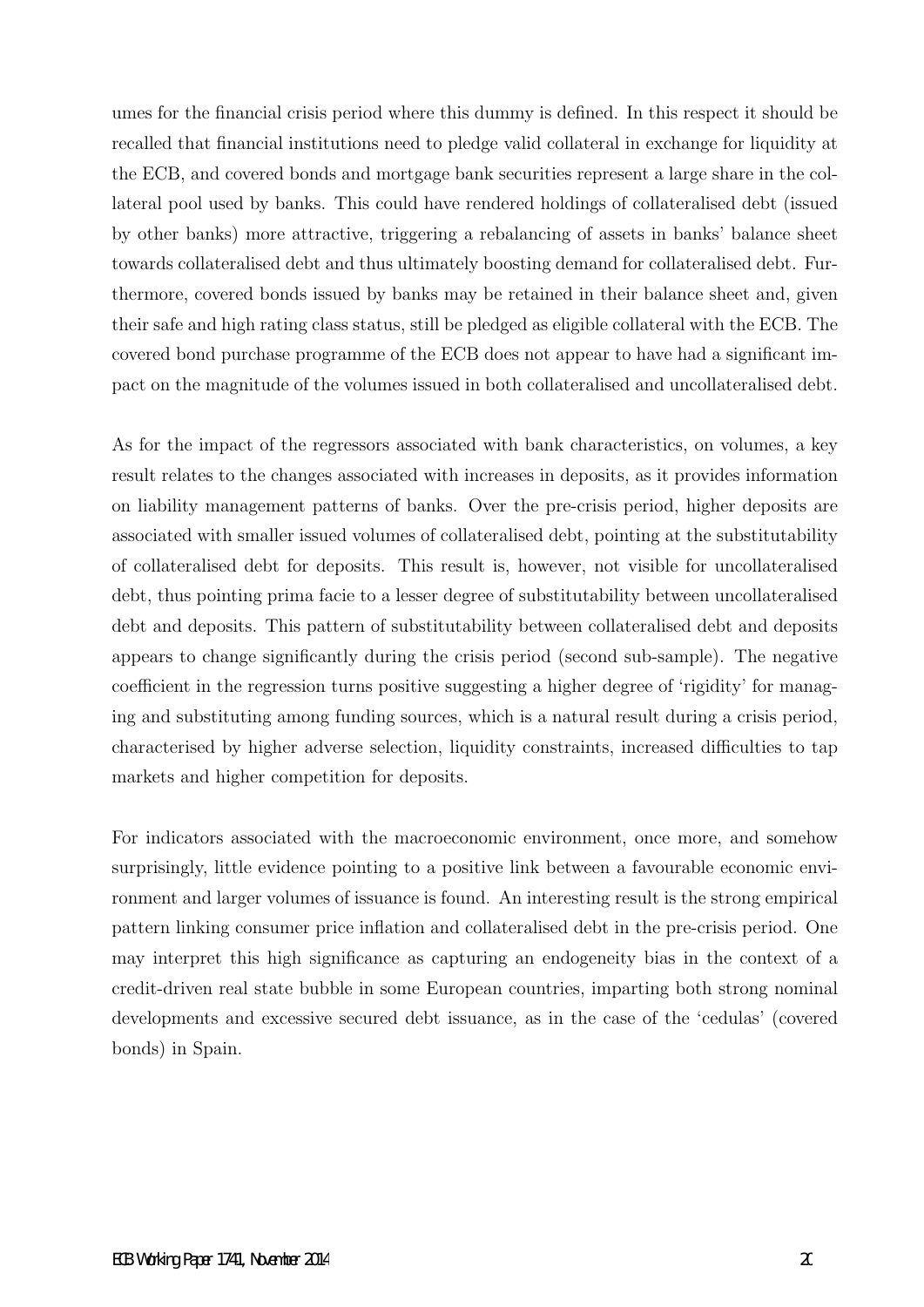### 5.3 Self-issuance and preferred shares

In the estimation results presented in table 3, debt-issuance included both self-issued bonds and bonds placed by external brokers acting on behalf of the bank. Self-issued bonds are bonds issued by the issuer bank acting as sole bookrunner. These bonds are thus to be placed within the customer base of the bank. It might be argued that banks expect to place these 'self-issued' bonds with domestic investors through their branching networks, and that these set of investors might differ from those encounter when issuing a bond through the mediation of bookrunners, that search for investors in international capital markets. These self-issued bonds may also remain in the balance sheet of the bank for quite some time, as often banks hold self-issued bonds to handle refinancing surges, or alternatively to have the ability to offer borrowers efficient prepayment of their mortgage loans. Furthermore, selfissued bonds may also serve as collateral to raise liquidity from the central bank. It is thus sensible to ask whether the estimation results presented in table 3, hold for both self-issued and non-self-issued bonds.

Table 4 shows the estimation results when debt issuance (both collateralised and uncollateralised) does not include self-issued bonds. Most of our previously reported results still stand. However, there are two important differences that help to qualify our previous results. First, the impact of the rating on the timing of issuance is no longer significant for collateralised debt issuance during the financial crisis. This suggests, as previously suspected, that it is the quality of the assets itself rather than the financial reputation of the bank that matters when placing collateralised debt among investors. Second, FRFA and CBPP are no longer significant to explain the timing of issuance of (non-self-issued) collateralised bonds. One might speculate that the FRFA policy may have boosted the attractiveness of issuing covered bonds to be retained in the balance sheet of the bank to help release financing pressures. Alternatively, the new attractiveness of covered bonds fostered by the policies of the ECB, made the task of searching for investors easier for banks and placed them in a good position to act as sole bookrunners of the issuance.

Additionally, in our previous results, uncollateralised debt issuance included preferred shares, which are a hybrid between debt and equity. Estimation results shown in Table 5 suggest that the exclusion of preferred shares does not change our previous assessment very much. If any, the results presented show that the expansion of the balance sheet of the central bank, 'TACB', did not only have a positive and significant effect on the timing of debt issuance of uncollateralised debt prior to the financial crisis but also during the financial crisis period.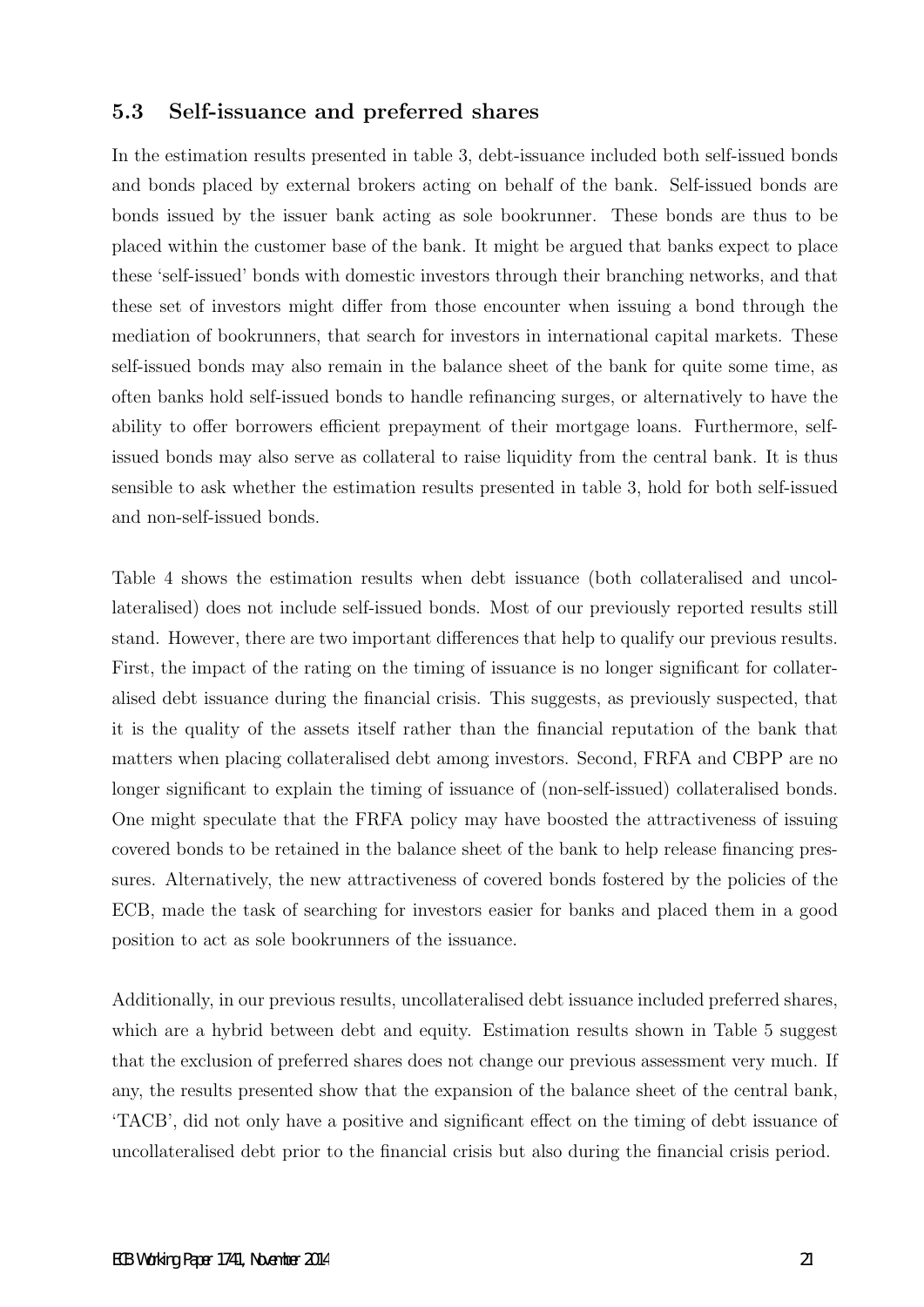# 6 Conclusions

Debt issuance has become a major source of bank funding in recent times. Understanding what drives issuance decisions has thus become increasingly important to understand the transmission of monetary policy shocks, and to monitor financial stability and identify macroprudential policy responses. Modelling debt issuance decisions presents, however, a number of technical challenges. One of the econometric challenges encountered when modelling debt issuance is that the distribution underlying these data is not symmetric and Gaussian, but rather is better represented by truncated distributional assumptions. In this paper we address this problem by extending the two-part modelling framework of Cragg (1971, eq. 7 and 9) to accommodate random effects.

Our proposed truncated two-part model is then used to study the determinants of European banks' access to funding through debt, and in particular the role that financial reputation and market interventions play in this context. In doing so, we consider a broad range of indicators of financial reputation, market intervention as well as several control variables. As theoretical contributions suggest that these determinants may have changed after the recent financial crisis, we split the sample accordingly in our empirical analysis (pre-crisis vs. crisis years). We also follow theoretical models and study collateralised and uncollateralised debt issuance decisions separately.

Our results show that ratings are an important indicator of financial reputation which drives the timing of uncollateralised debt issuance decisions. Ratings are not, however, strongly related to the size of the debt issuance placed with investors. Other financial reputation indicators, such as leverage or the return on equity, which have been frequently considered in the theoretical literature, are found to be of second-order statistical relevance in determining the timing and the amount of debt issuance.

During the recent financial crisis, lack of trust in the banking sector lead to tensions in money and corporate debt markets. In this context, our results also show that official market interventions, in the form of non-standard monetary policies and government guarantees on bonds issued by banks, became an important driver of banks' access to liquidity during the financial turmoil. The Covered Bond Purchase Programme of the ECB is found to have had a positive impact on the timing of collateralised debt issuance by banks.

As expected, we also find evidence of substitutability between deposits and securitised fund-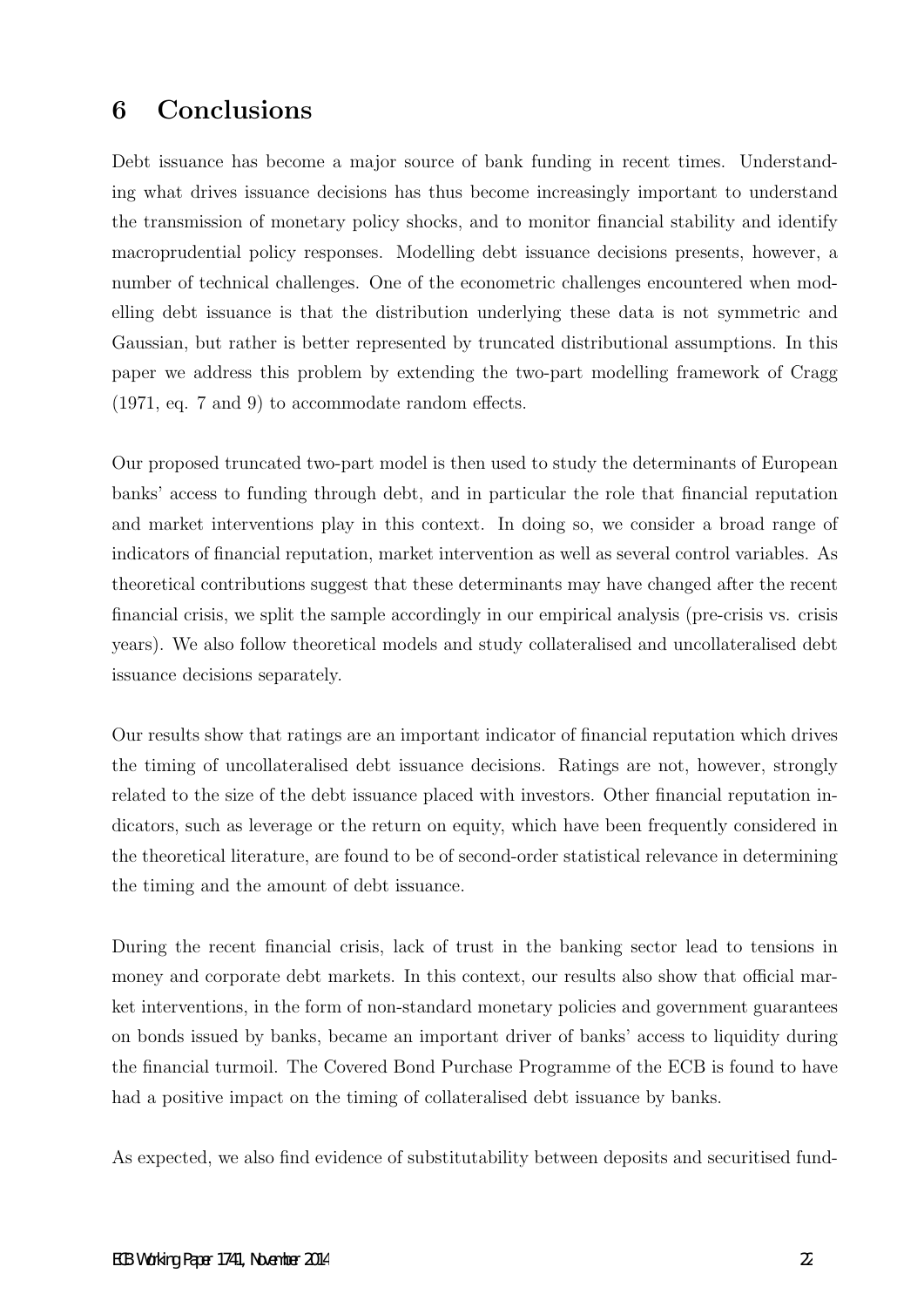ing both for collateralised and uncollateralised debt. Our empirical results also suggest that the pattern of substitutability may have changed after the financial crisis, when a higher degree of rigidity for managing and substituting among funding sources is recorded.

# References

- Acharya, V., T. Philippon, M. Richardson, and N. Roubini (2009): "The Financial crisis of 2007-2009: Causes and remedies," in Restoring financial stability: How to repair a failed system, ed. by V. Acharya, and M. Richardson. John Wiley & Sons, NJ.
- BHATTACHARYA, S., AND A. V. THAKOR (1993): "Contemporary banking theory," Journal of Financial Intermediation, 3, 2–50.
- Carbo-Valverde, S., D. Marques-Ibanez, and F. Rodriguez-Fernandez (2011): "Securitization, credit growth and financial instability: the case of Spain," Journal of International Money and Finance.
- Carbo-Valverde, S., R. Rosen, and F. Rodriguez-Fernandez (2011): "Are Covered Bonds a Substitute for Mortgage-Backed Securities?," WP 2011-14, Federal Reserve Bank of Chicago.
- Cragg, J. G. (1971): "Some statistical models for limited dependent variables with application to the demand for durable goods," Econometrica, 39(5), 829–844.
- DIAMOND, D. W., AND R. C. RAJAN (2000): "A theory of bank capital," The Journal of Finance, 55(6), 2431–2465.
	- (2001): "Liquidity risk, liquidity creation, and financial fragility: A theory of Banking," Journal of Political Economy, 109, 287–327.
	- (2012): "Illiquid banks, financial stability and interest rate policy," Journal of Political Economy, forthcoming.
- Duan, N., W. G. Manning, C. N. Morris, and J. P. Newhouse (1983): "A comparison of alternative models for the demand for medical care," Journal of Business and Economic Statistics,  $1(2)$ ,  $115-126$ .
- FECHT, F., K. G. NYBORG, AND J. ROCHOLL (2011): "The price of liquidity: The effects of market conditions and bank characteristics," Journal of Financial Economics, 102, 344–362.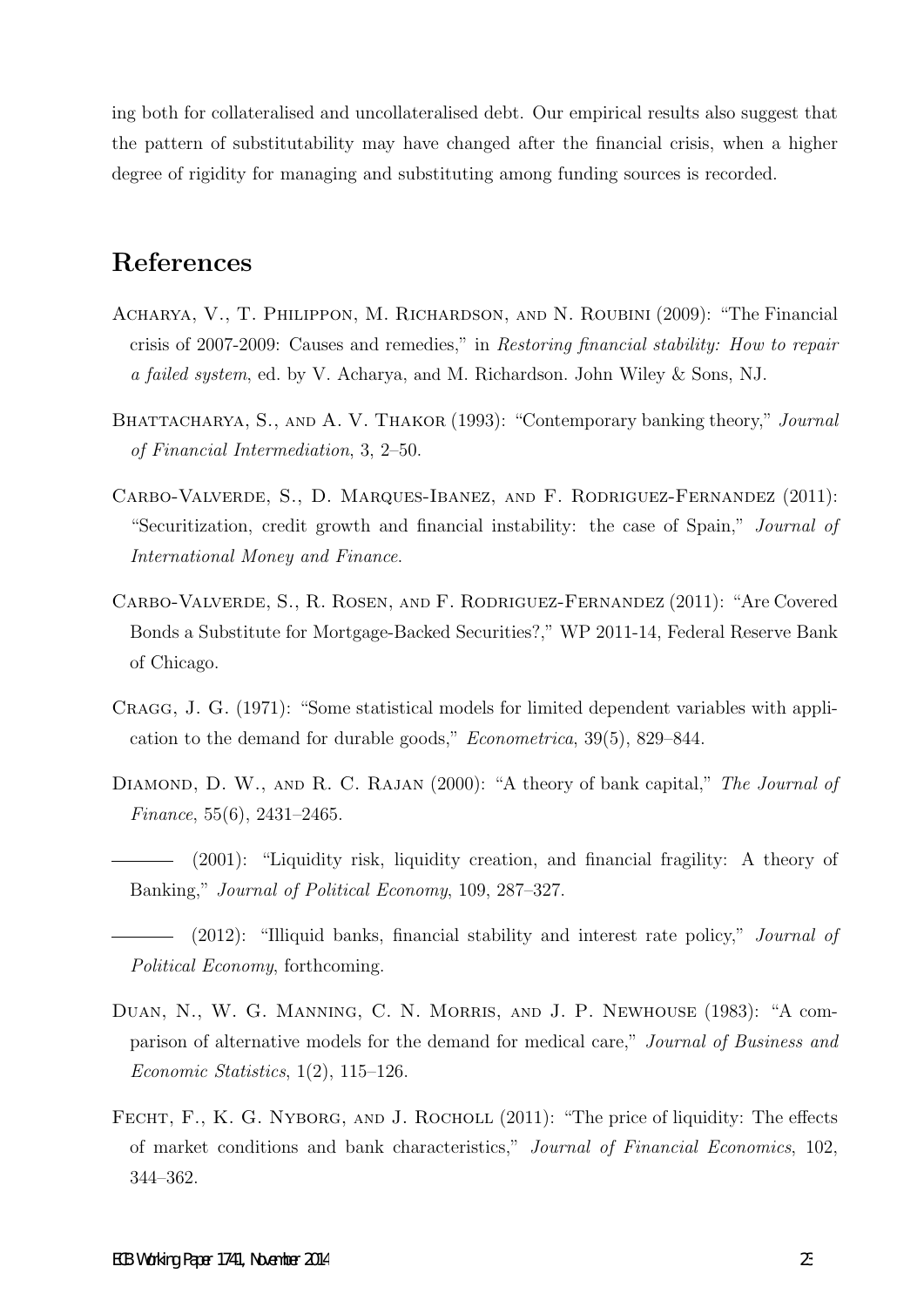- GOODFRIEND, M., AND R. KING (1988): "Financial Deregulation, Monetary Policy and Central Banking in "Restructuring Banking and Financial Services in America" edited by W. Haraf and R.M. Kushmeide," AEI Studies, 481, Lanham Md: UPA.
- HAU, H., S. LANGFIELD, AND D. MARQUES-IBANEZ (2013): "Bank ratings: what determines their quality?," *Economic Policy*, 28(74), 289–333.
- Heckman, J. (1974): "Shadow prices, market wages, and labour supply," Econometrica, 42(4), 679–694.
- HORRACE, W. C. (2005): "Some results on the multivariate truncated normal distribution," Journal of Multivariate Analysis, 68, 209–221.
- Huang, R., and L. Ratnovski (2011): "The Dark Side of Bank Wholesale Funding," Journal of Financial Intermediation, 20(2), 248–263.
- KYRIAZIDOU, E. (1997): "Estimation of a panel data sample selection model," *Economet*rica, 65, 1335–1364.
- Laeven, L., L. Ratnovski, and H. Tong (2014): "Bank Size and Systemic Risk," IMF Staff Discussion Papers, No 14/04.
- MARQUES-IBANEZ, D., AND L. GAMBACORTA (2011): "The new bank lending channel: Evidence from the crisis," Economic Policy.
- MILLON-CORNETT, M., J. J. MCNUTT, P. E. STRAHAN, AND H. TEHRANIAN (2011): "Liquidity risk management and credit supply in the financial crisis," Journal of Financial Economics, 101(2), 297–312.
- Narayanan, R. P., K. P. Rangan, and N. K. Rangan (2007): "The Effect of Private-Debt-Underwriting Reputation on Bank Public-Debt Underwriting," Review of Financial Studies, 20(3), 597–618.
- NIJMAN, T., AND M. VERBEEK (1992): "Nonresponse in Panel Data: The Impact on Estimates of a Life Cycle Consumption Function," Journal of Applied Econometrics, 7, 243–257.
- Olsen, M. K., and J. L. Schafer (2001): "A two-part random-effects model for semicontinuous longitudinal data," Journal of the American Statistical Association, 96(454), 730–745.
- Owen, D. B. (1980): "A table of normal integrals," Communications in Statistics Simulation and Computation, 9(4), 389–419.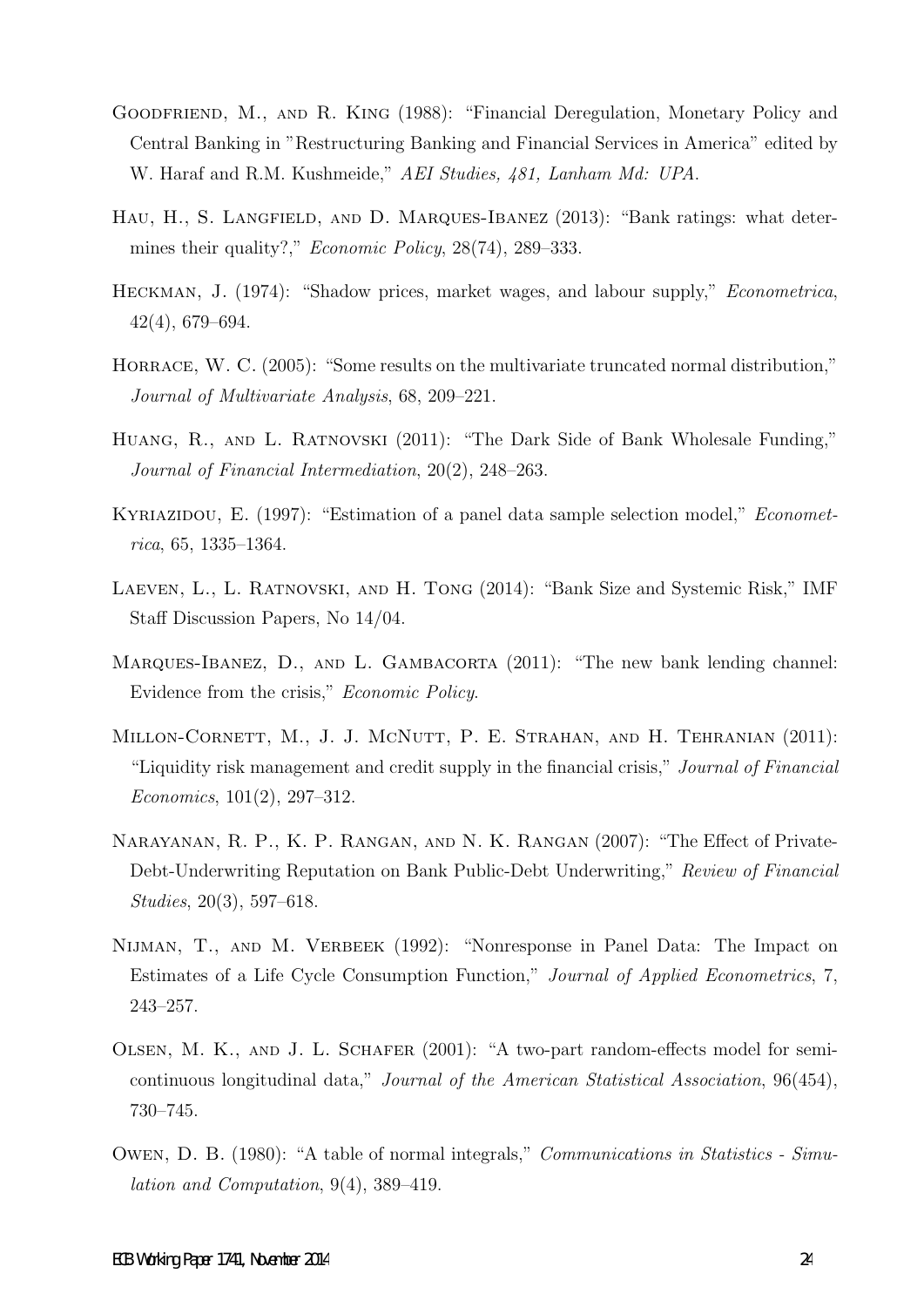- PAGANO, M., AND P. VOLPIN (2012): "Securitization, Disclosure and Liquidity," Review of Financial Studies, 25(8), 2417–2453.
- Purnanandam, A. (2011): "Originate-to-Distribute Model and the Subprime Mortgage Crisis," Review of Financial Studies, 24(6), 1881–1915.
- Repullo, R. (2004): "Capital requirements, market power, and risk-taking in banking," Journal of Financial Intermediation, 13, 156–182.
- RIDDER, G. (1990): "Attrition in multi-wave panel data," in Panel Data and Labor Market Studies, ed. by J. Hartog, G. Ridder, and J. Theeuwes. North-Holland, Amsterdan.
- ROCHINA-BARRACHINA, M. E. (1999): "A new estimator for panel data sample selection models," Annales d'Economie et de Statisquie, 55/56, 153–181.
- Sufi, A. (2009): "The Real Effects of Debt Certification: Evidence from the Introduction of Bank Loan Ratings," Review of Financial Studies, 22(4), 1659–1691.
- Tang, T. (2009): "Information asymmetry and firms credit market access: Evidence from Moodys credit rating format refinement," Journal of Financial Economics, 93, 325–251.
- van Rixtel, A., and G. Gasperini (2013): "Financial crises and bank funding: recent experience in the euro area," BIS Working Papers, No 406.
- WOOLDRIDGE, J. M. (1995): "Selection corrections for panel data models under conditional mean independence assumptions," Journal of Econometrics, 68, 115–132.

(2002): Econometric Analysis of cross Section and Panel Data. Cambridge, Massachusets: MIT Press.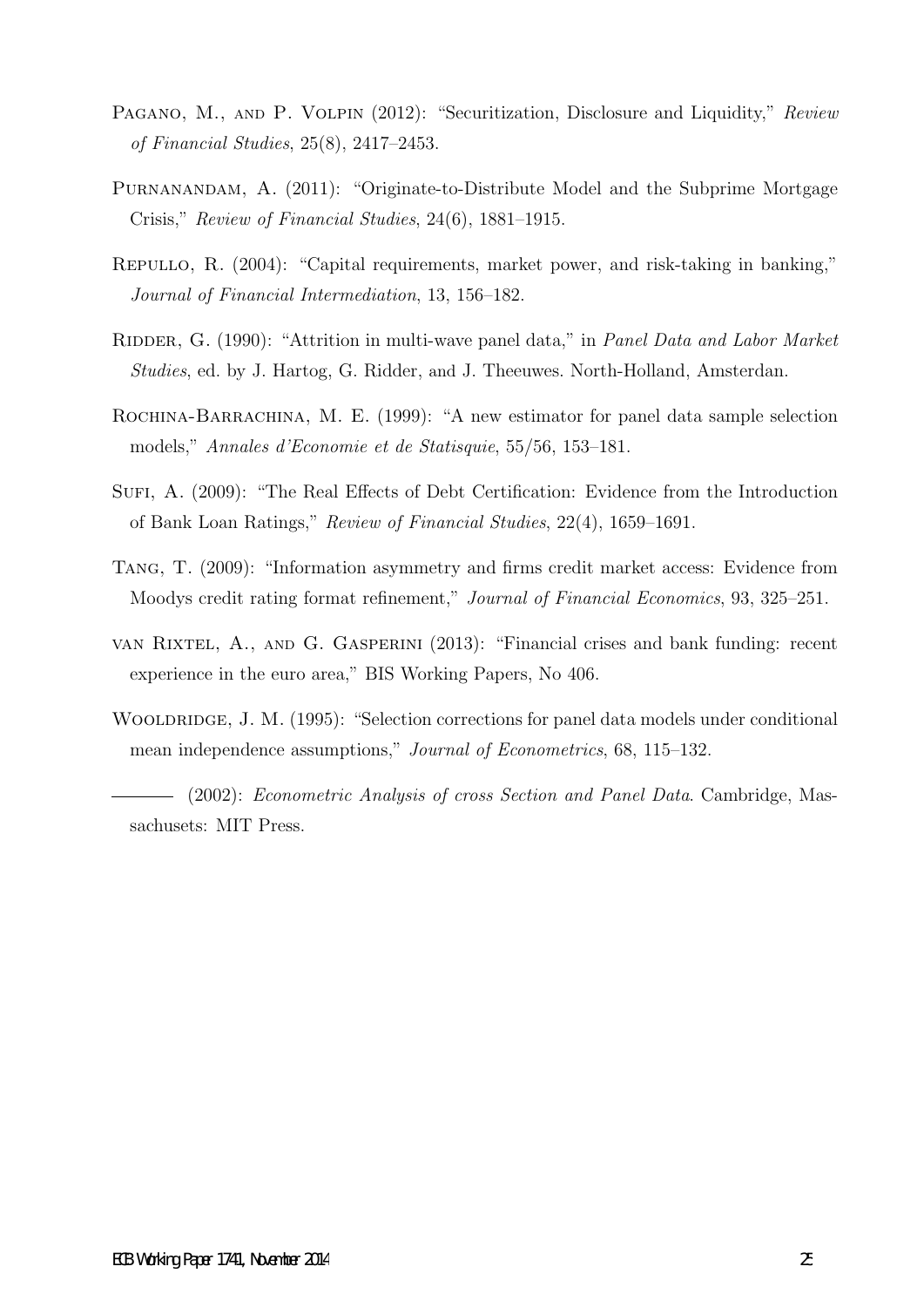## Technical Appendix

## A Derivation of the likelihood of the two-part model

In what follows, and for notational simplicity we will avoid the use of the subindex it and will equally avoid references to the conditionality of the distribution to the random effects  $\nu_i$  and  $\mu_i$ . We will thus re-state the bivariate truncated normal distribution of interest as:

$$
\left[\begin{array}{c} h \\ y \end{array}\right] \sim TNID\left(\left[\begin{array}{c} \bar{h} \\ \bar{y} \end{array}\right], \Sigma = \left[\begin{array}{cc} 1 & \rho\sigma \\ \rho\sigma & \sigma^2 \end{array}\right], \left[\begin{array}{c} -\infty \\ c \end{array}\right]\right)
$$

where the density function of this bivariate random vector is defined as: $^{11}$ 

$$
f(y,h) = D^{-1} \left( 2\pi \sigma \sqrt{1 - \rho^2} \right)^{-1}.
$$
  
. 
$$
\exp \left\{ -\frac{1}{2(1 - \rho^2)} \left[ \frac{(y - \bar{y})^2}{\sigma^2} - 2\frac{\rho}{\sigma} (y - \bar{y}) \left( h - \bar{h} \right) + \left( h - \bar{h} \right)^2 \right] \right\}
$$
 (A-1)

and where  $D$  is a normalising constant equal to:

$$
D = \Phi\left(\frac{\bar{y} - c}{\sigma}\right)
$$

In the derivation of the likelihood use will be made of the following two integration results:

$$
\int_{-\infty}^{a} \phi(x) \Phi\left(\frac{b - \rho x}{\sqrt{1 - \rho^2}}\right) dx = \Phi_2(a, b; \rho)
$$
\n(A-2)

$$
\int x\phi(x)\Phi(a+bx)\,dx = \frac{b}{k}\phi\left(\frac{a}{k}\right)\Phi\left(xk+\frac{ab}{k}\right) - \phi(x)\Phi(a+bx) \tag{A-3}
$$

where  $k =$ √  $1 + b^2$ . These results are relatively standard in the literature, and can be found in Owen (1980, 10,010.2 and 10,011.1).

Derivation of the marginal density of  $h$ . This is formally defined by:

$$
f(h) = \int_{c}^{\infty} f(y, h) dy
$$

By completing the square in  $y$  in equation  $(A-1)$  and adopting the change of variable

$$
u = \left(1 - \rho^2\right)^{-\frac{1}{2}} \left[\frac{y - \bar{y}}{\sigma} - \rho\left(h - \bar{h}\right)\right]
$$

it follows that:

$$
\int_c^{\infty} f(y, h) dy = D^{-1} \phi \left( h - \bar{h} \right) \frac{1}{\sqrt{2\pi}} \int_{(1-\rho^2)^{-\frac{1}{2}} \left[ \frac{c - \bar{y}}{\sigma} - \rho \left( h - \bar{h} \right) \right]}^{\infty} \exp\left( -\frac{1}{2} u^2 \right) du
$$

<sup>&</sup>lt;sup>11</sup>See Horrace (2005) for some general results on the truncated multivariate normal distribution.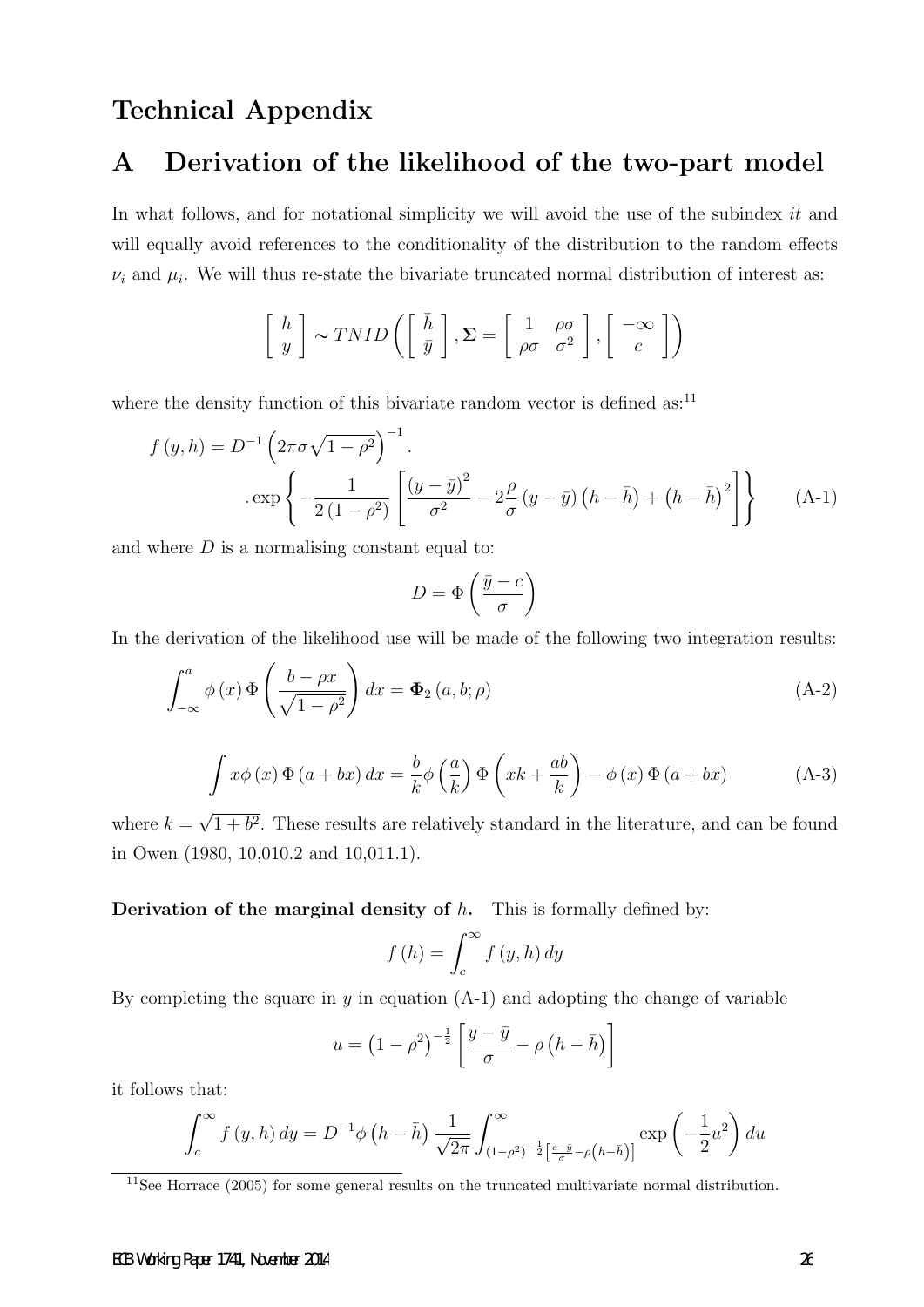which further simplifies to:

$$
f(h) = D^{-1}\phi\left(h - \bar{h}\right)\Phi\left(\left(1 - \rho^2\right)^{-\frac{1}{2}}\left[\rho\left(h - \bar{h}\right) - \frac{c - \bar{y}}{\sigma}\right]\right) \tag{A-4}
$$

**Derivation of**  $f(I(h) = 0)$ . This follows from noting that:

$$
f\left(I\left(h\right)=0\right)=\int_{-\infty}^{0}f\left(h\right)dh
$$

Using the expression for the marginal distribution in (A-4) gives:

$$
\int_{-\infty}^{0} f(h) dh = D^{-1} \int_{-\infty}^{0} \phi\left(h - \bar{h}\right) \Phi\left(\frac{\frac{\bar{y} - c}{\sigma} + \rho\left(h - \bar{h}\right)}{\sqrt{1 - \rho^{2}}}\right) dh
$$

$$
= D^{-1} \int_{-\infty}^{-\bar{h}} \phi\left(s\right) \Phi\left(\frac{\frac{\bar{y} - c}{\sigma} + \rho\left(s\right)}{\sqrt{1 - \rho^{2}}}\right) ds
$$

$$
= D^{-1} \Phi_{2}\left(-\bar{h}, \frac{\bar{y} - c}{\sigma}; -\rho\right)
$$

where the second equality follows from changing the order of integration and applying a change of variable  $s = h - \bar{h}$ , and the last equality follows from the result in (A-2).

**Derivation of**  $f(y|I(h) = 1) f(I(h) = 1)$ . This is simply defined by the formula:

$$
f(y|I(h) = 1) f(I(h) = 1) = \int_0^\infty f(y, h) dh
$$

Completing the square in  $h$  in  $(A-1)$  and making use of the change of variable:

$$
w = \left(1 - \rho^2\right)^{-\frac{1}{2}} \left[h - \bar{h} - \frac{\rho}{\sigma} \left(y - \bar{y}\right)\right]
$$

after some tedious algebra results into:

$$
\int_0^\infty f(y, h) dh = D^{-1} \frac{1}{\sigma} \phi \left( \frac{y - \bar{y}}{\sigma} \right) \frac{1}{\sqrt{2\pi}} \int_{-(1-\rho^2)^{-\frac{1}{2}} \left[ \bar{h} + \frac{\rho}{\sigma} (y - \bar{y}) \right]}^{\infty} \exp\left( -\frac{1}{2} w^2 \right) dw
$$

$$
= D^{-1} \frac{1}{\sigma} \phi \left( \frac{y - \bar{y}}{\sigma} \right) \Phi \left( \left( 1 - \rho^2 \right)^{-\frac{1}{2}} \left( \bar{h} + \frac{\rho}{\sigma} (y - \bar{y}) \right) \right) \tag{A-5}
$$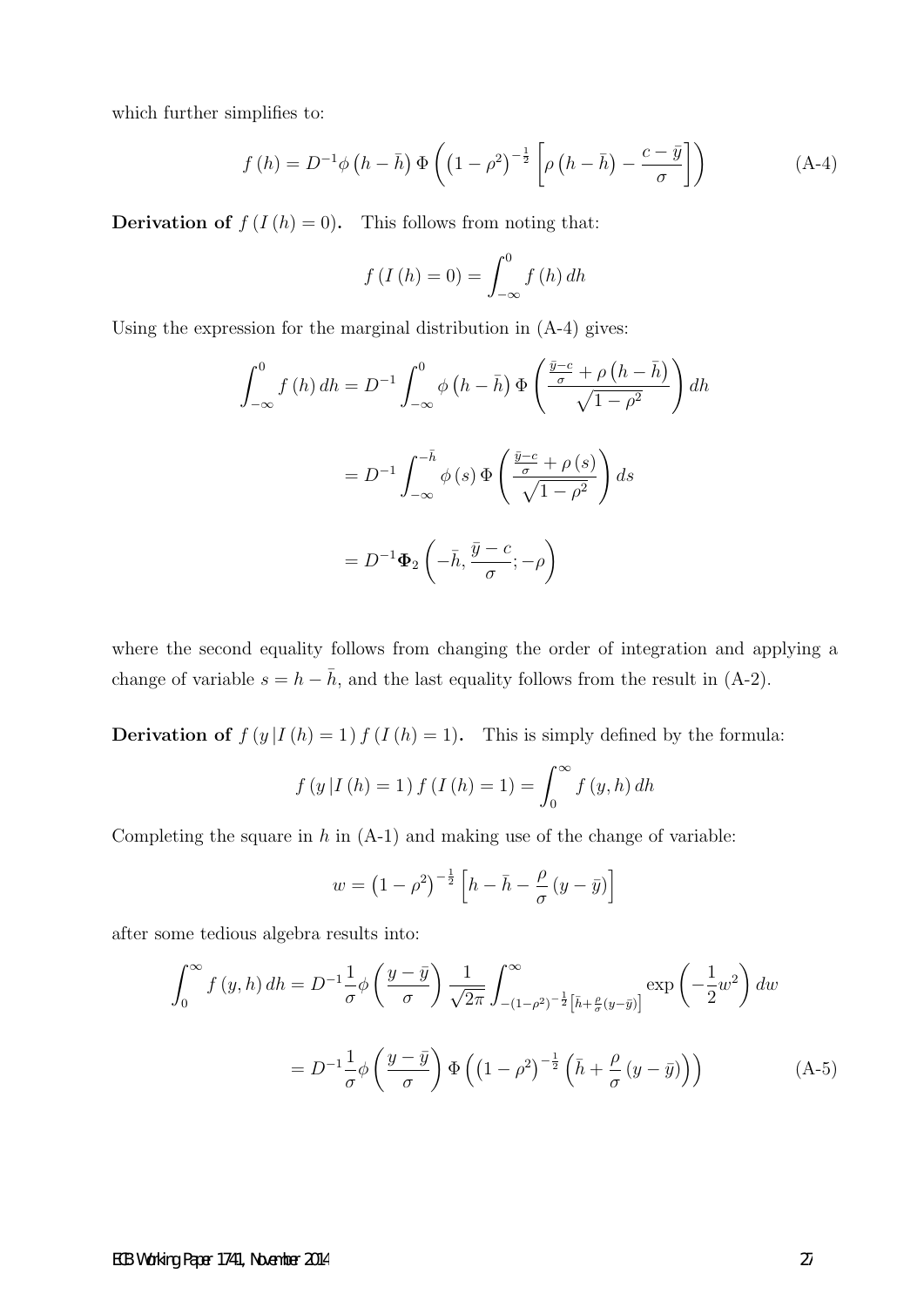Conditional density and expected value of  $\eta$  given h is positive. Derivation of the conditional distribution  $f(y|I(h) = 1)$  now follows by simply dividing  $(A-5)$  by  $f(I(h) = 1)$ . Derivation of  $f(I(h) = 1)$  can be easily worked out in the same fashion that we derived  $f(I(h) = 0)$ , but adopting instead the interval  $[0, \infty]$  as the range of integration. After some tedious algebra we come to the result:

$$
f(y|I(h) = 1) = \mathcal{K}^{-1}\sigma^{-1}\phi\left(\frac{y-\bar{y}}{\sigma}\right)\Phi\left\{\left(1-\rho^2\right)^{-\frac{1}{2}}\left(\bar{h} + \frac{\rho}{\sigma}\left(y-\bar{y}\right)\right)\right\}
$$

and where  $K$  is a normalising constant defined by:

$$
\mathcal{K} = \mathbf{\Phi}_2 \left( \bar{h}, \frac{\bar{y} - c}{\sigma}; \rho \right)
$$

The expected value of y given h is positive, can be derived from the previous conditional density, namely:

$$
E(y | I(h) = 1) = \int_{c}^{\infty} y f(y | I(h) = 1) dy
$$

This integral, using (A-2) and (A-3) above, can be shown to be equal to:

$$
E(y|I(h) = 1) = \bar{y} + \mathcal{K}^{-1}\sigma \left\{ \rho \phi \left(\bar{h}\right) \Phi \left(\frac{\sigma^{-1} \left(\bar{y} - c\right) - \rho \bar{h}}{\sqrt{1 - \rho^2}}\right) + \phi \left(\frac{\bar{y} - c}{\sigma}\right) \Phi \left(\frac{\bar{h} - \rho \sigma^{-1} \left(\bar{y} - c\right)}{\sqrt{1 - \rho^2}}\right) \right\}
$$

# B Solution to the integral in  $S(\nu_i)$

In what follows we once more employ the index  $it$ , and make the conditional distributions explicit. We further define an indicator function  $I_{it}$  which takes the value of 0 if  $y_{it} = 0$  and takes the value of 1 otherwise, as used in the main text. We further make use of  $\mathcal{T}_i$  to denote a set with elements those t such that  $I_{it} = 1$ , and use  $\tilde{T}_i$  to denote the number of elements in that set. As it is standard, the conditional density function of the random effects can split as  $f(\nu_i, \mu_i) = f(\mu_i | \nu_i) f(\nu_i)$  with

$$
f(\mu_i|\nu_i) = (2\pi\sigma_{\mu|\nu})^{-\frac{1}{2}} \exp\left\{-\frac{1}{2}\frac{(\mu_i - \sigma_{\nu\mu}\sigma_{\nu\nu}^{-1}\nu_i)^2}{\sigma_{\mu|\nu}}\right\}
$$
(B-6)

$$
f(\nu_i) = (2\pi\sigma_{\nu\nu})^{-\frac{1}{2}} \exp\left\{-\frac{1}{2}\frac{\nu_i^2}{\sigma_{\nu\nu}}\right\}
$$

where we have defined:

$$
\Omega = \left[ \begin{array}{cc} \sigma_{\nu\nu} & \sigma_{\nu\mu} \\ \sigma_{\mu\nu} & \sigma_{\mu\mu} \end{array} \right], \qquad \sigma_{\mu|\nu} = \sigma_{\mu\mu} - \sigma_{\nu\mu}^2 \sigma_{\nu\nu}^{-1}
$$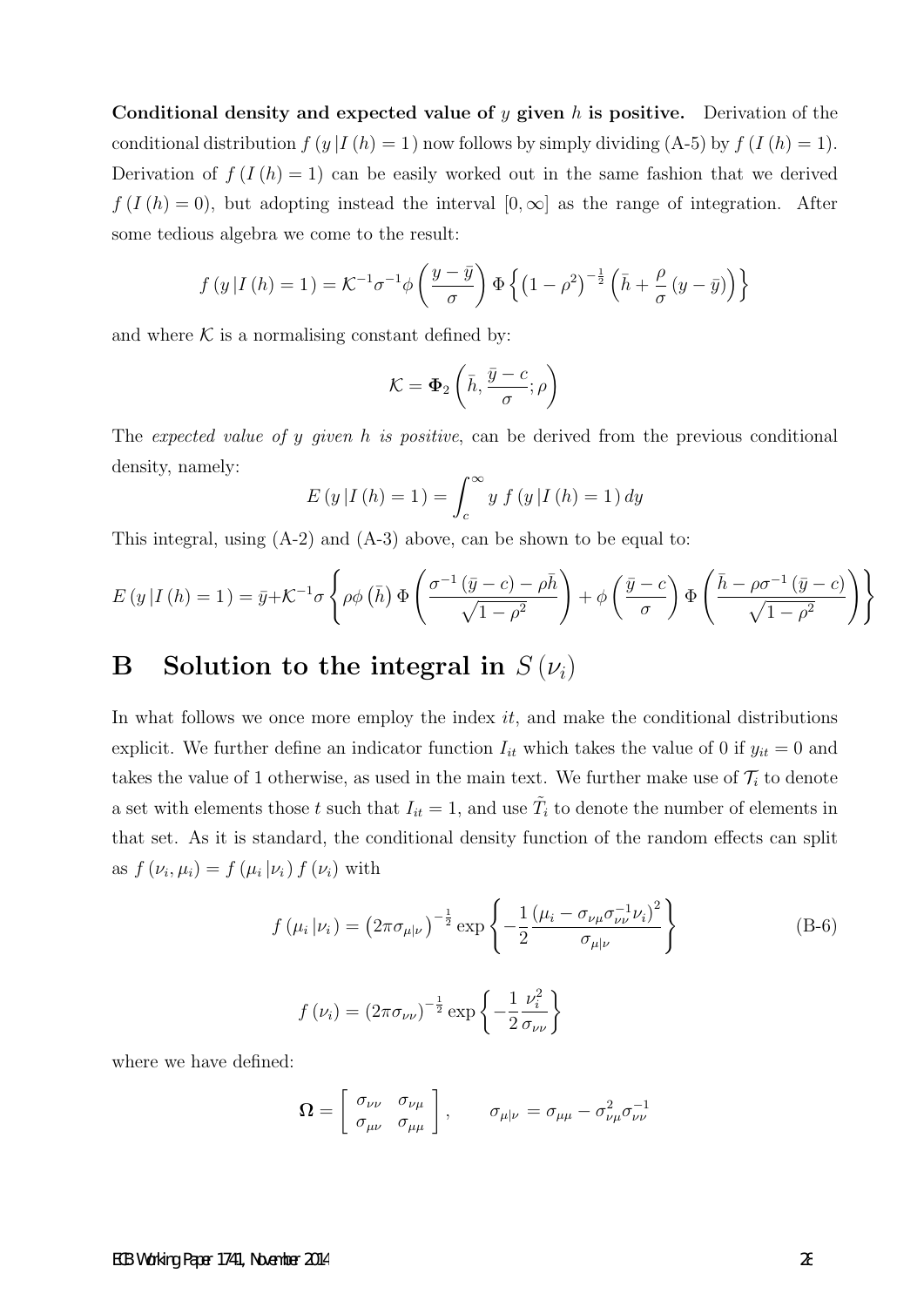Using these, allows us to write:

$$
S(\nu_i) = \int_{\mu_i} \prod_{t=1}^T \left[ \frac{1}{\sigma} \phi \left( \frac{y_{it} - \bar{y}_{it}}{\sigma} \right) f(\mu_i | \nu_i) \right]^{I_{it}} d\mu_i
$$
  

$$
= \int_{\mu_i} \prod_{t \in \mathcal{T}_i} \frac{1}{\sigma} \phi \left( \frac{y_{it} - \bar{y}_{it}}{\sigma} \right) f(\mu_i | \nu_i) d\mu_i
$$
  

$$
= P(\nu_i) \int_{\mu_i} \exp \left\{ -\frac{1}{2} \sum_{t \in \mathcal{T}_i} (q\mu_i - Q(\nu_i, t))^2 \right\} d\mu_i
$$
 (B-7)

with:

$$
P(\nu_i) = \prod_{t \in \mathcal{T}_i} \frac{1}{\sigma \sqrt{\sigma_{\mu | \nu}}} \frac{1}{\sqrt{2\pi}} \phi \left( \frac{y_{it} - \bar{y}_{it} + \sigma_{\nu \mu} \sigma_{\nu \nu}^{-1} \nu_i}{\sqrt{\sigma^2 + \sigma_{\mu | \nu}}} \right)
$$

$$
q = \frac{\sqrt{\sigma^2 + \sigma_{\mu | \nu}}}{\sigma \sqrt{\sigma_{\mu | \nu}}}
$$

$$
Q(\nu_i, t) = \frac{1}{q} \left( \frac{y_{it} - \bar{y}_{it}}{\sigma^2} + \frac{\nu_i}{\sigma_{\mu | \nu}} \right)
$$

and where the equality in (B-7) can be worked out using fairly standard algebra. It remains to complete the square in  $\mu_i$  in equation (B-7). This gives:

σµ|<sup>ν</sup>

q

$$
S(\nu_{i}) = P(\nu_{i}) R(\nu_{i}) \int_{\mu_{i}} \exp \left\{-\frac{1}{2} \left(\tilde{T}_{i}^{\frac{1}{2}} q \mu_{i} - \tilde{T}_{i}^{-\frac{1}{2}} \sum_{t \in \mathcal{T}_{i}} Q(\nu_{i}, t)\right)^{2}\right\} d\mu_{i}
$$
(B-8)

with:

$$
R(\nu_i) = \exp\left\{-\frac{1}{2}\sum_{t \in \mathcal{T}_i} Q(\nu_i, t)^2\right\} \exp\left\{\frac{1}{2}\tilde{T}_i^{-1}\left[\sum_{t \in \mathcal{T}_i} Q(\nu_i, t)\right]^2\right\}
$$

Now, by simply adopting a change of variable  $s_i = \tilde{T}_i^{\frac{1}{2}} q \mu_i - \tilde{T}_i^{-\frac{1}{2}} \sum_{t \in \mathcal{T}_i} Q(\nu_i, t)$ , and noting that the indexes of integration are unaffected by this change (that is, they remain  $-\infty$  and  $\infty$ ), the integral in (B-8) can be easily solved to give the result:

$$
S(\nu_i) = P(\nu_i) R(\nu_i) \tilde{T}_i^{-\frac{1}{2}} q^{-1} \sqrt{2\pi}
$$
 (B-9)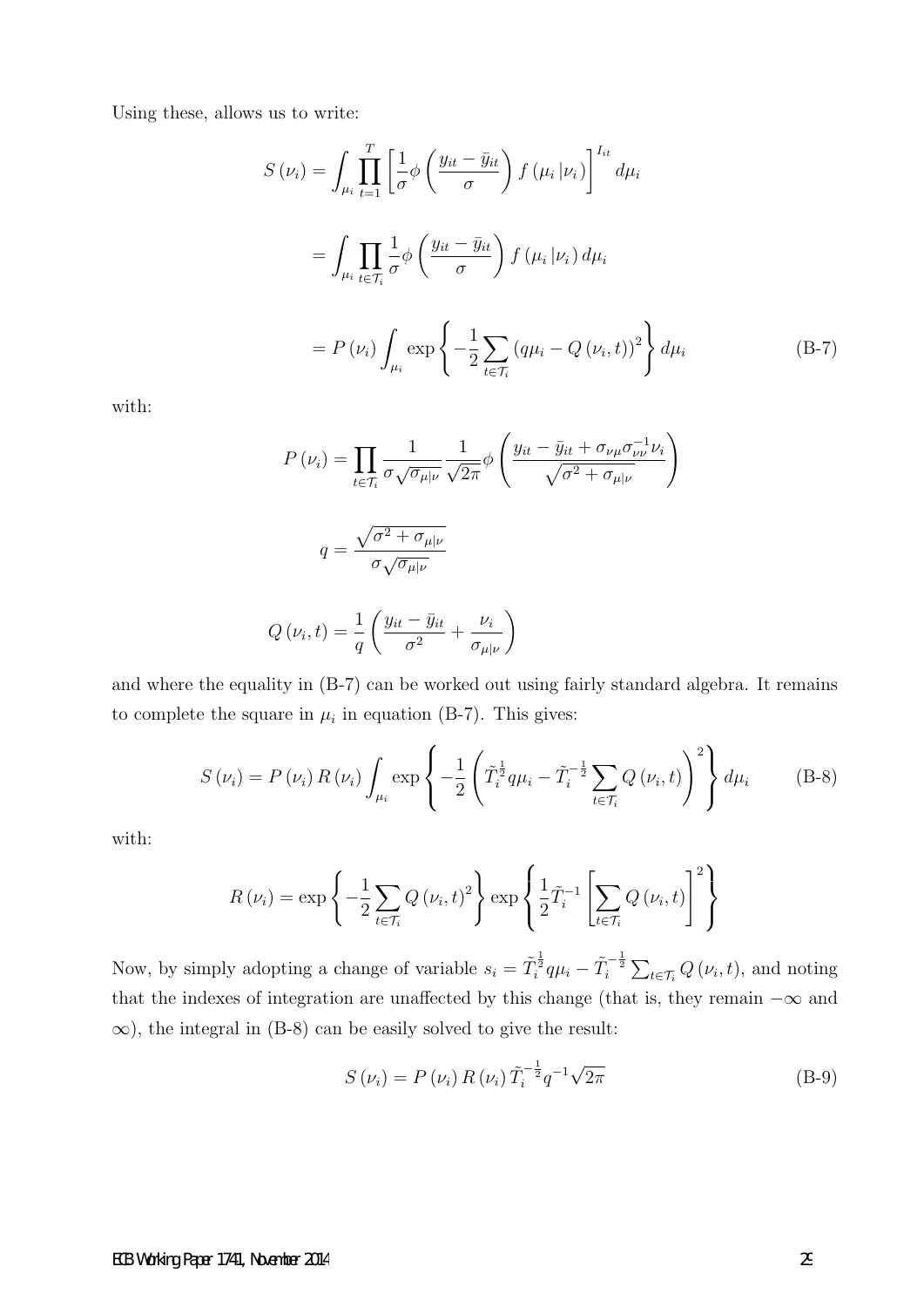| index          | Bank                                        | Country                          | Total assets       |
|----------------|---------------------------------------------|----------------------------------|--------------------|
| 1              | Erste Group Bank                            | Austria                          | 215536             |
| $\overline{2}$ | Raiffeisen Bank Intl.                       | Austria                          | 147932             |
| 3              | Oest. Volksbanken Pc.                       | Austria                          | 87709              |
| 4              | Oberbank                                    | Austria.                         | 17071              |
| 5              | Bk.Fur Tirol Und Vbg.                       | Austria                          | 9227               |
| 6              | Dexia                                       | Belgium                          | 647027             |
| 7              | Kbc Group                                   | Belgium                          | 381920             |
| 8              | Bank Of Cyprus                              | Cyprus                           | 43197              |
| 9              | Marfin Popular Bank                         | Cyprus                           | 43287              |
| 10             | Hellenic Bank                               | Cyprus                           | 8866               |
| 11             | Danske Bank                                 | Denmark                          | 475952             |
| 12             | Jyske Bank                                  | Denmark                          | 33441              |
| 13             | Sydbank                                     | Denmark                          | 21670              |
| 14<br>15       | Spar Nord Bank                              | Denmark<br>Finland               | 9644               |
| 16             | Pohjola Pankki<br>Aktia                     | Finland                          | 40977<br>11180     |
| 17             | Alandsbanken                                | Finland                          | 3615               |
| 18             | <b>Bnp Paribas</b>                          | France                           | 2289322            |
| 19             | Credit Agricole                             | France                           | 1758771            |
| 20             | Societe Generale                            | France                           | 1247000            |
| 21             | Deutsche Bank                               | Germany                          | 2305337            |
| 22             | Commerzbank                                 | Germany                          | 1011535            |
| 23             | National Bk.Of Greece                       | Greece                           | 123055             |
| 24             | Efg Eurobank Ergasias                       | Greece                           | 86867              |
| 25             | Alpha Bank                                  | Greece                           | 73709              |
| 26             | <b>Bank Of Piraeus</b>                      | Greece                           | 57263              |
| 27             | Agri.Bank Of Greece                         | Greece                           | 33256              |
| 28             | Tt Hellenic Postbank                        | Greece                           | 17896              |
| 29             | Attica Bank                                 | Greece                           | 5236               |
| 30             | Bank Of Ireland                             | Ireland                          | 199891             |
| 31             | Allied Irish Banks                          | Ireland                          | 182685             |
| 32             | Unicredit                                   | Italy                            | 1052838            |
| 33<br>34       | Intesa Sanpaolo                             | Italy                            | 677378<br>254743   |
| 35             | Banca Monte Dei Paschi<br>Banco Popolare    | Italy<br>Italy                   | 138908             |
| 36             | Ubi Banca                                   | Italy                            | 131683             |
| 37             | Mediobanca                                  | Italy                            | 76323              |
| 38             | Banca Ppo. Emilia Romagna                   | Italy                            | 59948              |
| 39             | Banca Popolare Di Milano                    | Italy                            | 55639              |
| 40             | Banca Carige                                | Italy                            | 42040              |
| 41             | Credito Emiliano                            | Italy                            | 30501              |
| 42             | Credito Valtellines                         | Italy                            | 28315              |
| 43             | Banca Ppo. Di Sondrio                       | Italy                            | 28014              |
| 44             | Banco Di Sardegna Rsp                       | Italy                            | 14039              |
| 45             | Banca Popolare Etruria                      | Italy                            | 11498              |
| 46             | Bnc.Di Desio E Delb.                        | Italy                            | 8653               |
| 47             | Van Lanschot                                | Netherlands                      | 21760              |
| 48             | Sns Reaal                                   | Netherlands                      | 130723             |
| 49             | Ing Groep<br>Banco Comr.Portugues           | Netherlands                      | 1369848<br>99321   |
| 50<br>51       | Banco Espirito Santo                        | Portugal<br>Portugal             | 84636              |
| 52             | Banco Bpi                                   | Portugal                         | 48948              |
| 53             | Banif-Sgps                                  | Portugal                         | 16919              |
| 54             | Banco Santander                             | Spain                            | 1250476            |
| 55             | Bby Argentaria                              | Spain                            | 584438             |
| 56             | Bankia                                      | Spain                            | 303190             |
| 57             | Banco Popular Espanol                       | Spain                            | 131686             |
| 58             | Banco De Sabadell                           | Spain                            | 96176              |
| 59             | Bankinter                                   | Spain                            | 61991              |
| 60             | Caixabank                                   | Spain                            | 273387             |
| 61             | Banco De Valencia                           | Spain                            | 24416              |
| 62             | Nordea Bank                                 | Sweden                           | 669176             |
| 63             | Seb                                         | Sweden                           | 256039             |
| 64             | Svenska Handbkn.                            | Sweden                           | 268612             |
| 65             | Swedbank                                    | Sweden                           | 204562             |
| 66             | Royal Bank Of Scotland                      | United Kingdom                   | 2583668            |
|                | <b>Barclays</b>                             | United Kingdom                   | 2120610            |
| 67             |                                             |                                  |                    |
| 68<br>69       | <b>HSBC</b> Holding<br>Lloyds Banking Group | United Kingdom<br>United Kingdom | 2024362<br>1249906 |

Table 1: List of Banks in the Sample.

NOTE: Total assets value refers to largest value in Mln of euros recorded over the period 2003Q1-2012Q1.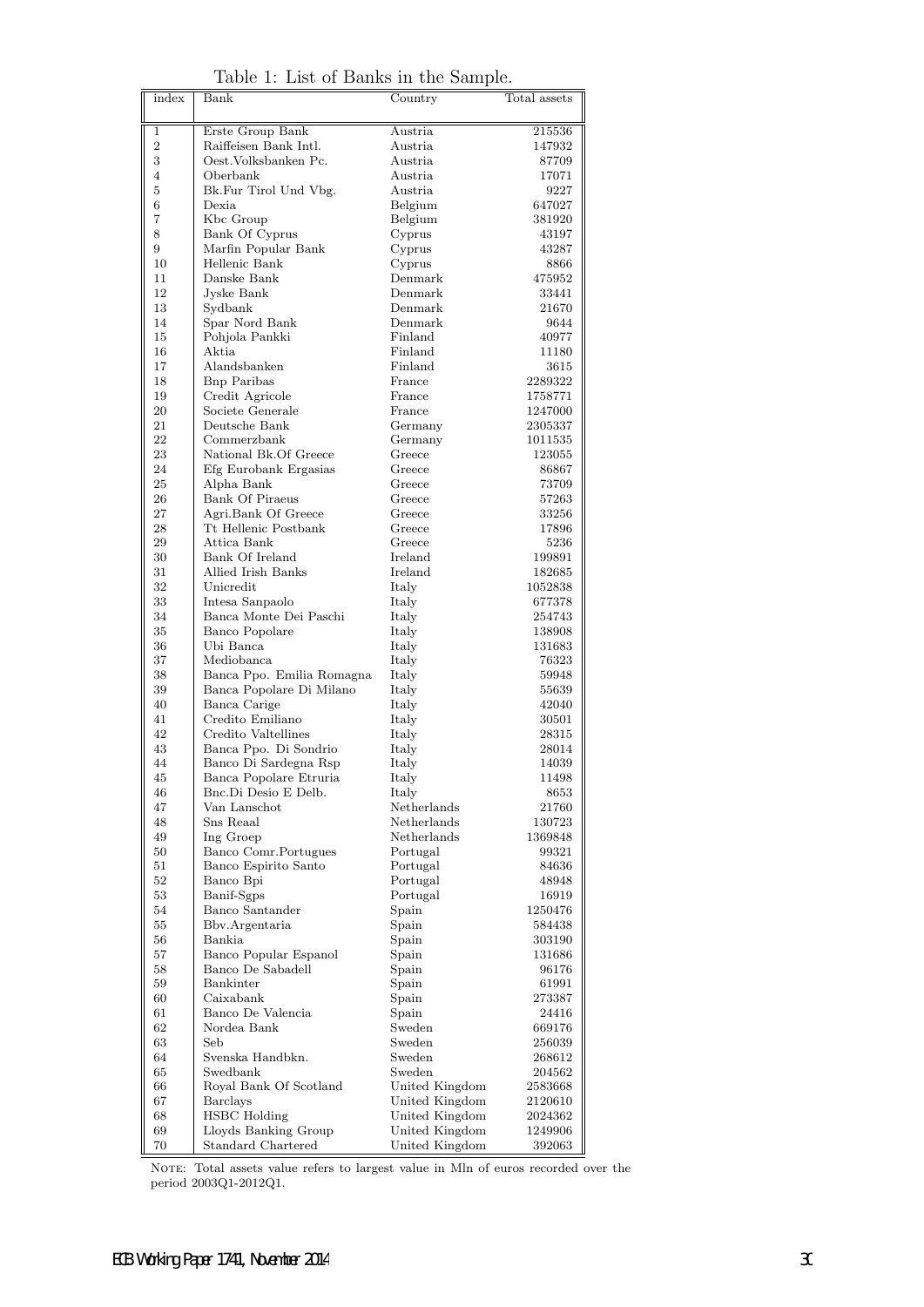|                       |          | 1st      |        | 3rd      |         |      | standard  |
|-----------------------|----------|----------|--------|----------|---------|------|-----------|
| <b>Series</b>         | Min      | Quantile | Median | Quantile | Maximum | Mean | deviation |
|                       |          |          |        |          |         |      |           |
| Coll. debt issuance   | 0.00     | 0.00     | 0.00   | 0.27     | 9.31    | 0.34 | 0.83      |
| Uncoll. debt issuance | 0.00     | 0.00     | 0.32   | 1.14     | 10.39   | 0.82 | 1.22      |
|                       |          |          |        |          |         |      |           |
| tier 1 ratio          | 3.9      | 7.4      | 8.4    | 10.1     | 19.1    | 9.0  | 2.2       |
| ROE                   | $-193.5$ | 5.3      | 10.9   | 16.7     | 39.6    | 9.1  | 17.0      |
| market value          | 0.02     | 3.5      | 5.6    | 9.1      | 36.0    | 6.9  | 5.1       |
| volatility            | 0.00     | 0.17     | 0.26   | 0.40     | 4.09    | 0.33 | 0.25      |
|                       |          |          |        |          |         |      |           |
| <b>TACB</b>           | 22.0     | 50.0     | 60.0   | 85.0     | 150.0   | 68.0 | 25.0      |
| GovGuar               | 0.00     | 0.00     | 0.00   | 0.00     | 1.00    | 0.06 | 0.23      |
|                       |          |          |        |          |         |      |           |
| loans                 | 3.0      | 60.0     | 68.0   | 76.0     | 93.0    | 66.0 | 15.0      |
| deposits              | 4.6      | 33.3     | 43.6   | 53.2     | 90.2    | 43.8 | 15.5      |
| GDP                   | $-9.78$  | $-0.21$  | 1.55   | 2.81     | 8.12    | 0.86 | 3.00      |
| <b>CPI</b>            | $-6.1$   | 1.5      | 2.2    | 2.9      | 5.6     | 2.2  | 1.3       |
| r                     | 0.16     | 1.09     | 2.13   | 3.82     | 6.31    | 2.48 | 1.47      |
| yield                 | 1.8      | 3.6      | 4.2    | 4.5      | 24.7    | 4.3  | 1.5       |

Table 2: Descriptive Statistics of Data.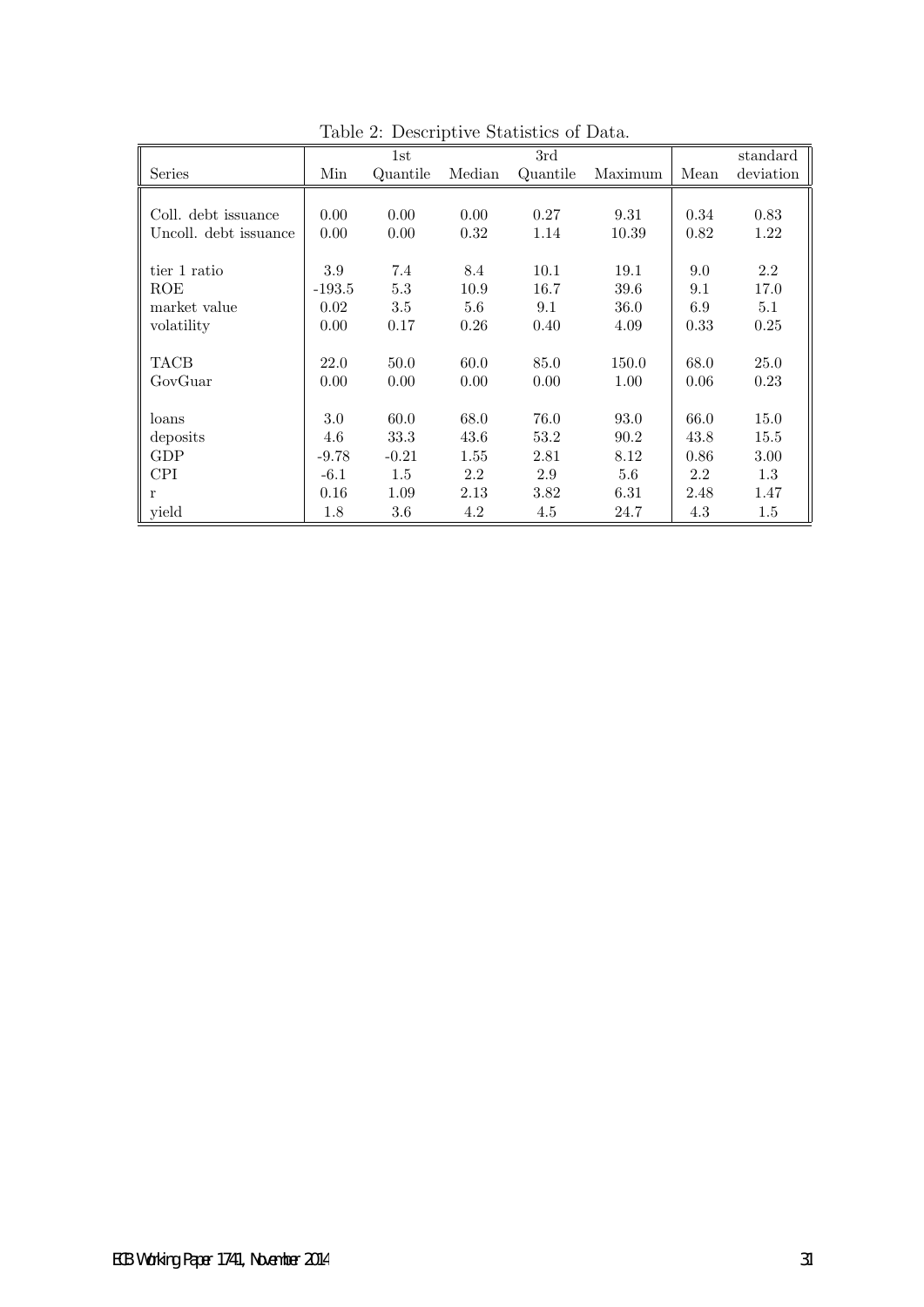|                                                                                                                                           | UNCOLLATERALISED DEBT ISSUANCE |  |  |  |
|-------------------------------------------------------------------------------------------------------------------------------------------|--------------------------------|--|--|--|
| 2003Q1-2007Q2<br>2007Q3-2012Q1<br>2003Q1-2007Q2<br>2007Q3-2012Q1                                                                          |                                |  |  |  |
| part-two<br>part-one<br>part-one part-two<br>part-one<br>part-two<br>part-one                                                             | part-two                       |  |  |  |
|                                                                                                                                           |                                |  |  |  |
| fin. reputation                                                                                                                           |                                |  |  |  |
|                                                                                                                                           |                                |  |  |  |
| $0.06\,$<br>0.22<br>0.11<br>tier 1 ratio<br>$-0.06$<br>$-0.54$<br>$-0.07$<br>$-0.28$                                                      | $-0.03$                        |  |  |  |
| (0.11)<br>(0.16)<br>(0.49)<br>(0.11)<br>(0.19)<br>(0.18)<br>(0.19)                                                                        | (0.28)                         |  |  |  |
| $-0.27$<br>$0.05\,$<br>ROE<br>$0.02\,$<br>$-0.13$<br>0.17<br>$0.44*$<br>$-0.31$                                                           | $-0.46$                        |  |  |  |
| (0.21)<br>(0.21)<br>(0.15)<br>(0.31)<br>(0.13)<br>(0.11)<br>(0.18)<br>$0.50*$                                                             | (0.28)                         |  |  |  |
| $-0.27**$<br>$-0.14$<br>0.69<br>$-0.40**$<br>0.01<br>0.32<br>market value                                                                 | 0.33                           |  |  |  |
| (0.48)<br>(0.23)<br>(0.06)<br>(0.23)<br>(0.17)<br>(0.15)<br>(0.10)<br>$-0.42$<br>$0.27*$<br>$-0.17$<br>0.08<br>$-0.11$<br>$-0.06$<br>0.12 | (0.26)<br>$-0.16$              |  |  |  |
| volatility<br>(0.14)<br>(0.11)<br>(0.24)<br>(0.09)<br>(0.11)<br>(0.14)                                                                    | (0.21)                         |  |  |  |
| (0.11)<br>$-0.37$<br>0.21<br>Non-Invest. Rating<br>$-0.30$                                                                                | 0.89                           |  |  |  |
| (0.98)<br>(0.32)<br>(0.54)                                                                                                                | (0.54)                         |  |  |  |
| $1.51***$<br>$0.73*$<br>$-0.63$<br>0.29<br>Prime Rating<br>$0.65\,$                                                                       | $-0.38$                        |  |  |  |
| (0.49)<br>(0.32)<br>(0.53)<br>(0.98)<br>(0.33)                                                                                            | (0.57)                         |  |  |  |
|                                                                                                                                           |                                |  |  |  |
| mk. interventions                                                                                                                         |                                |  |  |  |
|                                                                                                                                           |                                |  |  |  |
| <b>TACB</b><br>0.27<br>$0.35\,$<br>$-1.40**$<br>$-0.20$<br>$-0.03$<br>$-0.44*$<br>$-0.17$                                                 | $-0.04$                        |  |  |  |
| (0.25)<br>(0.43)<br>(0.13)<br>(0.20)<br>(0.27)<br>(0.14)<br>(0.18)                                                                        | (0.00)                         |  |  |  |
| $2.16**$<br>0.22<br><b>FRFA</b><br>0.78                                                                                                   | 0.87                           |  |  |  |
| (0.41)<br>(0.38)<br>(0.54)                                                                                                                | (0.59)                         |  |  |  |
| $0.62**$<br>$-0.11$<br>$0.09\,$<br><b>CBPP</b>                                                                                            | $0.34\,$                       |  |  |  |
| (0.31)<br>(0.21)<br>(0.18)                                                                                                                | (0.27)                         |  |  |  |
| GovGuar                                                                                                                                   | $3.28***$                      |  |  |  |
|                                                                                                                                           | (0.47)                         |  |  |  |
|                                                                                                                                           |                                |  |  |  |
| other                                                                                                                                     |                                |  |  |  |
|                                                                                                                                           |                                |  |  |  |
| $0.99**$<br>$-0.66**$<br>$0.74\,$<br>$0.98**$<br>$-0.30$<br>$-0.42**$<br>$-0.15$<br>loans                                                 | $1.62**$                       |  |  |  |
| (0.41)<br>(0.18)<br>(0.24)<br>(0.18)<br>(0.33)<br>(0.33)<br>(0.13)                                                                        | (0.42)                         |  |  |  |
| $-1.50**$<br>$-0.22*$<br>$-0.21$<br>$-0.26$<br>$-0.05$<br>$-0.38*$<br>$0.36^{\ast}$<br>deposits                                           | $-0.20$                        |  |  |  |
| (0.21)<br>(0.24)<br>(0.51)<br>(0.14)<br>(0.17)<br>(0.24)<br>(0.09)                                                                        | (0.25)                         |  |  |  |
| GDP<br>$0.25*$<br>$-0.36$<br>$0.18*$<br>$-0.28$<br>0.20<br>0.12<br>0.12                                                                   | $-0.15$                        |  |  |  |
| (0.28)<br>(0.09)<br>(0.12)<br>(0.15)<br>(0.14)<br>(0.49)<br>(0.10)                                                                        | (0.18)                         |  |  |  |
| $0.51^{\ast}$<br>$0.07\,$<br>$0.30^{\ast}$<br>$\ensuremath{\mathrm{CPI}}$<br>$0.18\,$<br>$0.07\,$<br>$0.03\,$<br>$-0.09$                  | $-0.07$                        |  |  |  |
| (0.08)<br>(0.12)<br>(0.24)<br>(0.10)<br>(0.15)<br>(0.16)<br>(0.15)                                                                        | (0.12)                         |  |  |  |
| $0.67**$<br>$0.93**$<br>$-0.07$<br>$0.35^{\ast}$<br>$0.07\,$<br>$0.41^{\ast}$<br>$-0.02$<br>$\bf r$                                       | $0.82**$                       |  |  |  |
| (0.38)<br>(0.18)<br>(0.14)<br>(0.19)<br>(0.15)<br>(0.23)<br>(0.15)                                                                        | (0.31)                         |  |  |  |
| $0.08\,$<br>$-0.18$<br>$-0.22$<br>$\rm 0.42$<br>$0.14\,$<br>$-0.09$<br>$-0.22$<br>yield                                                   | $-0.05$                        |  |  |  |
| (0.16)<br>(0.31)<br>(0.27)<br>(0.14)<br>(0.11)<br>(0.14)<br>(0.23)                                                                        | (0.00)                         |  |  |  |
| $2.27\,$<br>2.46<br>1.06<br>1.12                                                                                                          |                                |  |  |  |
| $\sigma_\nu$<br>$0.00\,$<br>$0.00\,$<br>$0.00\,$<br>$-0.00$                                                                               |                                |  |  |  |
| $\rho_{\nu\mu}$<br>1.42<br>$2.36\,$<br>1.58<br>1.51                                                                                       |                                |  |  |  |
| $\sigma_\mu$                                                                                                                              |                                |  |  |  |
| $\rm 0.96$<br>1.23<br>1.19<br>1.54<br>$\sigma$                                                                                            |                                |  |  |  |
| $-0.05$<br>$0.16\,$<br>$0.25\,$<br>$-0.31$<br>$\rho$                                                                                      |                                |  |  |  |
| Obs<br>606<br>527<br>968<br>979                                                                                                           |                                |  |  |  |
| $225\,$<br>717<br>l.c.obs<br>413<br>435                                                                                                   |                                |  |  |  |

|  | Table 3: Estimation results of two-part model. |  |  |  |  |
|--|------------------------------------------------|--|--|--|--|
|--|------------------------------------------------|--|--|--|--|

NOTE: Standard deviations of estimated coefficients are reported in between brackets. Significance levels higher than 1% and 5% are denoted respectively with ∗∗ and <sup>∗</sup> . Obs is used to denote available observations and l.c.obs to denote number of observations where the dependent binary variable takes the value of zero. The model was also estimated with an intercept term and seasonal dummies, for brevity these are not reported in the table.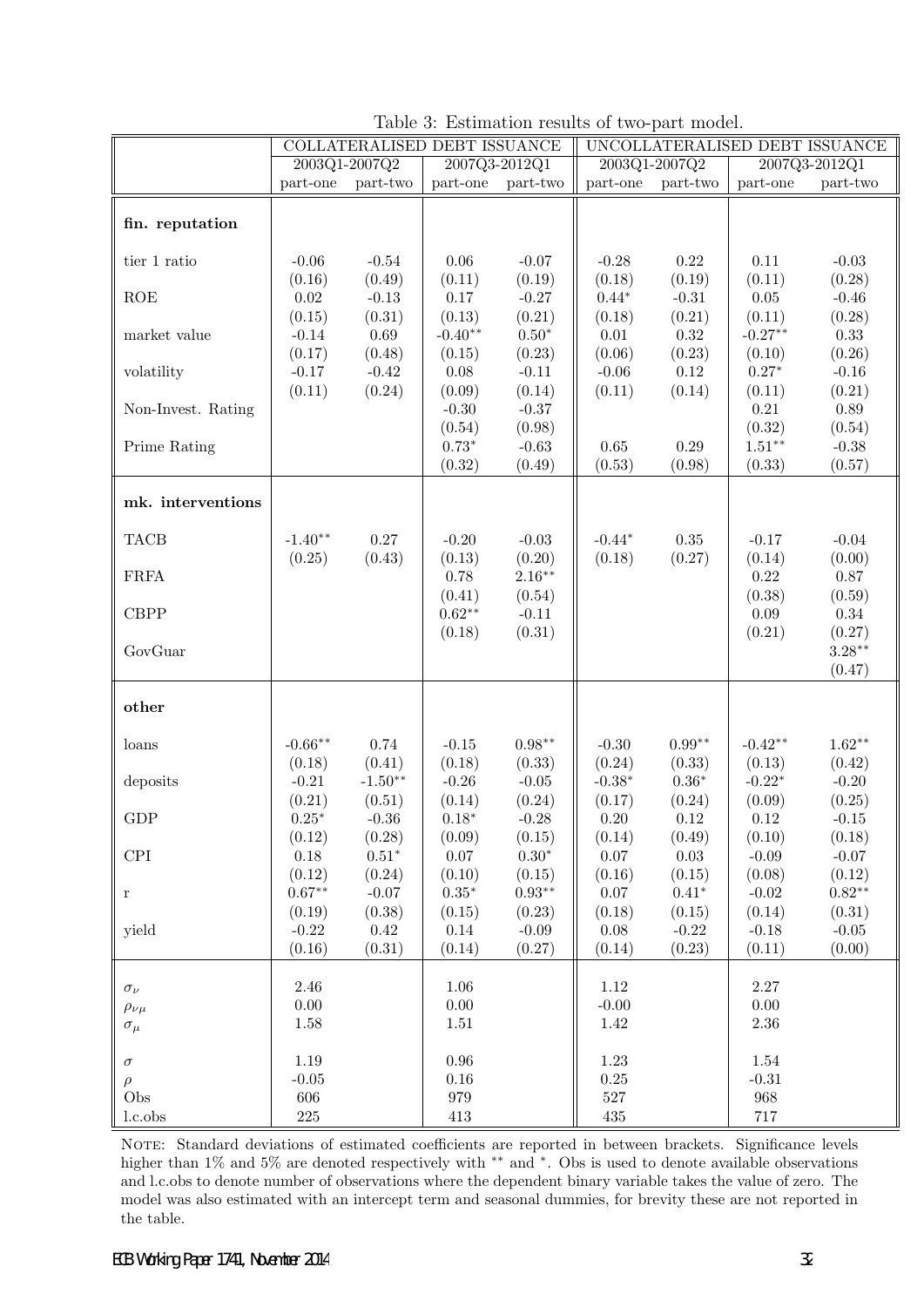|                             | COLLATERALISED DEBT ISSUANCE |               |               | UNCOLLATERALISED DEBT ISSUANCE |            |               |               |               |
|-----------------------------|------------------------------|---------------|---------------|--------------------------------|------------|---------------|---------------|---------------|
|                             |                              | 2003Q1-2007Q2 |               | 2007Q3-2012Q1                  |            | 2003Q1-2007Q2 | 2007Q3-2012Q1 |               |
|                             | part-one                     | part-two      | part-one      | part-two                       | part-one   | part-two      | part-one      | part-two      |
|                             |                              |               |               |                                |            |               |               |               |
| fin. reputation             |                              |               |               |                                |            |               |               |               |
|                             |                              |               |               |                                |            |               |               |               |
| tier 1 ratio                | $-0.26$                      | $-1.13$       | 0.04          | 0.16                           | $-0.16$    | $-0.01$       | $-0.18$       | $0.03\,$      |
|                             | (0.33)                       | (0.59)        | (0.11)        | (0.21)                         | (0.18)     | (0.21)        | (0.11)        | (0.92)        |
| ROE                         | $0.05\,$                     | $0.09\,$      | 0.17          | 0.10                           | $0.32*$    | $-0.26$       | 0.11          | $-0.04$       |
|                             | (0.16)                       | (0.32)        | (0.14)        | (0.25)                         | (0.15)     | (0.25)        | (0.13)        | (2.29)        |
| market value                | 0.24                         | $1.18*$       | $-0.19$       | 0.26                           | $-0.00$    | $0.56**$      | $-0.15$       | 0.17          |
|                             | (0.30)                       | (0.55)        | (0.14)        | (0.27)                         | (0.11)     | (0.27)        | (0.14)        | (0.64)        |
| volatility                  | $-0.31*$                     | $-0.54$       | $-0.01$       | $-0.47*$                       | $-0.06$    | $0.13\,$      | $0.21*$       | $-0.27$       |
|                             | (0.15)                       | (0.34)        | (0.19)        | (0.20)                         | (0.10)     | (0.20)        | (0.10)        | (0.56)        |
| Non-Invest. Rating          |                              |               | $-0.41$       | $-2.50$                        |            |               | $-0.07$       | $-1.31$       |
|                             |                              |               | (0.77)        | (1.72)                         |            |               | (0.45)        | (1.09)        |
| Prime Rating                |                              |               | 0.22          | $-0.98$                        | 0.57       | $-0.12$       | $0.76*$       | $-0.45$       |
|                             |                              |               | (0.31)        | (0.56)                         | (0.43)     | (1.72)        | (0.36)        | (1.88)        |
|                             |                              |               |               |                                |            |               |               |               |
| mk. interventions           |                              |               |               |                                |            |               |               |               |
|                             |                              |               |               |                                |            |               |               |               |
| <b>TACB</b>                 | $-0.54*$                     | 0.22          | $-0.08$       | $0.02\,$                       | $-0.31$    | $0.44*$       | $-0.32$       | 0.51          |
|                             | (0.27)                       | (0.41)        | (0.12)        | (0.33)                         | (0.16)     | (0.35)        | (0.18)        | (0.49)        |
| <b>FRFA</b>                 |                              |               | 0.77          | $1.60*$                        |            |               | 0.32          | $\rm 0.95$    |
|                             |                              |               | (0.43)        | (0.75)                         |            |               | (0.72)        | (1.21)        |
| <b>CBPP</b>                 |                              |               | 0.23          | $-0.81$                        |            |               | 0.06          | $0.09\,$      |
|                             |                              |               | (0.19)        | (0.45)                         |            |               | (0.16)        | (2.02)        |
| GovGuar                     |                              |               |               |                                |            |               |               | $2.59^{\ast}$ |
|                             |                              |               |               |                                |            |               |               | (1.16)        |
| other                       |                              |               |               |                                |            |               |               |               |
|                             |                              |               |               |                                |            |               |               |               |
|                             | $-0.12$                      | $1.11*$       | 0.19          | $1.47**$                       | 0.07       | $1.57***$     | $-0.11$       | $1.97**$      |
| loans                       | (0.33)                       | (0.48)        | (0.26)        | (0.31)                         | (0.38)     | (0.31)        | (0.50)        | (0.56)        |
| deposits                    | $-0.67*$                     | $-1.64**$     | $-0.41**$     | $-0.23$                        | $-0.32$    | 0.14          | $-0.34*$      | $-0.54$       |
|                             | (0.33)                       | (0.63)        | (0.14)        | (0.26)                         | (0.18)     | (0.26)        | (0.17)        | (0.50)        |
| GDP                         | $-0.07$                      | $-0.28$       | $0.29^{\ast}$ | $-0.33$                        | $0.17\,$   | 0.26          | $0.02\,$      | $0.07\,$      |
|                             | (0.16)                       | (0.33)        | (0.12)        | (0.18)                         | (0.13)     | (0.56)        | (0.10)        | (0.23)        |
| $\ensuremath{\mathrm{CPI}}$ | $0.39^{\ast}$                | $0.66^{\ast}$ | $-0.01$       | $0.15\,$                       | $0.05\,$   | $-0.00$       | $-0.10$       | $-0.30$       |
|                             | (0.16)                       | (0.33)        | (0.12)        | (0.20)                         | (0.15)     | (0.18)        | (0.12)        | (0.15)        |
| r                           | $0.49*$                      | $-0.27$       | $0.16\,$      | $0.64^{\ast}$                  | $\rm 0.03$ | $0.14\,$      | $-0.02$       | $0.85\,$      |
|                             | (0.21)                       | (0.43)        | (0.17)        | (0.26)                         | (0.17)     | (0.20)        | (0.40)        | (0.69)        |
| yield                       | $-0.05$                      | $0.46\,$      | $-0.02$       | $0.28\,$                       | $0.07\,$   | $-0.03$       | $-0.29$       | 0.76          |
|                             | (0.19)                       | (0.41)        | (0.16)        | (0.35)                         | (0.13)     | (0.26)        | (0.27)        | (0.47)        |
|                             |                              |               |               |                                |            |               |               |               |
| $\sigma_\nu$                | $1.11\,$                     |               | $0.85\,$      |                                | $1.02\,$   |               | 0.89          |               |
| $\rho_{\nu\mu}$             | $-0.00$                      |               | $0.00\,$      |                                | $0.00\,$   |               | $-0.00$       |               |
| $\sigma_\mu$                | $1.02\,$                     |               | 1.38          |                                | 0.89       |               | $2.38\,$      |               |
|                             |                              |               |               |                                |            |               |               |               |
| $\sigma$                    | 1.46                         |               | $0.82\,$      |                                | $1.20\,$   |               | 1.43          |               |
| $\rho$                      | $0.44\,$                     |               | 0.24          |                                | $0.24\,$   |               | $0.05\,$      |               |
| Obs                         | 606                          |               | 984           |                                | 528        |               | 973           |               |
| $1.c.$ obs                  | $205\,$                      |               | 321           |                                | 415        |               | 614           |               |

Table 4: Estimation results of two-part model (excluding self-issuance).

NOTE: Standard deviations of estimated coefficients are reported in between brackets. Significance levels higher than 1% and 5% are denoted respectively with ∗∗ and <sup>∗</sup> . Obs is used to denote available observations and l.c.obs to denote number of observations where the dependent binary variable takes the value of zero. The model was also estimated with an intercept term and seasonal dummies, for brevity these are not reported in the table.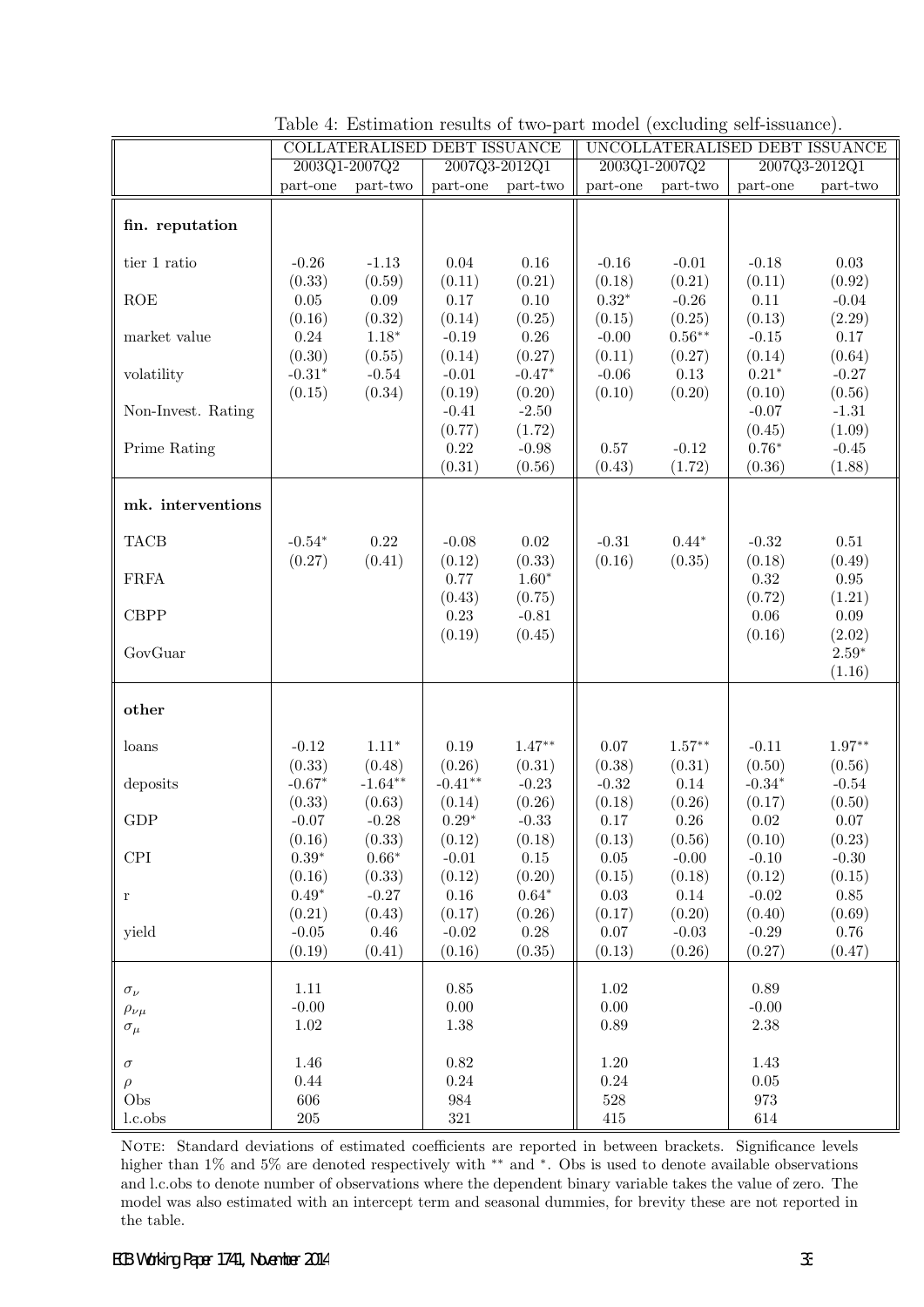|                            | UNCOLLATERALISED DEBT ISSUANCE |          |                 |                   |  |  |
|----------------------------|--------------------------------|----------|-----------------|-------------------|--|--|
|                            | 2003Q1-2007Q2                  |          | 2007Q3-2012Q1   |                   |  |  |
|                            | part-one part-two              |          |                 | part-one part-two |  |  |
|                            |                                |          |                 |                   |  |  |
| fin. reputation            |                                |          |                 |                   |  |  |
|                            |                                |          |                 |                   |  |  |
| tier 1 ratio               | $-0.32$                        | 0.24     | $-0.08$         | 0.02              |  |  |
|                            | (0.19)                         | (0.08)   | (0.12)          | (0.21)            |  |  |
| <b>ROE</b>                 | $0.46**$                       | $-0.32$  | 0.05            | $-0.33$           |  |  |
|                            | (0.17)                         | (0.19)   | (0.12)          | (0.26)            |  |  |
| market value               | 0.01                           | 0.35     | $-0.21*$        | 0.33              |  |  |
|                            | (0.00)                         | (0.22)   | (0.10)          | (0.22)            |  |  |
| volatility                 | $-0.05$                        | 0.12     | $0.30**$        | $-0.09$           |  |  |
|                            | (0.11)                         | (0.14)   | (0.11)          | (0.19)            |  |  |
| Non-Invest. Rating         |                                |          | 0.63            | 0.41              |  |  |
|                            |                                |          | (0.32)          | (0.78)            |  |  |
| Prime Rating               | 0.69                           | 0.21     | $1.11***$       | $-0.43$           |  |  |
|                            | (0.53)                         | (0.99)   | (0.28)          | (0.56)            |  |  |
|                            |                                |          |                 |                   |  |  |
| mk. interventions          |                                |          |                 |                   |  |  |
|                            |                                |          |                 |                   |  |  |
| <b>TACB</b>                | $-0.44*$                       | $0.39*$  | $-0.43**$       | $-0.04$           |  |  |
|                            | (0.18)                         | (0.00)   | (0.16)          | (0.26)            |  |  |
| ${\rm F} {\rm R} {\rm FA}$ |                                |          | 0.81            | 0.69              |  |  |
|                            |                                |          | (0.49)          | (0.79)            |  |  |
| <b>CBPP</b>                |                                |          | 0.32            | 0.32              |  |  |
|                            |                                |          | (0.22)          | (0.34)            |  |  |
| GovGuar                    |                                |          |                 | $2.98**$          |  |  |
|                            |                                |          |                 | (0.45)            |  |  |
|                            |                                |          |                 |                   |  |  |
| other                      |                                |          |                 |                   |  |  |
|                            |                                |          |                 |                   |  |  |
| loans                      | $-0.30$                        | $1.02**$ | $-0.35***$      | $1.42**$          |  |  |
|                            | (0.24)                         | (0.21)   | (0.13)          | (0.37)            |  |  |
| deposits                   | $-0.40*$                       | $0.35*$  | $-0.15$         | $-0.17$           |  |  |
|                            | (0.18)                         | (0.00)   | (0.10)          | (0.23)            |  |  |
| <b>GDP</b>                 | 0.15                           | 0.13     | 0.09            | $-0.16$           |  |  |
|                            | (0.14)                         | (0.00)   | (0.10)          | (0.16)            |  |  |
| CPI                        | $0.06\,$                       | $0.03\,$ | $-0.05$         | $-0.03$           |  |  |
|                            | (0.16)                         | (0.14)   | (0.08)          | (0.13)            |  |  |
| r                          | 0.07                           | $0.43**$ | $0.16\,$        | $0.63*$           |  |  |
|                            | (0.18)                         | (0.09)   | (0.20)          | (0.31)            |  |  |
| yield                      | 0.09                           | $-0.23$  | $-0.12$         | $-0.02$           |  |  |
|                            | (0.14)                         | (0.22)   | (0.12)          | (0.31)            |  |  |
|                            |                                |          |                 |                   |  |  |
| $\sigma_\nu$               | 1.12<br>$-0.00$                |          | 1.67            |                   |  |  |
| $\rho_{\nu\mu}$            | 1.48                           |          | $-0.00$<br>2.13 |                   |  |  |
| $\sigma_{\mu}$             |                                |          |                 |                   |  |  |
|                            | 1.25                           |          | 1.40            |                   |  |  |
| $\sigma$                   | 0.22                           |          | 0.00            |                   |  |  |
| $\rho$<br>Obs              | $527\,$                        |          | 968             |                   |  |  |
| l.c.obs                    | 434                            |          | 714             |                   |  |  |
|                            |                                |          |                 |                   |  |  |

Table 5: Estimation results of two-part model (excluding preferred shares).

NOTE: Standard deviations of estimated coefficients are reported in between brackets. Significance levels higher than 1% and 5% are denoted respectively with <sup>\*\*</sup> and <sup>\*</sup>. Obs is used to denote available observations and l.c.obs to denote number of observations where the dependent binary variable takes the value of zero. The model was also estimated with an intercept term and seasonal dummies, for brevity these are not reported in the table.